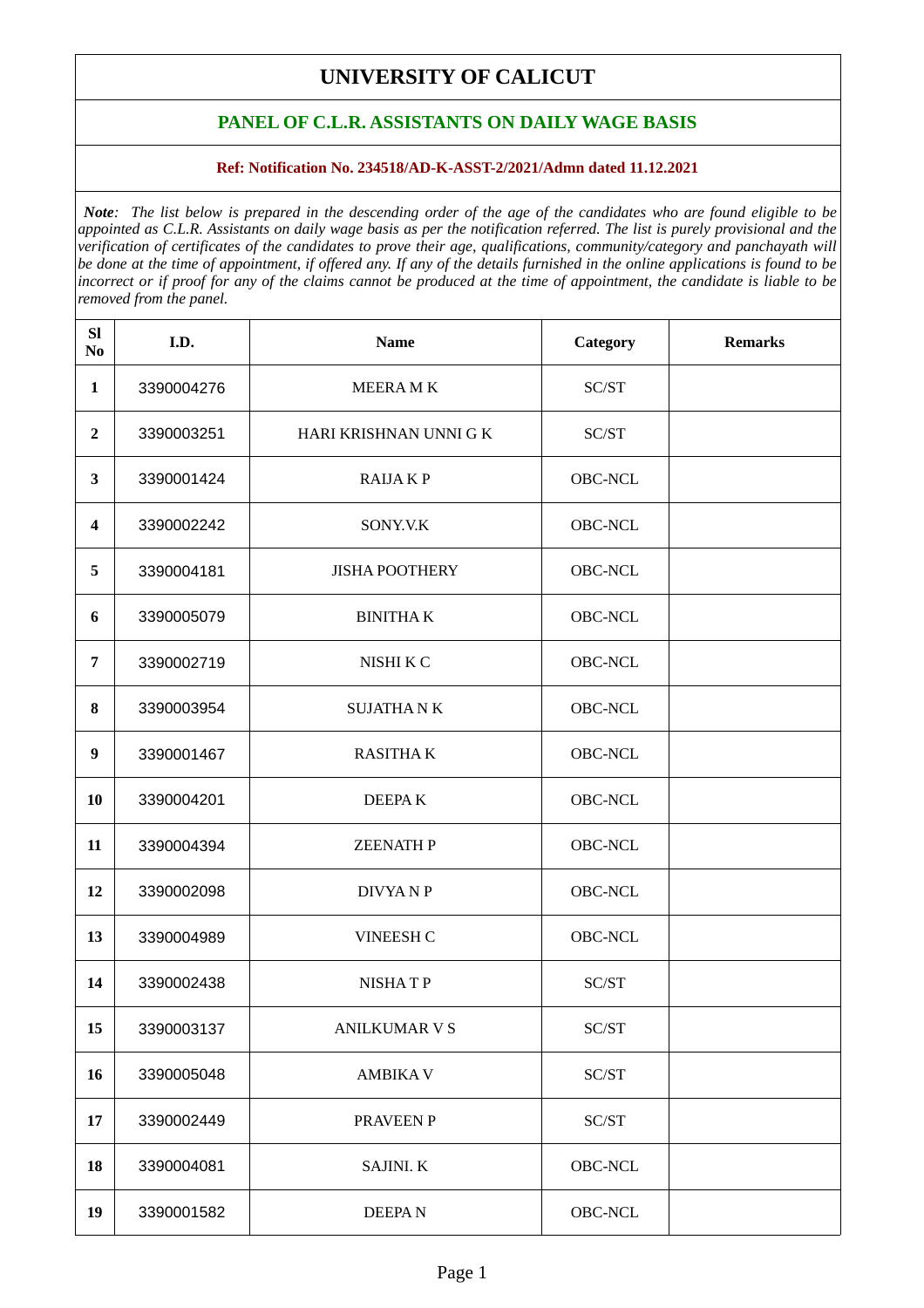| <b>SI</b><br>No | I.D.       | <b>Name</b>            | Category | <b>Remarks</b> |
|-----------------|------------|------------------------|----------|----------------|
| 20              | 3390004871 | <b>RABIDATK</b>        | OBC-NCL  |                |
| 21              | 3390005256 | <b>JAFAR K</b>         | OBC-NCL  |                |
| 22              | 3390002486 | AYISHATHUL BANNA M C   | OBC-NCL  |                |
| 23              | 3390000406 | <b>SHYNIP</b>          | SC/ST    |                |
| 24              | 3390002771 | <b>RANJINI E P</b>     | SC/ST    |                |
| 25              | 3390000023 | <b>ABDULLATHEEF TP</b> | OBC-NCL  |                |
| 26              | 3390002237 | <b>SAJITHAV</b>        | SC/ST    |                |
| 27              | 3390004021 | NISHI P P              | SC/ST    |                |
| 28              | 3390002683 | JISHA. P               | OBC-NCL  |                |
| 29              | 3390004257 | <b>RASHEEDA E T</b>    | OBC-NCL  |                |
| 30              | 3390003933 | <b>ABDUL JALEEL P</b>  | OBC-NCL  |                |
| 31              | 3390004809 | <b>SREEJITHA A</b>     | OBC-NCL  |                |
| 32              | 3390002976 | ABNA. C                | OBC-NCL  |                |
| 33              | 3390004880 | <b>SARITHAM</b>        | OBC-NCL  |                |
| 34              | 3390004219 | <b>SAFIYAK</b>         | OBC-NCL  |                |
| 35              | 3390002865 | REMYA. A               | OBC-NCL  |                |
| 36              | 3390000047 | RAJIKRISHNA V          | OBC-NCL  |                |
| 37              | 3390002462 | <b>BIJITHAP</b>        | OBC-NCL  |                |
| 38              | 3390002653 | SHIJILIK. M            | OBC-NCL  |                |
| 39              | 3390002912 | JOTHIL. C.R            | OBC-NCL  |                |
| 40              | 3390000392 | NAVYA. T               | OBC-NCL  |                |
| 41              | 3390004951 | <b>FASEELAKV</b>       | OBC-NCL  |                |
| 42              | 3390002145 | <b>RAJANIK</b>         | OBC-NCL  |                |
| 43              | 3390000107 | MUHAMMED FAROOQUE      | OBC-NCL  |                |
| 44              | 3390004199 | SIBI. K.B              | SC/ST    |                |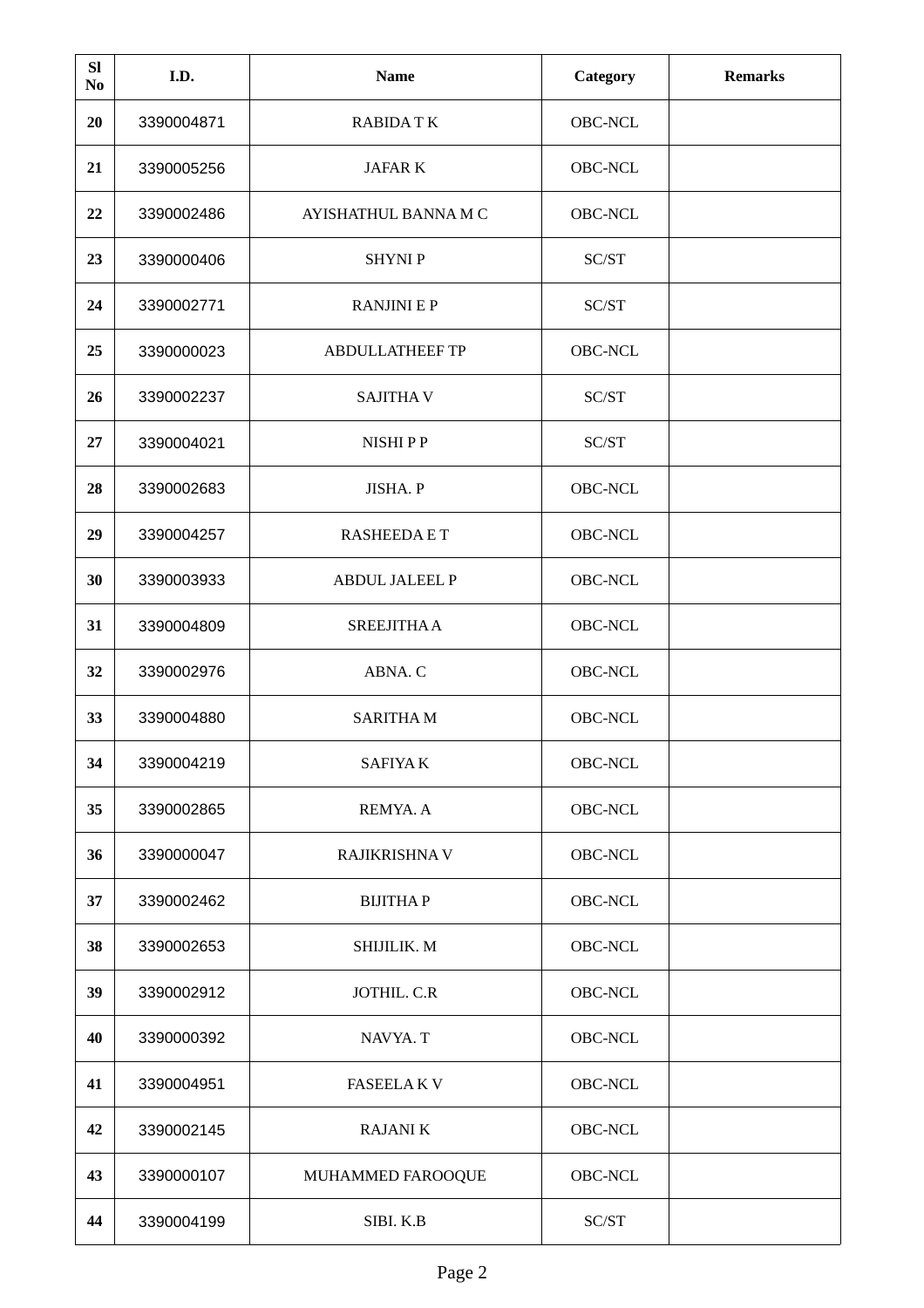| <b>SI</b><br>No | I.D.       | <b>Name</b>             | Category | <b>Remarks</b> |
|-----------------|------------|-------------------------|----------|----------------|
| 45              | 3390004946 | NIDHISH K P             | SC/ST    |                |
| 46              | 3390002182 | <b>HAJIRA A P</b>       | OBC-NCL  |                |
| 47              | 3390002852 | ANU. V                  | OBC-NCL  |                |
| 48              | 3390002244 | <b>UMMER FAROOQUE P</b> | OBC-NCL  |                |
| 49              | 3390000322 | <b>SHIJI KK</b>         | OBC-NCL  |                |
| 50              | 3390004133 | <b>SUNILA. T</b>        | OBC-NCL  |                |
| 51              | 3390002089 | <b>SUMAPT</b>           | SC/ST    |                |
| 52              | 3390001614 | MAJIDA.L                | OBC-NCL  |                |
| 53              | 3390000223 | <b>DHANYA BABY</b>      | OBC-NCL  |                |
| 54              | 3390002899 | SHAJITH. V              | SC/ST    |                |
| 55              | 3390004773 | <b>HASEENAT</b>         | OBC-NCL  |                |
| 56              | 3390000590 | <b>JASEENAA</b>         | OBC-NCL  |                |
| 57              | 3390001662 | SHAHANAZ BEEGUM PT      | OBC-NCL  |                |
| 58              | 3390004242 | <b>BIJESHP</b>          | SC/ST    |                |
| 59              | 3390000526 | NOUSHAD M K             | OBC-NCL  |                |
| 60              | 3390001303 | <b>JINESH P</b>         | OBC-NCL  |                |
| 61              | 3390004783 | KALPITHA. K.P           | SC/ST    |                |
| 62              | 3390002383 | SUJITHAKUMARI V         | SC/ST    |                |
| 63              | 3390003201 | <b>ANUSREE P.</b>       | OBC-NCL  |                |
| 64              | 3390002461 | AJESH M                 | OBC-NCL  |                |
| 65              | 3390002813 | <b>SIAM PRASAD K</b>    | SC/ST    |                |
| 66              | 3390004557 | ANOOJA. K. C            | OBC-NCL  |                |
| 67              | 3390000325 | <b>SAJILAV</b>          | SC/ST    |                |
| 68              | 3390004298 | <b>SULFATH BEEVI. M</b> | OBC-NCL  |                |
| 69              | 3390001630 | NITHYA. P               | SC/ST    |                |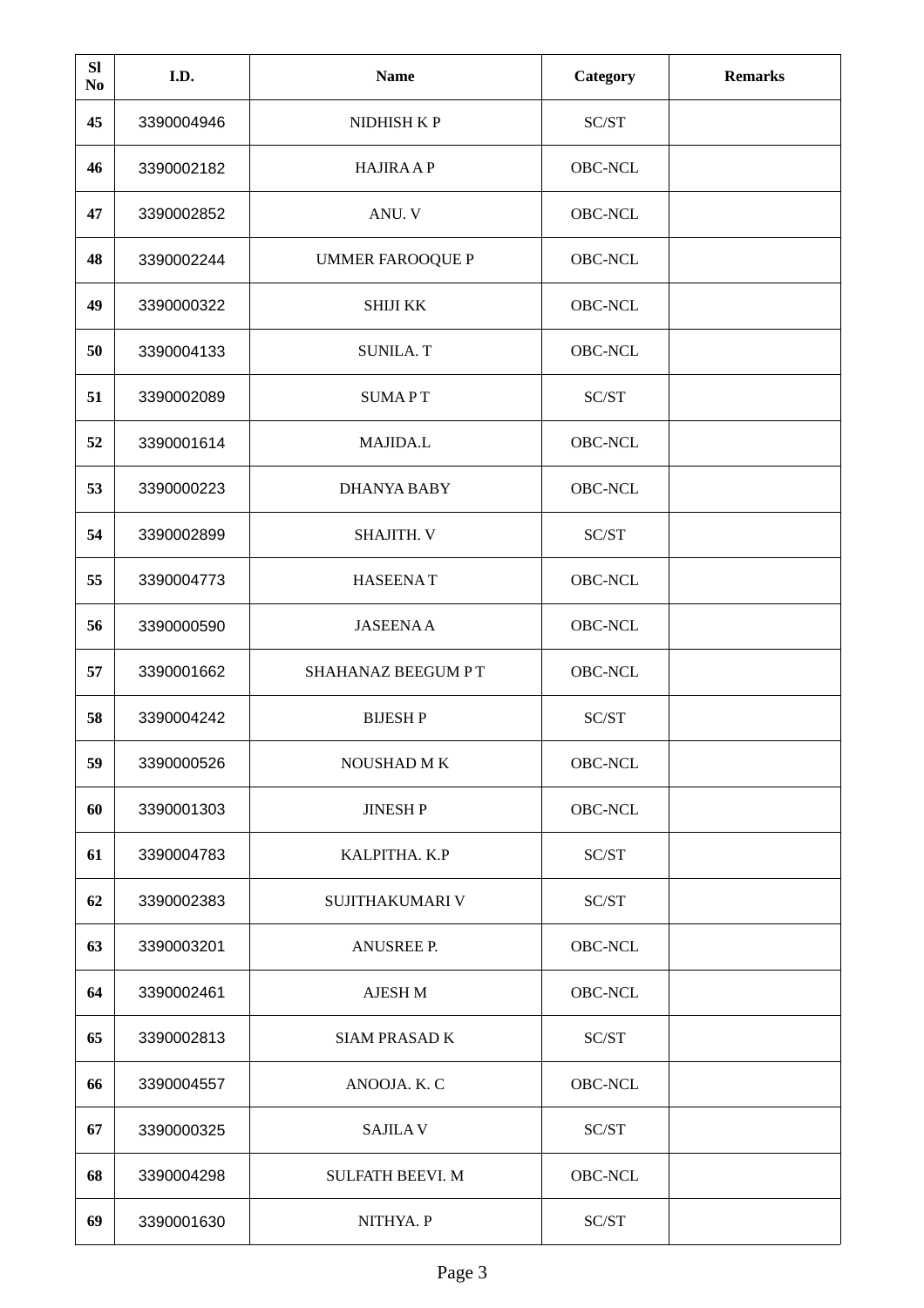| <b>SI</b><br>No | I.D.       | <b>Name</b>             | Category | <b>Remarks</b> |
|-----------------|------------|-------------------------|----------|----------------|
| 70              | 3390000496 | <b>SAJEESH K</b>        | OBC-NCL  |                |
| 71              | 3390003570 | <b>MOHAN DEVASY</b>     | General  |                |
| 72              | 3390003750 | <b>AJIMINI.K P</b>      | OBC-NCL  |                |
| 73              | 3390003031 | <b>JAMSHEENAP</b>       | OBC-NCL  |                |
| 74              | 3390004309 | <b>BABITHAP</b>         | OBC-NCL  |                |
| 75              | 3390001636 | <b>AFTHAB K</b>         | OBC-NCL  |                |
| 76              | 3390002924 | SAHEED. M.P             | OBC-NCL  |                |
| 77              | 3390003497 | <b>DIVYAT.K</b>         | General  |                |
| 78              | 3390002881 | <b>VINEESH P</b>        | SC/ST    |                |
| 79              | 3390000364 | SHAHEERA.K.P            | OBC-NCL  |                |
| 80              | 3390000918 | <b>FOUSIYA PK</b>       | OBC-NCL  |                |
| 81              | 3390004069 | <b>BINITHAKP</b>        | General  |                |
| 82              | 3390004890 | <b>FASEELAK</b>         | OBC-NCL  |                |
| 83              | 3390001757 | MOHAMMED SHAFI KM       | OBC-NCL  |                |
| 84              | 3390005049 | SUKANYA.P               | OBC-NCL  |                |
| 85              | 3390003549 | <b>ISMAYIL P</b>        | OBC-NCL  |                |
| 86              | 3390002669 | <b>AJITH VENUGOPAL</b>  | General  |                |
| 87              | 3390001764 | <b>SHAMNATP</b>         | OBC-NCL  |                |
| 88              | 3390000415 | <b>RAJINA V</b>         | General  |                |
| 89              | 3390002968 | <b>SWEETY</b>           | OBC-NCL  |                |
| 90              | 3390001430 | PRAJEESH K              | OBC-NCL  |                |
| 91              | 3390002802 | <b>SAJITHAM</b>         | OBC-NCL  |                |
| 92              | 3390000900 | <b>NILEENAP</b>         | OBC-NCL  |                |
| 93              | 3390000873 | <b>NILEENAP</b>         | OBC-NCL  |                |
| 94              | 3390004184 | MOHAMAD SAREEF MADANI.V | OBC-NCL  |                |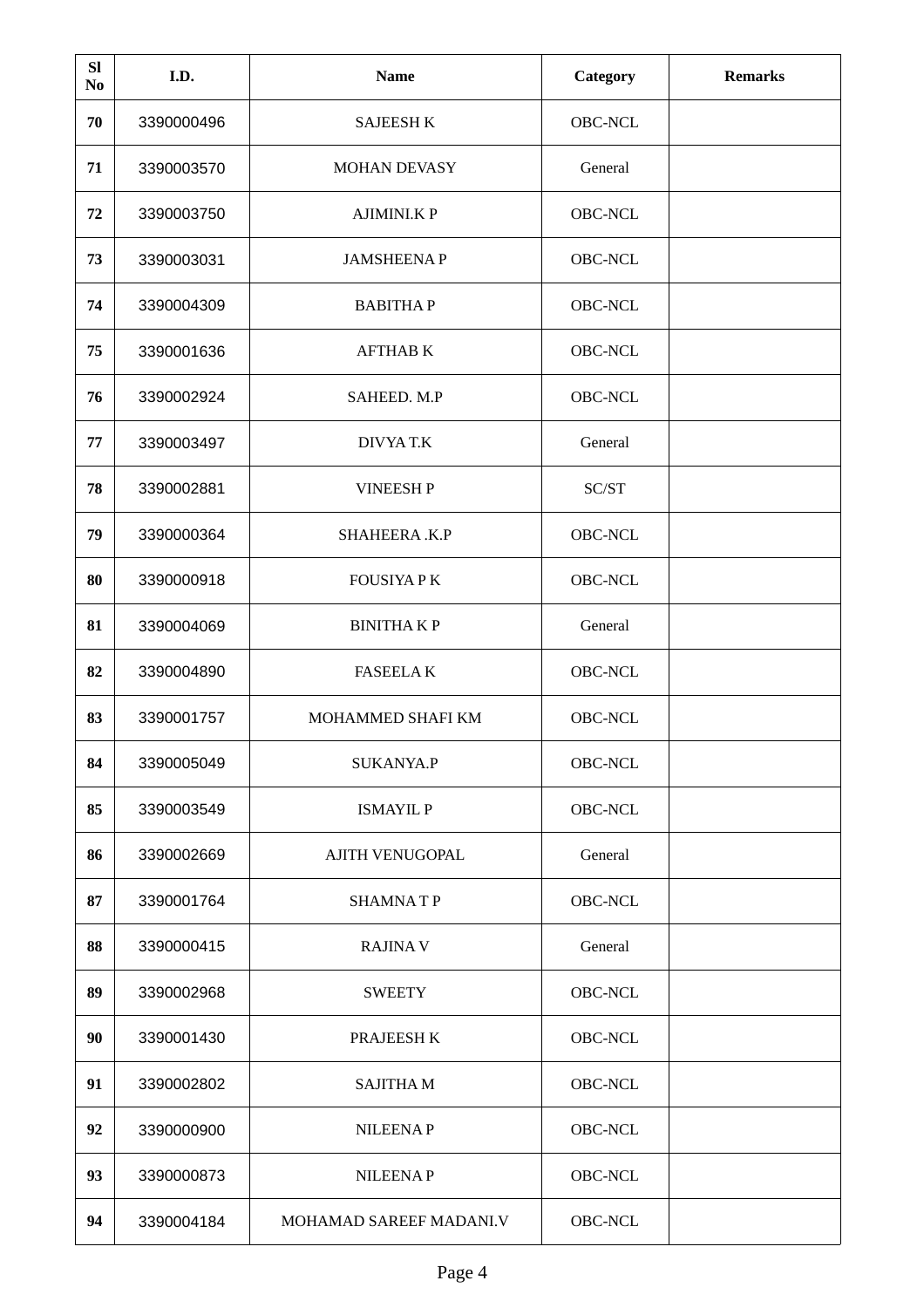| <b>SI</b><br>No | I.D.       | <b>Name</b>           | <b>Category</b> | <b>Remarks</b> |
|-----------------|------------|-----------------------|-----------------|----------------|
| 95              | 3390000343 | DHANYA KA             | OBC-NCL         |                |
| 96              | 3390004289 | JINCY.M               | OBC-NCL         |                |
| 97              | 3390004863 | <b>RAJESH P</b>       | SC/ST           |                |
| 98              | 3390000360 | <b>DILIP KUMAR K</b>  | OBC-NCL         |                |
| 99              | 3390004740 | RAMEESHA FIRDOUSE M T | OBC-NCL         |                |
| 100             | 3390001017 | <b>SUNEERAA</b>       | OBC-NCL         |                |
| 101             | 3390000276 | DHANYA SADANANDAN K P | SC/ST           |                |
| 102             | 3390005210 | DHANALAKSHMI.K        | OBC-NCL         |                |
| 103             | 3390003144 | RINEESHAK.T           | OBC-NCL         |                |
| 104             | 3390001305 | SARITHA.T             | OBC-NCL         |                |
| 105             | 3390002838 | <b>SALEELAKT</b>      | OBC-NCL         |                |
| 106             | 3390002930 | <b>REMYANP</b>        | General         |                |
| 107             | 3390002504 | <b>ARIFAK</b>         | OBC-NCL         |                |
| 108             | 3390001818 | DIVYA P               | OBC-NCL         |                |
| 109             | 3390000898 | <b>SAREENAVC</b>      | OBC-NCL         |                |
| 110             | 3390001339 | <b>SHANAVAS P</b>     | OBC-NCL         |                |
| 111             | 3390004849 | <b>RAJITHAK</b>       | OBC-NCL         |                |
| 112             | 3390002918 | LISHA.P.P             | OBC-NCL         |                |
| 113             | 3390000975 | JANCY.P.P.            | SC/ST           |                |
| 114             | 3390001651 | ZAHEERAPP             | OBC-NCL         |                |
| 115             | 3390004391 | PRASEENA V            | OBC-NCL         |                |
| 116             | 3390004941 | NINCY PR              | SC/ST           |                |
| 117             | 3390001072 | RATHIKA PAPPADAN      | SC/ST           |                |
| 118             | 3390000955 | SUBISHA.B.S           | General         |                |
| 119             | 3390002662 | JINI P                | OBC-NCL         |                |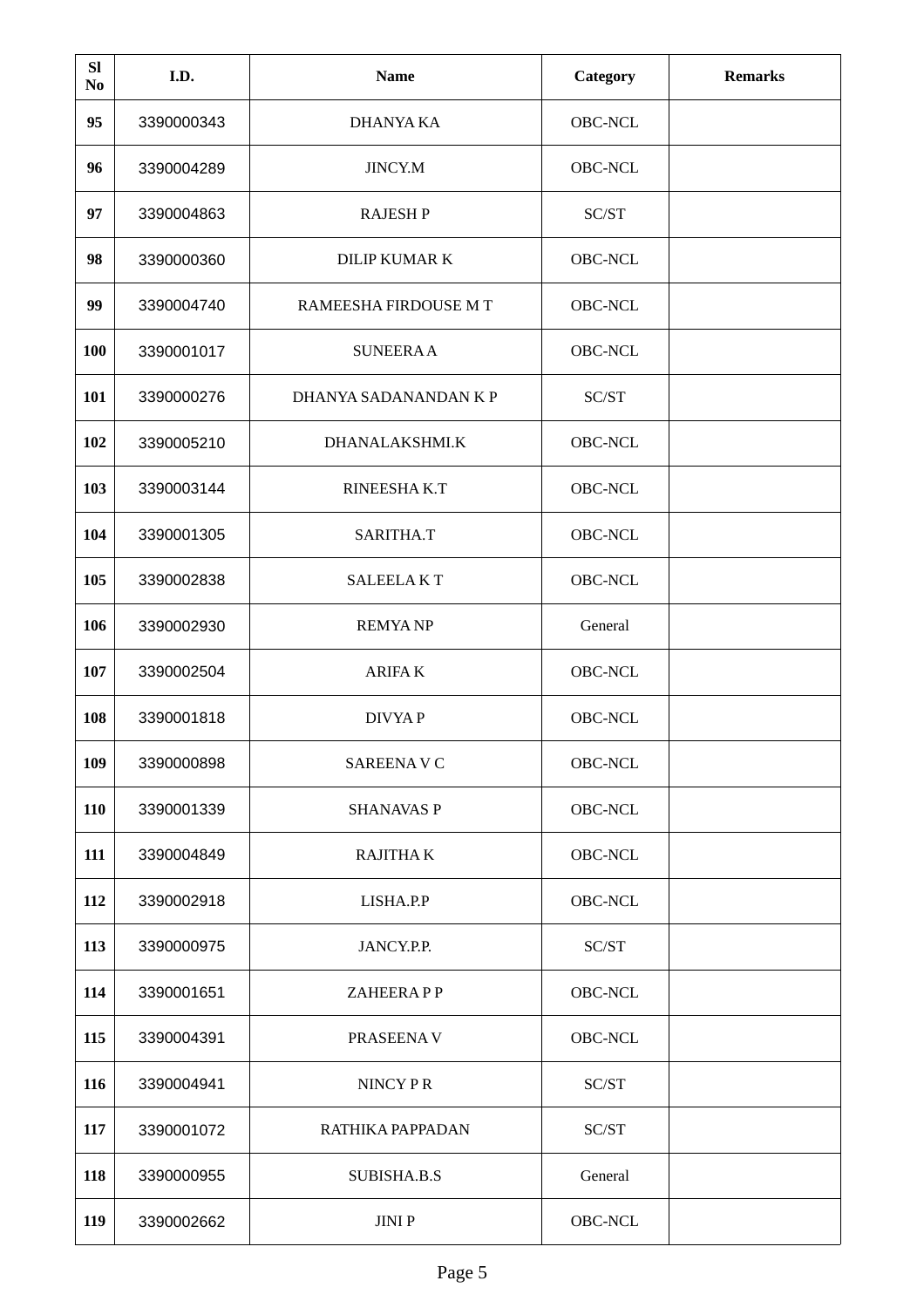| <b>SI</b><br>No | I.D.       | <b>Name</b>              | <b>Category</b> | <b>Remarks</b> |
|-----------------|------------|--------------------------|-----------------|----------------|
| 120             | 3390001531 | <b>JITHAP</b>            | General         |                |
| 121             | 3390001174 | <b>AKHILA V C</b>        | SC/ST           |                |
| 122             | 3390000767 | <b>RAJESH N</b>          | General         |                |
| 123             | 3390001318 | <b>REMYAO</b>            | OBC-NCL         |                |
| 124             | 3390000385 | SHIJIMOL KANHOLIPADIKKAL | SC/ST           |                |
| 125             | 3390004993 | <b>VIJITHAP</b>          | SC/ST           |                |
| 126             | 3390005175 | JASEEBA.A                | OBC-NCL         |                |
| 127             | 3390000593 | <b>MUNEER CT</b>         | OBC-NCL         |                |
| 128             | 3390001035 | VIGITHA MP               | OBC-NCL         |                |
| 129             | 3390005111 | <b>NESLIYATK</b>         | OBC-NCL         |                |
| 130             | 3390000061 | <b>LEENAKG</b>           | General         |                |
| 131             | 3390002014 | PRADEEP K                | SC/ST           |                |
| 132             | 3390002148 | <b>SHARFANA G P</b>      | OBC-NCL         |                |
| 133             | 3390001575 | <b>SUDHEESHAK</b>        | OBC-NCL         |                |
| 134             | 3390003678 | SAKKEER.C                | OBC-NCL         |                |
| 135             | 3390000469 | ASA.M                    | General         |                |
| 136             | 3390001583 | UMMUSALMA M.C            | OBC-NCL         |                |
| 137             | 3390001836 | LIJISHA K                | SC/ST           |                |
| 138             | 3390004188 | JASHITHA.C               | SC/ST           |                |
| 139             | 3390002301 | SHINI. T                 | OBC-NCL         |                |
| 140             | 3390004962 | SAVAD K                  | OBC-NCL         |                |
| 141             | 3390004359 | <b>GEETHA A M</b>        | OBC-NCL         |                |
| 142             | 3390001001 | SAJEELA MAYYERI          | OBC-NCL         |                |
| 143             | 3390005092 | <b>VIBIN DAS K</b>       | OBC-NCL         |                |
| 144             | 3390000290 | SIJIL C S                | OBC-NCL         |                |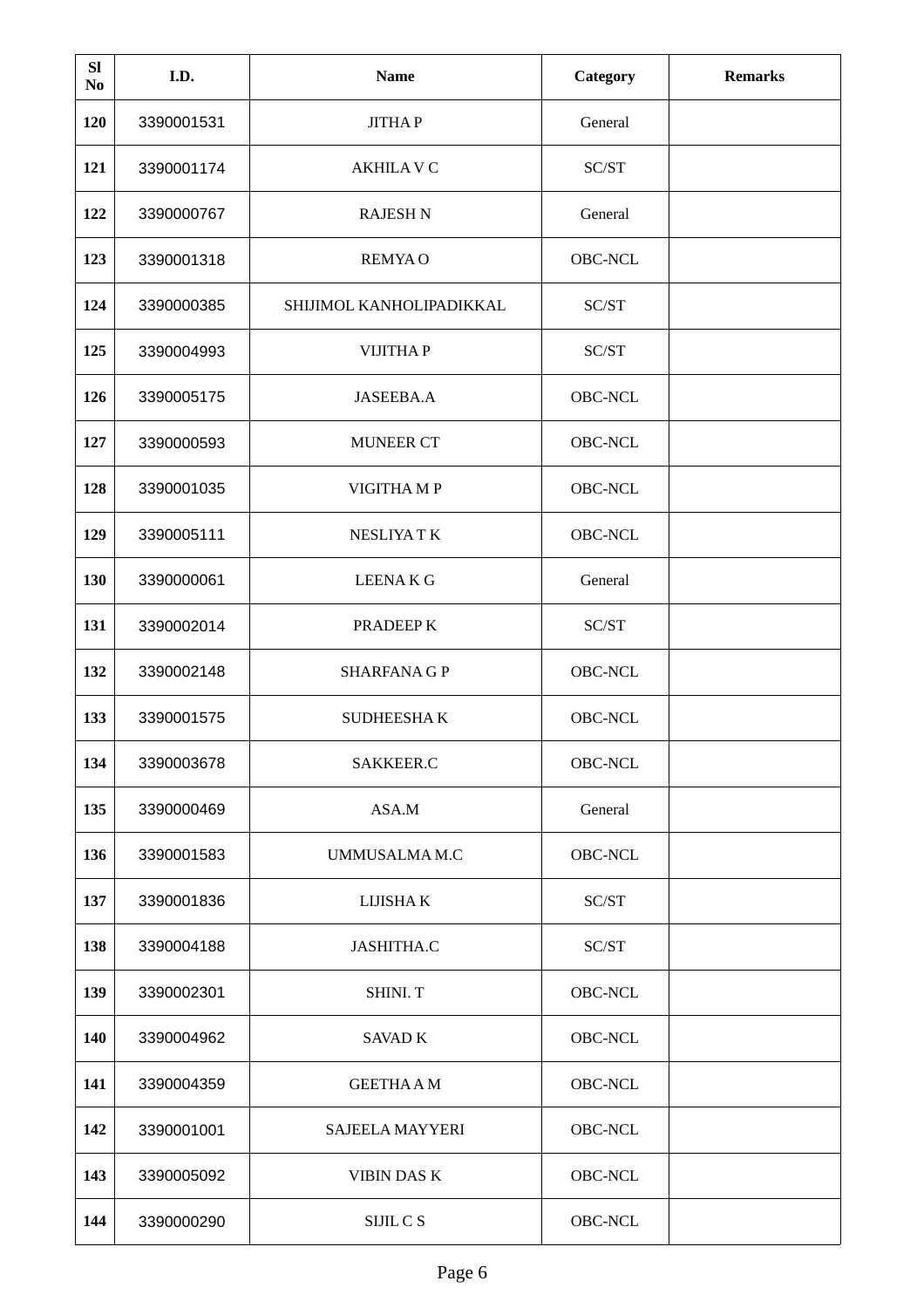| <b>SI</b><br>No | I.D.       | <b>Name</b>           | <b>Category</b> | <b>Remarks</b> |
|-----------------|------------|-----------------------|-----------------|----------------|
| 145             | 3390002830 | <b>SOUMIA NAIR</b>    | General         |                |
| 146             | 3390000509 | <b>FEBINKP</b>        | OBC-NCL         |                |
| 147             | 3390000119 | NEENAS.VK             | OBC-NCL         |                |
| 148             | 3390002638 | PREEJA C              | OBC-NCL         |                |
| 149             | 3390002447 | <b>SAINABA A</b>      | OBC-NCL         |                |
| 150             | 3390001450 | <b>ARSHIDA M</b>      | OBC-NCL         |                |
| 151             | 3390001572 | <b>JAISHAK</b>        | General         |                |
| 152             | 3390002827 | MUBEENA PAIKKARATHODI | OBC-NCL         |                |
| 153             | 3390004094 | SHOBI.K               | OBC-NCL         |                |
| 154             | 3390004115 | <b>HAFSIYAK</b>       | OBC-NCL         |                |
| 155             | 3390003217 | <b>ANISHAK</b>        | General         |                |
| 156             | 3390001695 | <b>ANITHA. P</b>      | SC/ST           |                |
| 157             | 3390000881 | <b>SMITHAO</b>        | General         |                |
| 158             | 3390004784 | <b>DILEEP KUMAR P</b> | SC/ST           |                |
| 159             | 3390002360 | <b>SHARIAT</b>        | SC/ST           |                |
| 160             | 3390003569 | FASEELA.P             | OBC-NCL         |                |
| 161             | 3390002619 | SATHEESH KARIMBIL     | OBC-NCL         |                |
| 162             | 3390002797 | PRIYA. T              | OBC-NCL         |                |
| 163             | 3390004897 | <b>ANUMOL P</b>       | SC/ST           |                |
| 164             | 3390000158 | DIVYA. E              | General         |                |
| 165             | 3390000586 | SHAGITHA K            | OBC-NCL         |                |
| 166             | 3390002299 | SHIMLI K P            | SC/ST           |                |
| 167             | 3390004681 | <b>ABIDHAPC</b>       | OBC-NCL         |                |
| 168             | 3390002391 | SREEJAK C             | OBC-NCL         |                |
| 169             | 3390001152 | RENJUSHA. K           | OBC-NCL         |                |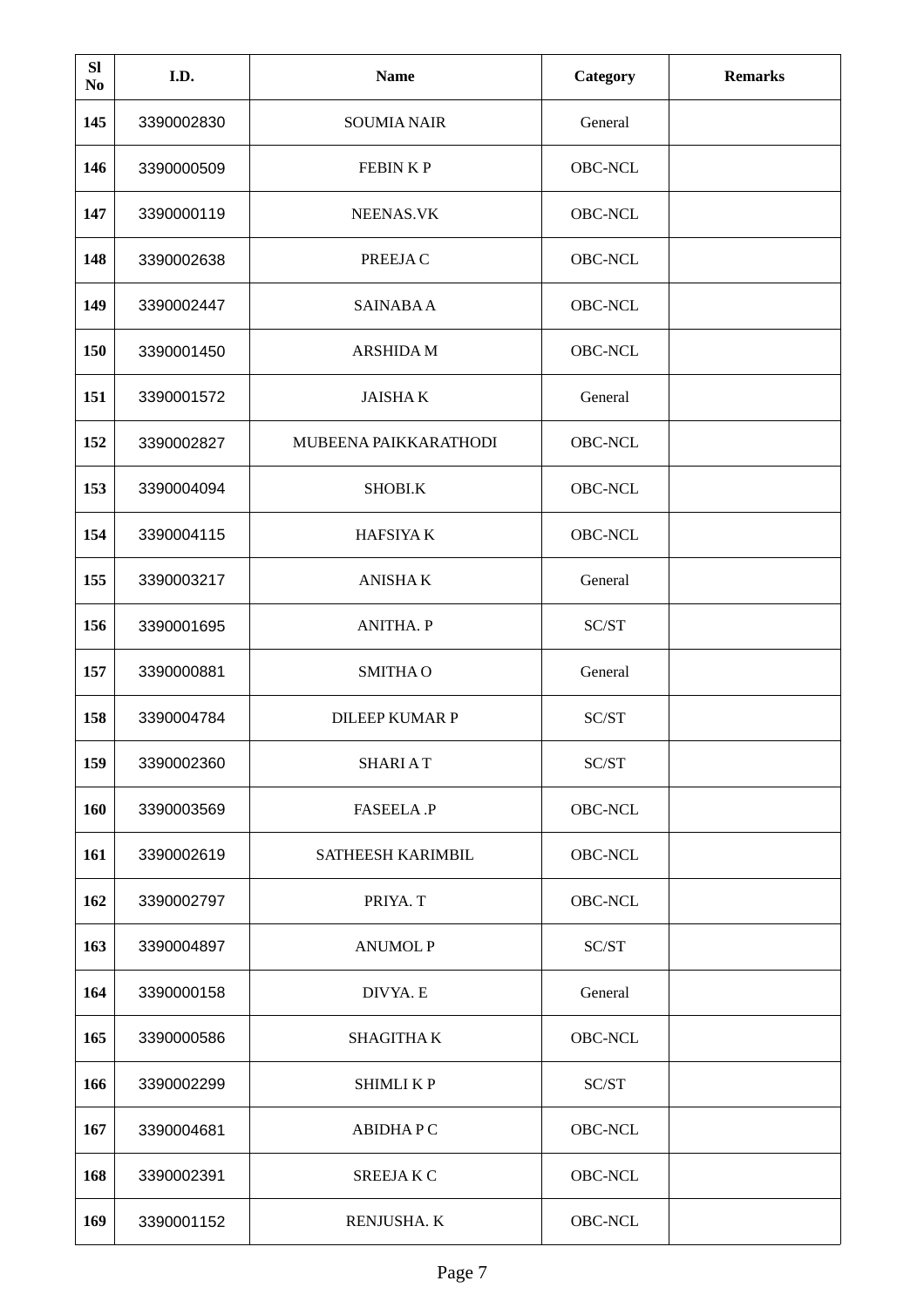| <b>SI</b><br>No | I.D.       | <b>Name</b>            | <b>Category</b> | <b>Remarks</b> |
|-----------------|------------|------------------------|-----------------|----------------|
| 170             | 3390002235 | <b>ABDUL BASHEER K</b> | OBC-NCL         |                |
| 171             | 3390004196 | <b>LISYP</b>           | OBC-NCL         |                |
| 172             | 3390002658 | SOWMYA. G.S            | OBC-NCL         |                |
| 173             | 3390003994 | <b>ASWATHI K</b>       | General         |                |
| 174             | 3390002338 | KHAMARUNNEESA. M. K    | OBC-NCL         |                |
| 175             | 3390002211 | <b>SELEENAC</b>        | OBC-NCL         |                |
| 176             | 3390002010 | DISHETH.K.T            | OBC-NCL         |                |
| 177             | 3390004534 | <b>ASWATHIPK</b>       | General         |                |
| 178             | 3390004275 | DHANEESHA. A           | OBC-NCL         |                |
| 179             | 3390001113 | NIKHISHA GOPI          | OBC-NCL         |                |
| 180             | 3390001298 | <b>SOUMYAK</b>         | General         |                |
| 181             | 3390004509 | <b>JAMEELAU</b>        | OBC-NCL         |                |
| 182             | 3390002712 | RAJILA.C.K             | SC/ST           |                |
| 183             | 3390004227 | <b>MANUSHAKM</b>       | General         |                |
| 184             | 3390001910 | DIVYA.P                | SC/ST           |                |
| 185             | 3390002576 | NIVEDITHA. M           | OBC-NCL         |                |
| 186             | 3390000168 | <b>SURYAV</b>          | SC/ST           |                |
| 187             | 3390002187 | SHAFI THAZHATHEYIL     | OBC-NCL         |                |
| 188             | 3390002823 | <b>SHAMNAPV</b>        | OBC-NCL         |                |
| 189             | 3390003284 | <b>VIDYAP</b>          | General         |                |
| 190             | 3390004031 | JALEELA P.V            | OBC-NCL         |                |
| 191             | 3390000973 | VIDHYA C               | SC/ST           |                |
| 192             | 3390003173 | SINIMOL CHERUVADAN     | SC/ST           |                |
| 193             | 3390000388 | <b>SARITHAK</b>        | OBC-NCL         |                |
| 194             | 3390001070 | DIVYA. K               | SC/ST           |                |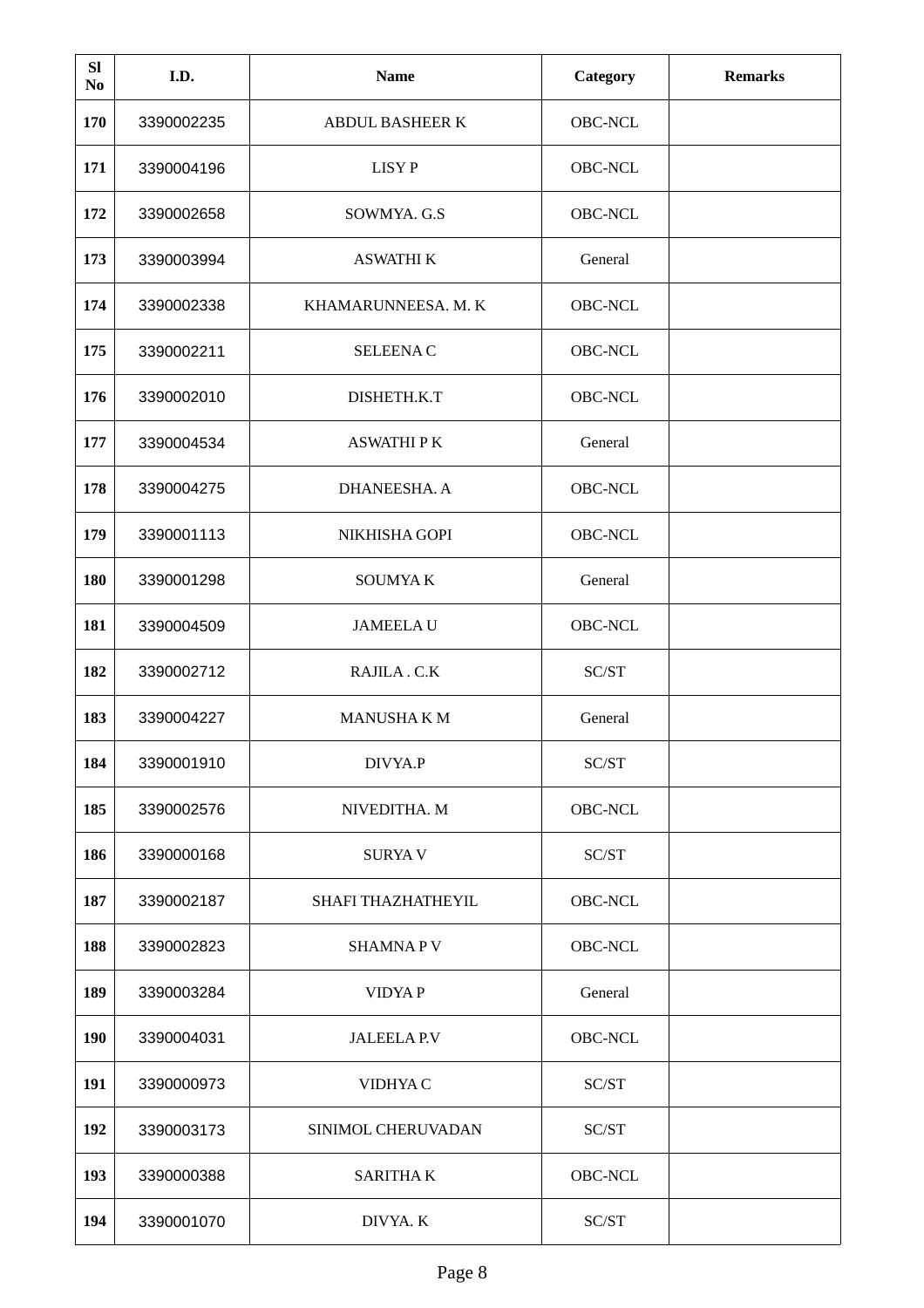| <b>SI</b><br>No | I.D.       | <b>Name</b>             | <b>Category</b> | <b>Remarks</b> |
|-----------------|------------|-------------------------|-----------------|----------------|
| 195             | 3390001314 | YUNA SHERIN T           | OBC-NCL         |                |
| 196             | 3390004343 | PRAJEEB. M.K            | OBC-NCL         |                |
| 197             | 3390002539 | VIJESH. E               | OBC-NCL         |                |
| 198             | 3390005238 | <b>SHIMI C</b>          | OBC-NCL         |                |
| 199             | 3390002735 | DEEPTHIK                | SC/ST           |                |
| 200             | 3390001794 | <b>JASIRA KAVOT</b>     | OBC-NCL         |                |
| 201             | 3390000239 | NIZAR K                 | OBC-NCL         |                |
| 202             | 3390001195 | <b>HABEEBAA</b>         | OBC-NCL         |                |
| 203             | 3390004093 | <b>SRUTHIP</b>          | OBC-NCL         |                |
| 204             | 3390004574 | <b>ALI ASKAR.K</b>      | OBC-NCL         |                |
| 205             | 3390000907 | NIMISHA. T              | General         |                |
| 206             | 3390004634 | <b>SARITHA C</b>        | OBC-NCL         |                |
| 207             | 3390001696 | <b>SHAINIAT</b>         | OBC-NCL         |                |
| 208             | 3390004178 | <b>NAJMUNNEESAK</b>     | OBC-NCL         |                |
| 209             | 3390002916 | <b>RESHMAK</b>          | OBC-NCL         |                |
| 210             | 3390001511 | <b>VIJISHAK</b>         | SC/ST           |                |
| 211             | 3390004542 | <b>JINCY V P</b>        | OBC-NCL         |                |
| 212             | 3390004190 | <b>VIJISHAK</b>         | General         |                |
| 213             | 3390005089 | <b>ABDUL SALAM K</b>    | OBC-NCL         |                |
| 214             | 3390004032 | <b>HIMAK</b>            | OBC-NCL         |                |
| 215             | 3390002687 | <b>JASIRA SABITHA K</b> | OBC-NCL         |                |
| 216             | 3390002408 | <b>JISHIDA E K</b>      | OBC-NCL         |                |
| 217             | 3390003554 | MURSHID M.              | OBC-NCL         |                |
| 218             | 3390004048 | PRIYA PALATHINGAL       | OBC-NCL         |                |
| 219             | 3390000220 | PRASEEJA K              | OBC-NCL         |                |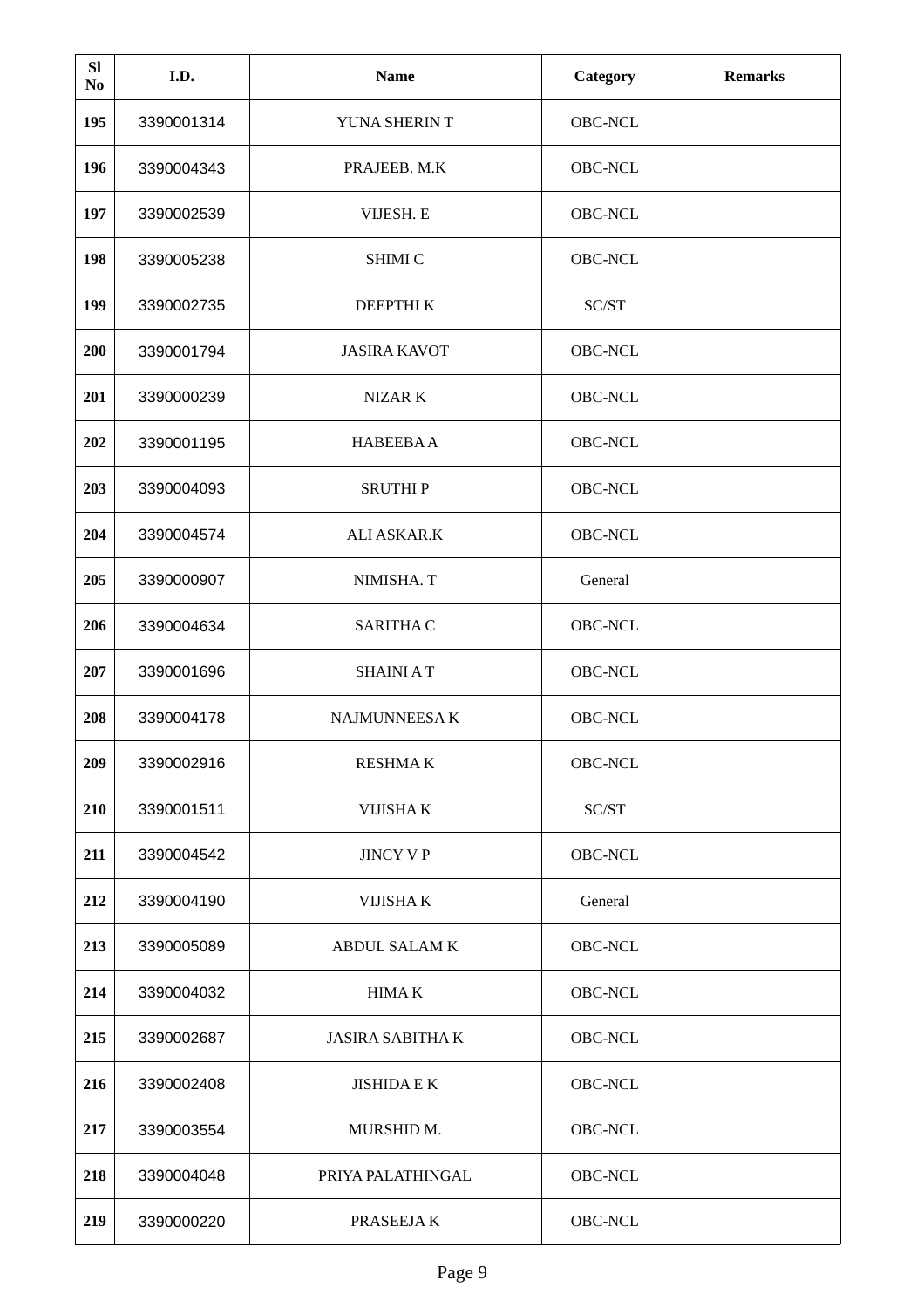| <b>SI</b><br>No | I.D.       | <b>Name</b>         | <b>Category</b> | <b>Remarks</b> |
|-----------------|------------|---------------------|-----------------|----------------|
| 220             | 3390004601 | <b>ASWATHI.K</b>    | OBC-NCL         |                |
| 221             | 3390003049 | <b>SREEDEVINS</b>   | OBC-NCL         |                |
| 222             | 3390001451 | <b>SUJITHA C</b>    | SC/ST           |                |
| 223             | 3390004874 | DIVYA V             | General         |                |
| 224             | 3390003779 | PREETHY K           | SC/ST           |                |
| 225             | 3390004084 | MUKHILA. C          | SC/ST           |                |
| 226             | 3390001320 | <b>ANJUSHAKP</b>    | OBC-NCL         |                |
| 227             | 3390001232 | RAJITHA. K          | SC/ST           |                |
| 228             | 3390000375 | <b>SINI MK</b>      | OBC-NCL         |                |
| 229             | 3390002537 | ANU PURUSHOTHAMAN E | OBC-NCL         |                |
| 230             | 3390002507 | <b>JISHITHAP</b>    | OBC-NCL         |                |
| 231             | 3390005066 | <b>SANITHA C</b>    | OBC-NCL         |                |
| 232             | 3390000277 | <b>AMITHAV</b>      | OBC-NCL         |                |
| 233             | 3390004147 | <b>NISHAP</b>       | OBC-NCL         |                |
| 234             | 3390000330 | <b>SHARON P</b>     | OBC-NCL         |                |
| 235             | 3390004955 | <b>RANJITH EK</b>   | OBC-NCL         |                |
| 236             | 3390002634 | <b>SANDHYAN</b>     | OBC-NCL         |                |
| 237             | 3390002949 | SANDHYA N.          | OBC-NCL         |                |
| 238             | 3390002036 | <b>SHAHINAAT</b>    | OBC-NCL         |                |
| 239             | 3390004007 | VISHAKH V K         | OBC-NCL         |                |
| 240             | 3390000932 | SOUMYA THOTTIYAN    | OBC-NCL         |                |
| 241             | 3390001325 | <b>JINISHAN</b>     | OBC-NCL         |                |
| 242             | 3390002204 | <b>SOUMYAK</b>      | OBC-NCL         |                |
| 243             | 3390004563 | <b>SREENA.K</b>     | OBC-NCL         |                |
| 244             | 3390004270 | <b>SHEMEENA</b>     | OBC-NCL         |                |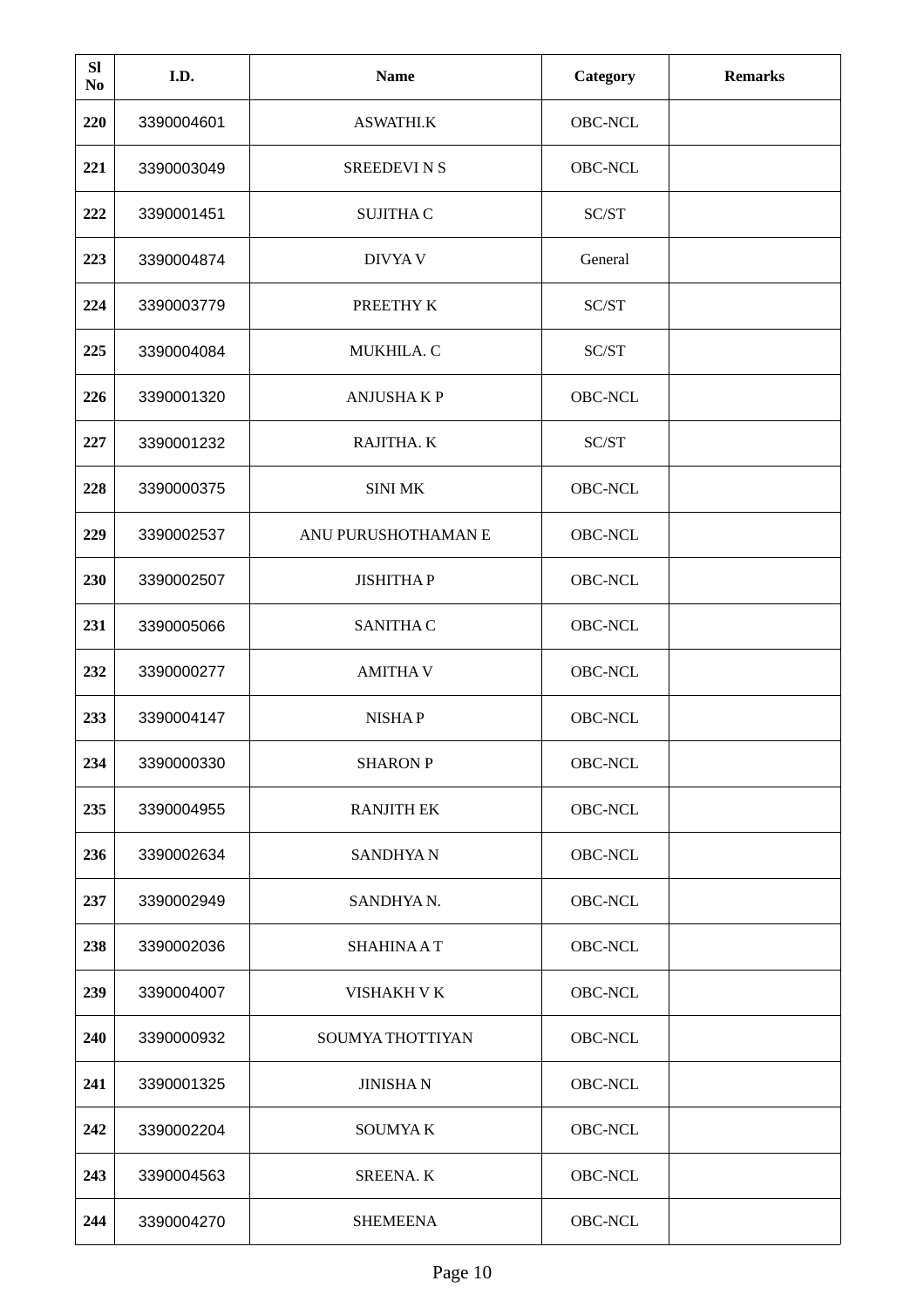| <b>SI</b><br>No | I.D.       | <b>Name</b>            | <b>Category</b> | <b>Remarks</b> |
|-----------------|------------|------------------------|-----------------|----------------|
| 245             | 3390000737 | <b>JEENAA</b>          | SC/ST           |                |
| 246             | 3390002628 | <b>RAMYAP</b>          | General         |                |
| 247             | 3390001378 | <b>REMYAT</b>          | OBC-NCL         |                |
| 248             | 3390003978 | SHEEBA PULPATTA THODI  | OBC-NCL         |                |
| 249             | 3390002431 | <b>HAFSATH PT</b>      | OBC-NCL         |                |
| 250             | 3390004587 | <b>JAMSHEENA.KK</b>    | OBC-NCL         |                |
| 251             | 3390002861 | FATHIMA SHABNA PA      | OBC-NCL         |                |
| 252             | 3390004363 | <b>SHONIJATV</b>       | OBC-NCL         |                |
| 253             | 3390004390 | <b>JAMSHEENAKP</b>     | OBC-NCL         |                |
| 254             | 3390002626 | HAFSATH. C             | OBC-NCL         |                |
| 255             | 3390001380 | <b>RASHEEDAPM</b>      | OBC-NCL         |                |
| 256             | 3390003696 | VIDHYA.N               | <b>OBC-NCL</b>  |                |
| 257             | 3390004982 | NASNA.P.K              | OBC-NCL         |                |
| 258             | 3390002866 | <b>JINJU V</b>         | OBC-NCL         |                |
| 259             | 3390002084 | SHAIMA. K              | SC/ST           |                |
| 260             | 3390004170 | <b>ABDUL VAHID K T</b> | OBC-NCL         |                |
| 261             | 3390003646 | <b>RAMYAK</b>          | General         |                |
| 262             | 3390002368 | <b>BIJITHAN</b>        | General         |                |
| 263             | 3390004125 | <b>RAHMATH P</b>       | OBC-NCL         |                |
| 264             | 3390000416 | VIDHYA. P              | OBC-NCL         |                |
| 265             | 3390004522 | <b>SHAJAHAN PT</b>     | OBC-NCL         |                |
| 266             | 3390003258 | <b>SIVANI M</b>        | OBC-NCL         |                |
| 267             | 3390001458 | HAKKUNNEESA.K          | OBC-NCL         |                |
| 268             | 3390002093 | AJITHA .K.M            | OBC-NCL         |                |
| 269             | 3390001432 | DEEPA M                | General         |                |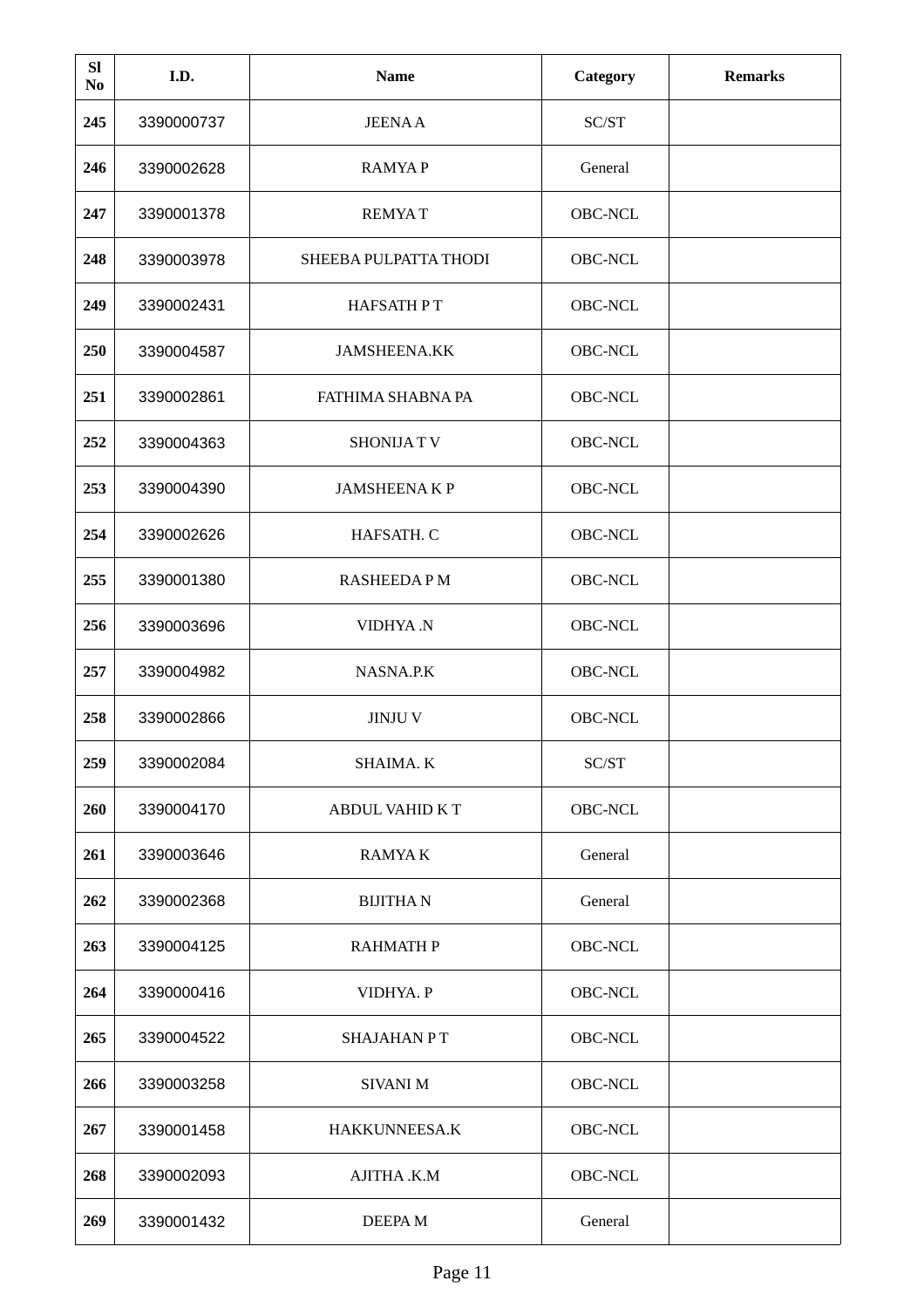| <b>SI</b><br>No | I.D.       | <b>Name</b>                       | Category | <b>Remarks</b> |
|-----------------|------------|-----------------------------------|----------|----------------|
| 270             | 3390002164 | <b>RANJINI M</b>                  | OBC-NCL  |                |
| 271             | 3390001528 | MOHAMMED SHAFEEKH<br>KADAKKOTTIRI | OBC-NCL  |                |
| 272             | 3390003313 | <b>SARATH P</b>                   | General  |                |
| 273             | 3390004403 | <b>ASWATHI T ARAVIND</b>          | OBC-NCL  |                |
| 274             | 3390004831 | ARANYA ANAND P.G                  | OBC-NCL  |                |
| 275             | 3390001665 | <b>NASEEBAT</b>                   | OBC-NCL  |                |
| 276             | 3390000317 | VIJISHA KM                        | OBC-NCL  |                |
| 277             | 3390001564 | <b>BABITHAP</b>                   | OBC-NCL  |                |
| 278             | 3390003096 | <b>NISSAR MK</b>                  | OBC-NCL  |                |
| 279             | 3390001513 | <b>DEEPAMI</b>                    | General  |                |
| 280             | 3390001946 | <b>ANJANAK</b>                    | General  |                |
| 281             | 3390004643 | <b>SARANYATK</b>                  | OBC-NCL  |                |
| 282             | 3390001681 | SHABNA. K                         | OBC-NCL  |                |
| 283             | 3390001507 | <b>AKHILDAS C</b>                 | OBC-NCL  |                |
| 284             | 3390000704 | <b>SREEJISH A</b>                 | OBC-NCL  |                |
| 285             | 3390002636 | <b>TEENA K UMMAN</b>              | General  |                |
| 286             | 3390002531 | <b>KEERTHIKS</b>                  | General  |                |
| 287             | 3390004755 | LIJI K P                          | OBC-NCL  |                |
| 288             | 3390003329 | SIMI P J                          | General  |                |
| 289             | 3390000321 | <b>RESMIT</b>                     | General  |                |
| 290             | 3390004186 | <b>SAJITHANP</b>                  | OBC-NCL  |                |
| 291             | 3390002168 | <b>ARUNIMAKP</b>                  | OBC-NCL  |                |
| 292             | 3390002706 | SHINI MOL KALLINGAL               | General  |                |
| 293             | 3390001754 | <b>SUJINAC</b>                    | OBC-NCL  |                |
| 294             | 3390001694 | SEENATH.N.C                       | OBC-NCL  |                |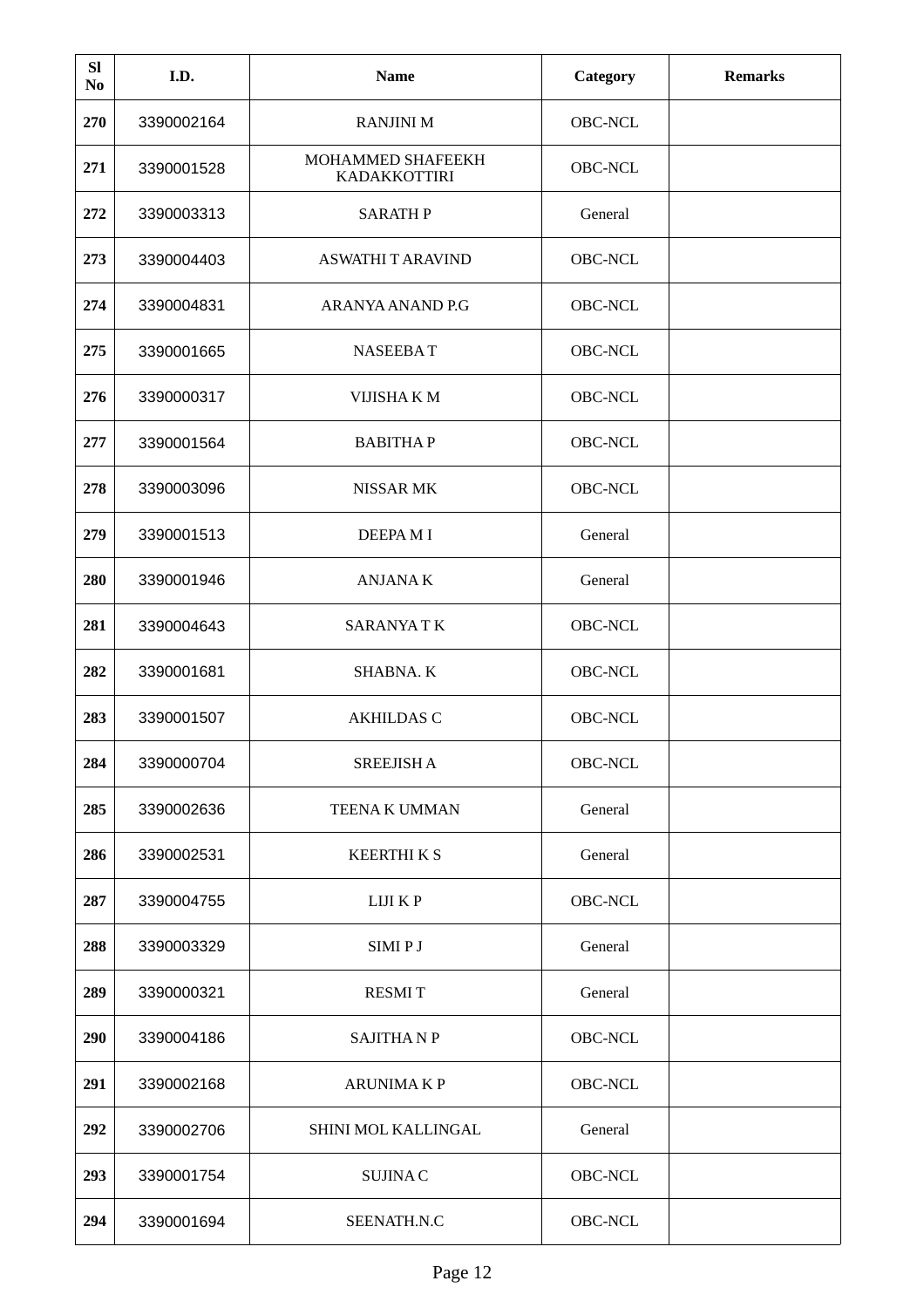| <b>SI</b><br>N <sub>0</sub> | I.D.       | <b>Name</b>              | Category | <b>Remarks</b> |
|-----------------------------|------------|--------------------------|----------|----------------|
| 295                         | 3390003371 | DAISY N P                | OBC-NCL  |                |
| 296                         | 3390001626 | RAFEENA A                | OBC-NCL  |                |
| 297                         | 3390002568 | JISHI. N                 | OBC-NCL  |                |
| 298                         | 3390004481 | <b>JESSYMP</b>           | SC/ST    |                |
| 299                         | 3390002132 | <b>ROSHIMA V P</b>       | OBC-NCL  |                |
| 300                         | 3390002067 | CHITHRA. C.K             | OBC-NCL  |                |
| 301                         | 3390004721 | <b>AMRUTHAVALLY M</b>    | OBC-NCL  |                |
| 302                         | 3390002133 | <b>DHANYAKK</b>          | General  |                |
| 303                         | 3390001203 | <b>SAJIDAK</b>           | OBC-NCL  |                |
| 304                         | 3390002396 | PRAVITHA.P               | SC/ST    |                |
| 305                         | 3390002077 | <b>NITHULAP</b>          | OBC-NCL  |                |
| 306                         | 3390002833 | SOUMYA.K                 | General  |                |
| 307                         | 3390002027 | AMRUTHA.A.G              | OBC-NCL  |                |
| 308                         | 3390005179 | SAJITHA. C               | SC/ST    |                |
| 309                         | 3390000401 | HASIM RAZI KOLOTHUMTHODI | OBC-NCL  |                |
| 310                         | 3390001168 | <b>SARITHA RAJAN</b>     | OBC-NCL  |                |
| 311                         | 3390003602 | RAHUL. A                 | OBC-NCL  |                |
| 312                         | 3390001237 | ANU K                    | OBC-NCL  |                |
| 313                         | 3390004564 | SULFEEKER.C              | OBC-NCL  |                |
| 314                         | 3390004667 | SHAJAHAN K M             | OBC-NCL  |                |
| 315                         | 3390003847 | ABDUL HASEEB. M          | OBC-NCL  |                |
| 316                         | 3390002867 | <b>JITHIN P</b>          | OBC-NCL  |                |
| 317                         | 3390002268 | SUMEERA. V.P             | OBC-NCL  |                |
| 318                         | 3390003649 | <b>JASEENAK</b>          | OBC-NCL  |                |
| 319                         | 3390002615 | JIPSA C                  | SC/ST    |                |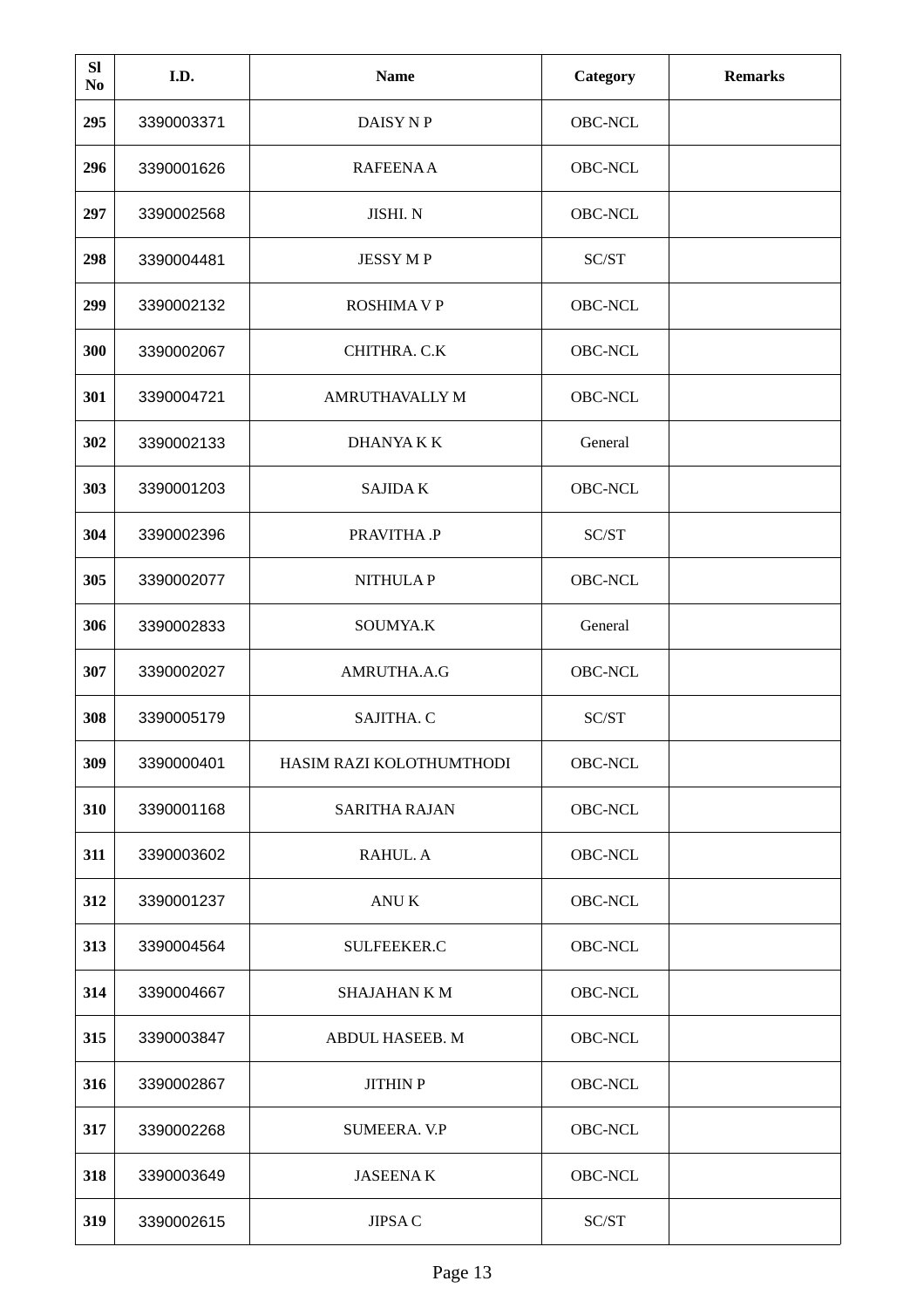| <b>SI</b><br>No | I.D.       | <b>Name</b>            | Category       | <b>Remarks</b> |
|-----------------|------------|------------------------|----------------|----------------|
| 320             | 3390002500 | PRINCY OTTAPILAKKAL    | SC/ST          |                |
| 321             | 3390004933 | SHAKIRA.U              | OBC-NCL        |                |
| 322             | 3390003801 | <b>SUBIN PS</b>        | OBC-NCL        |                |
| 323             | 3390005062 | <b>JASNACK</b>         | OBC-NCL        |                |
| 324             | 3390002319 | <b>JASNACK</b>         | OBC-NCL        |                |
| 325             | 3390005124 | ASIYA. T               | General        |                |
| 326             | 3390002953 | SARATH BABU K T        | SC/ST          |                |
| 327             | 3390001409 | <b>NASEERA BEEVI M</b> | OBC-NCL        |                |
| 328             | 3390004747 | <b>MANJU RANI C</b>    | SC/ST          |                |
| 329             | 3390002591 | <b>RASHITHA A</b>      | OBC-NCL        |                |
| 330             | 3390002964 | NUSRATH.C              | OBC-NCL        |                |
| 331             | 3390002125 | <b>ABDUL MANAF K K</b> | <b>OBC-NCL</b> |                |
| 332             | 3390003483 | <b>ANUPAMANP</b>       | OBC-NCL        |                |
| 333             | 3390002476 | <b>ANOOP K</b>         | OBC-NCL        |                |
| 334             | 3390001597 | SIDHEEQUL AKBAR KN     | OBC-NCL        |                |
| 335             | 3390002298 | <b>SREEPRIYA E V</b>   | OBC-NCL        |                |
| 336             | 3390001469 | SHIBI MOLK             | General        |                |
| 337             | 3390001392 | <b>ANOOP C P</b>       | OBC-NCL        |                |
| 338             | 3390003864 | SHAJINA.K.P            | OBC-NCL        |                |
| 339             | 3390002572 | <b>SUNINAPA</b>        | OBC-NCL        |                |
| 340             | 3390001874 | LINJU T K              | OBC-NCL        |                |
| 341             | 3390002609 | FATHIMATH SUHARA K K   | OBC-NCL        |                |
| 342             | 3390000922 | SIJI KP                | General        |                |
| 343             | 3390002794 | LOHITHA. K.P           | OBC-NCL        |                |
| 344             | 3390002429 | <b>SALNAV</b>          | OBC-NCL        |                |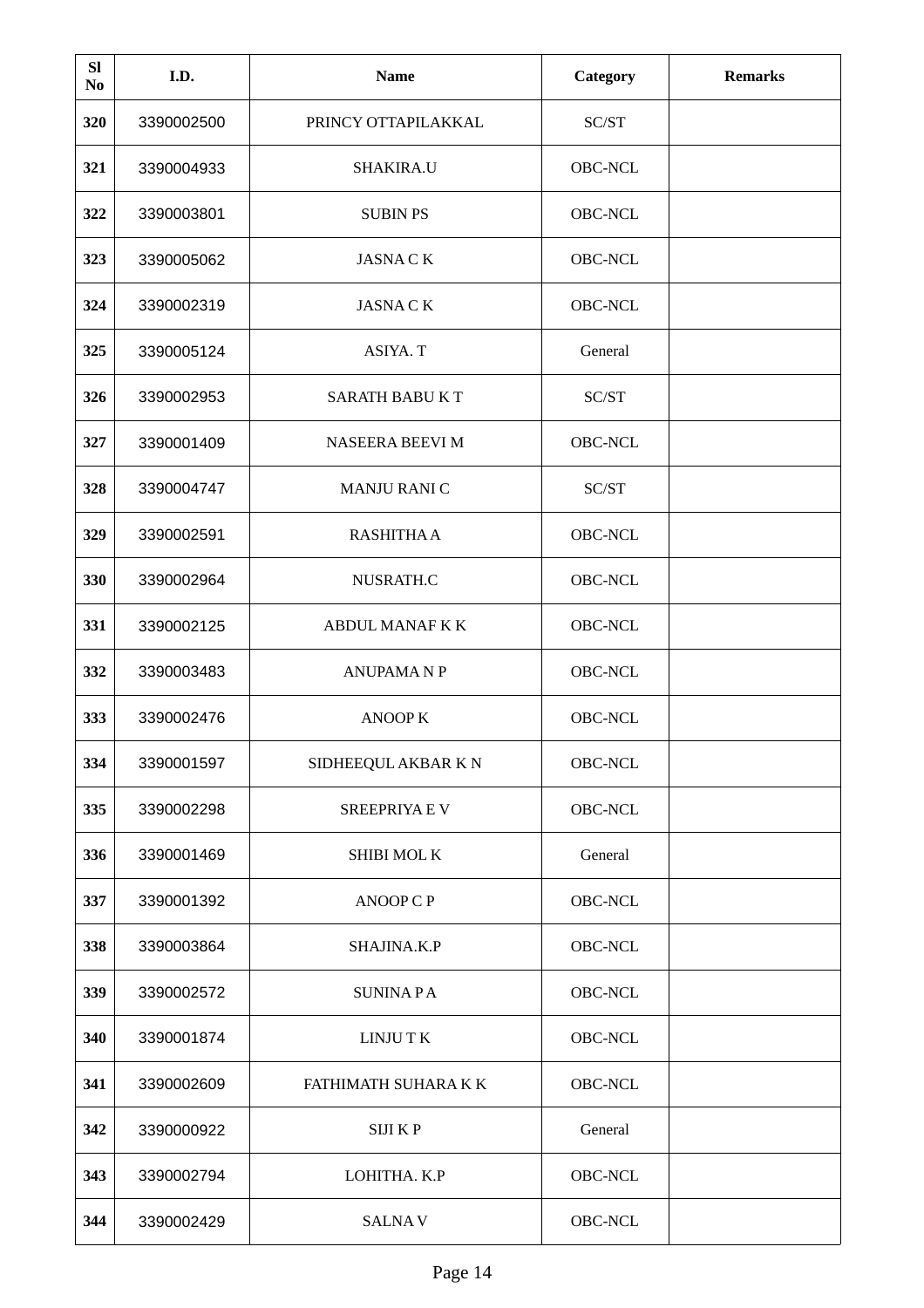| <b>SI</b><br>No | I.D.       | <b>Name</b>             | <b>Category</b> | <b>Remarks</b> |
|-----------------|------------|-------------------------|-----------------|----------------|
| 345             | 3390004407 | VIBINI.V.T              | SC/ST           |                |
| 346             | 3390005123 | <b>MONISHA.P.M</b>      | General         |                |
| 347             | 3390004187 | <b>FATHIMAP</b>         | OBC-NCL         |                |
| 348             | 3390001607 | DIVYA. P                | SC/ST           |                |
| 349             | 3390001629 | MUBASHIRA AREEKKAN      | OBC-NCL         |                |
| 350             | 3390004058 | CHITHRA.G               | OBC-NCL         |                |
| 351             | 3390001521 | <b>VIDYAP</b>           | OBC-NCL         |                |
| 352             | 3390000381 | <b>SHANIP</b>           | OBC-NCL         |                |
| 353             | 3390002409 | <b>NAJMAP</b>           | OBC-NCL         |                |
| 354             | 3390004410 | <b>HAMEEDA C P</b>      | OBC-NCL         |                |
| 355             | 3390004971 | NIMMI K                 | General         |                |
| 356             | 3390004757 | <b>AMBILINK</b>         | SC/ST           |                |
| 357             | 3390001490 | HASEENA PUTHIYA VEETTIL | OBC-NCL         |                |
| 358             | 3390002547 | <b>SHIJINA V P</b>      | OBC-NCL         |                |
| 359             | 3390002172 | AISWARYA SASIDHARAN M   | OBC-NCL         |                |
| 360             | 3390004782 | <b>RESMIV</b>           | SC/ST           |                |
| 361             | 3390001008 | <b>JIJISHA A</b>        | OBC-NCL         |                |
| 362             | 3390002635 | UMMUSALMA V K           | OBC-NCL         |                |
| 363             | 3390004524 | RAKHI. T                | General         |                |
| 364             | 3390004497 | <b>ASWATHI A K</b>      | General         |                |
| 365             | 3390001824 | DINO KV                 | General         |                |
| 366             | 3390001858 | <b>DINOY KV</b>         | General         |                |
| 367             | 3390004975 | <b>SHAMLAP</b>          | OBC-NCL         |                |
| 368             | 3390002921 | <b>NEETHUP</b>          | OBC-NCL         |                |
| 369             | 3390005246 | <b>SHONU RAJ. N</b>     | OBC-NCL         |                |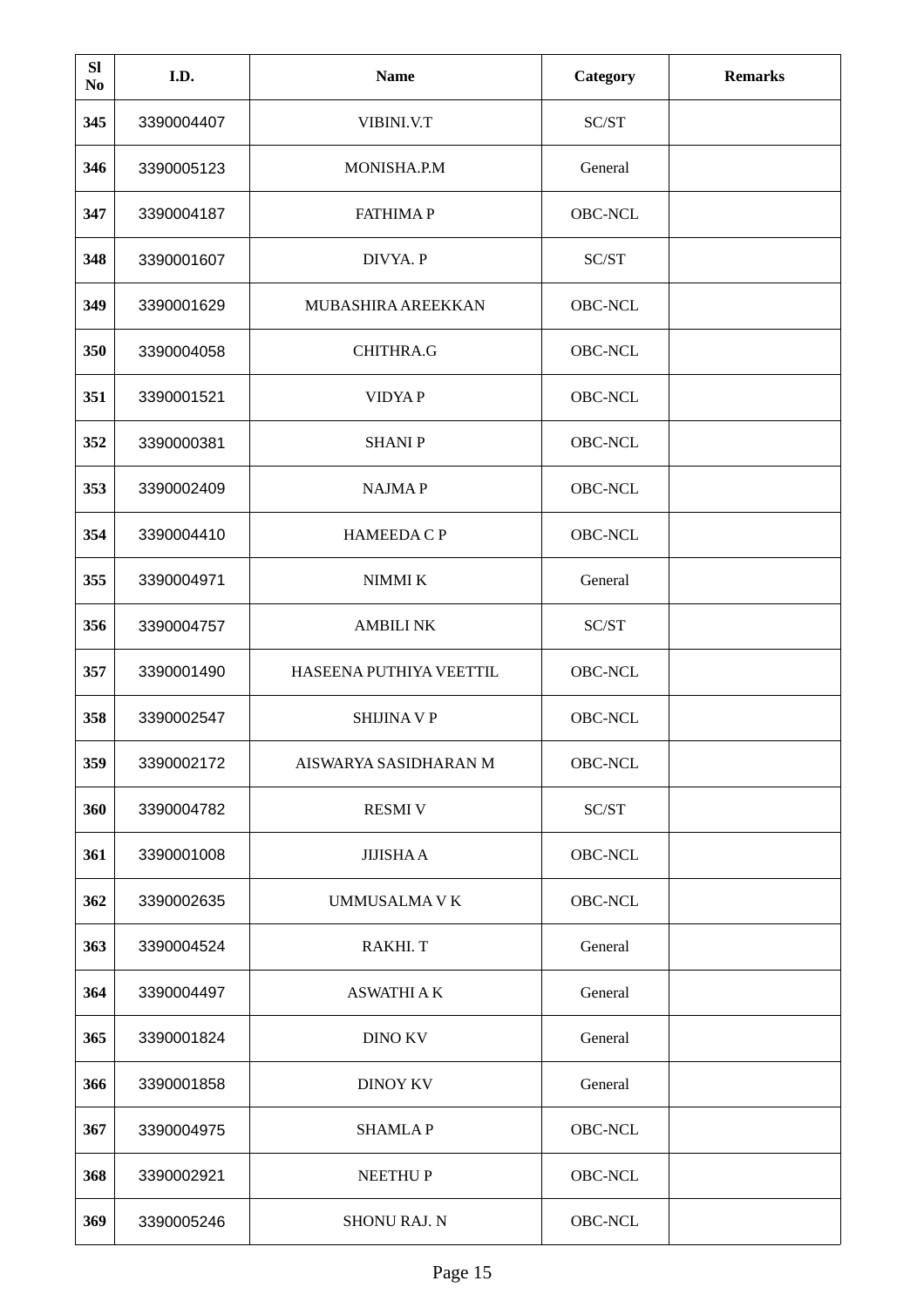| <b>SI</b><br>No | I.D.       | <b>Name</b>                 | <b>Category</b> | <b>Remarks</b>                |
|-----------------|------------|-----------------------------|-----------------|-------------------------------|
| 370             | 3390004337 | <b>AJITH P</b>              | SC/ST           |                               |
| 371             | 3390004218 | VINEESHA.M                  | OBC-NCL         |                               |
| 372             | 3390002503 | JIJITHA .K.K                | OBC-NCL         |                               |
| 373             | 3390005203 | <b>JASEELA KOZHITHODIKA</b> | OBC-NCL         |                               |
| 374             | 3390002202 | FAIROOZ MAHMOOD AHMED       | General         |                               |
| 375             | 3390001146 | <b>NASHAP</b>               | OBC-NCL         |                               |
| 376             | 3390001177 | JEESHNA.P                   | SC/ST           |                               |
| 377             | 3390002553 | <b>JAMSHEED V</b>           | OBC-NCL         |                               |
| 378             | 3390004235 | <b>ABDUL VAHAB N P</b>      | OBC-NCL         |                               |
| 379             | 3390004040 | <b>REEJITH P</b>            | SC/ST           |                               |
| 380             | 3390002497 | <b>REKHAM</b>               | OBC-NCL         |                               |
| 381             | 3390004823 | <b>SHIBILAK</b>             | General         |                               |
| 382             | 3390005186 | SHAMEER.V                   | OBC-NCL         |                               |
| 383             | 3390000031 | <b>SRUTHITC</b>             | OBC-NCL         |                               |
| 384             | 3390004340 | <b>SMITHAKP</b>             | OBC-NCL         |                               |
| 385             | 3390001876 | NINU HASITHA K              | OBC-NCL         |                               |
| 386             | 3390004551 | JINSHIYA.P                  | OBC-NCL         | <b>Included Provisionally</b> |
| 387             | 3390003967 | <b>SABITHA N.K</b>          | SC/ST           |                               |
| 388             | 3390000930 | <b>RANJISHA A</b>           | OBC-NCL         |                               |
| 389             | 3390004019 | <b>SRUTHIK</b>              | OBC-NCL         |                               |
| 390             | 3390002291 | <b>VIJILAN</b>              | OBC-NCL         |                               |
| 391             | 3390004996 | PRAJISHA C                  | OBC-NCL         |                               |
| 392             | 3390004789 | <b>VIPITHAPE</b>            | General         |                               |
| 393             | 3390005060 | <b>SRUTHIP</b>              | OBC-NCL         |                               |
| 394             | 3390000334 | <b>RADHIKA V</b>            | OBC-NCL         |                               |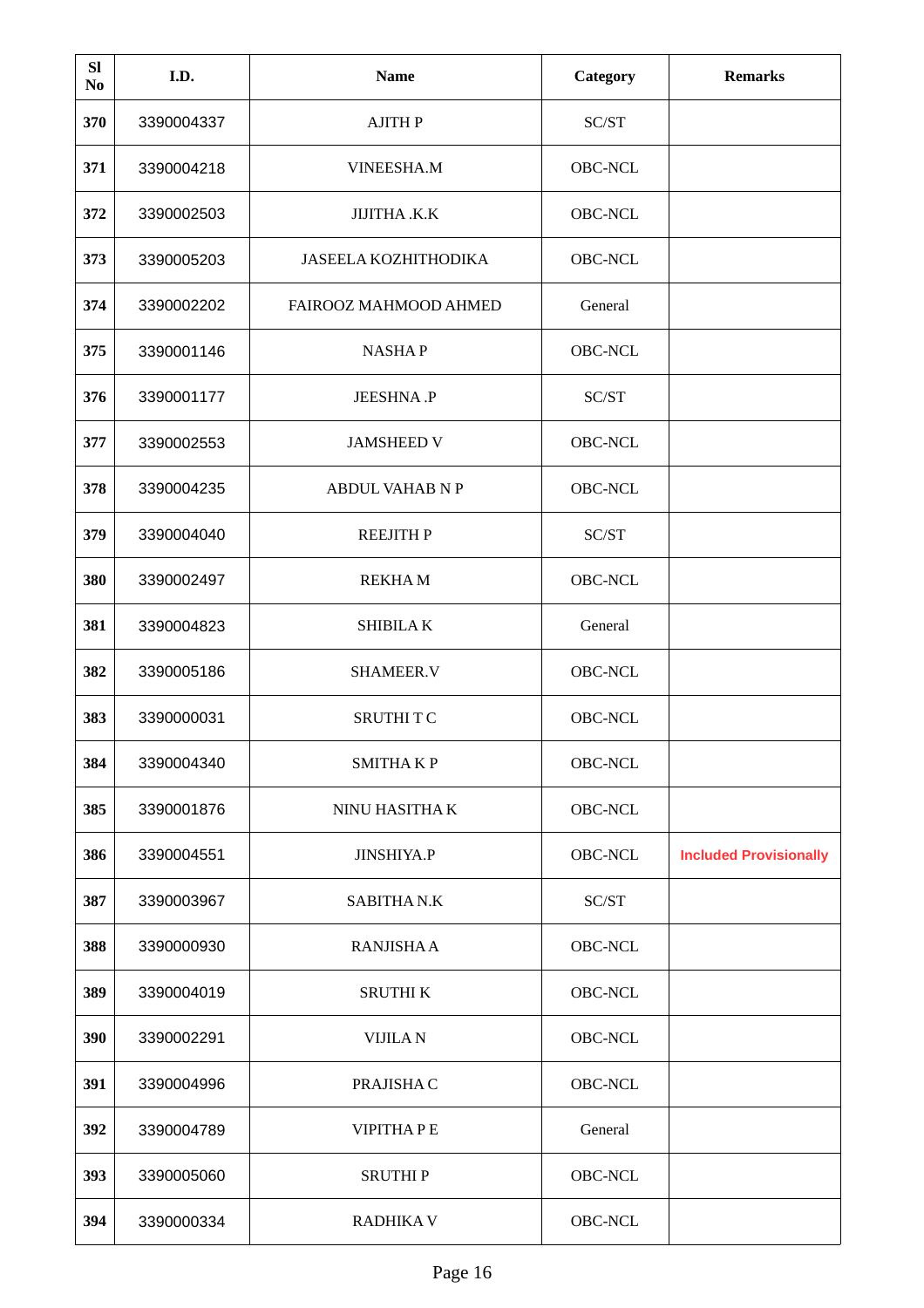| <b>SI</b><br>No | I.D.       | <b>Name</b>              | <b>Category</b> | <b>Remarks</b> |
|-----------------|------------|--------------------------|-----------------|----------------|
| 395             | 3390003568 | <b>NEETHUE</b>           | OBC-NCL         |                |
| 396             | 3390002080 | <b>SARITHAM</b>          | OBC-NCL         |                |
| 397             | 3390002564 | <b>SRUTHI C R</b>        | OBC-NCL         |                |
| 398             | 3390001674 | SHAMNA JAS. N.V          | OBC-NCL         |                |
| 399             | 3390001576 | SAUMYA.P                 | SC/ST           |                |
| 400             | 3390001657 | <b>SURESH KUMAR P.C.</b> | SC/ST           |                |
| 401             | 3390005031 | MOHAMMED ASKAR K         | OBC-NCL         |                |
| 402             | 3390005061 | <b>JISHITHA CT</b>       | SC/ST           |                |
| 403             | 3390000880 | <b>SARIGAP</b>           | OBC-NCL         |                |
| 404             | 3390001693 | ARDRA RAMAKRISHNAN       | General         |                |
| 405             | 3390001506 | <b>AKHIL.V</b>           | SC/ST           |                |
| 406             | 3390002837 | <b>LINJUP</b>            | SC/ST           |                |
| 407             | 3390002188 | SOUMYA.K.C               | OBC-NCL         |                |
| 408             | 3390004124 | LIJINDAS. K.P            | OBC-NCL         |                |
| 409             | 3390004793 | JYOTHSNAC                | OBC-NCL         |                |
| 410             | 3390003744 | <b>RAMYAS</b>            | General         |                |
| 411             | 3390002123 | SANITHA.M                | SC/ST           |                |
| 412             | 3390003881 | <b>DHANYAPRASAD P</b>    | SC/ST           |                |
| 413             | 3390004210 | MURSHIDA PARVEEN K       | OBC-NCL         |                |
| 414             | 3390004686 | NISHIDA.P                | OBC-NCL         |                |
| 415             | 3390000947 | NIYAS M                  | OBC-NCL         |                |
| 416             | 3390002798 | NIKITHA C                | OBC-NCL         |                |
| 417             | 3390003770 | RAHSHA. A.V              | OBC-NCL         |                |
| 418             | 3390002911 | <b>MIDHULAI</b>          | OBC-NCL         |                |
| 419             | 3390001496 | <b>JINITHA C</b>         | SC/ST           |                |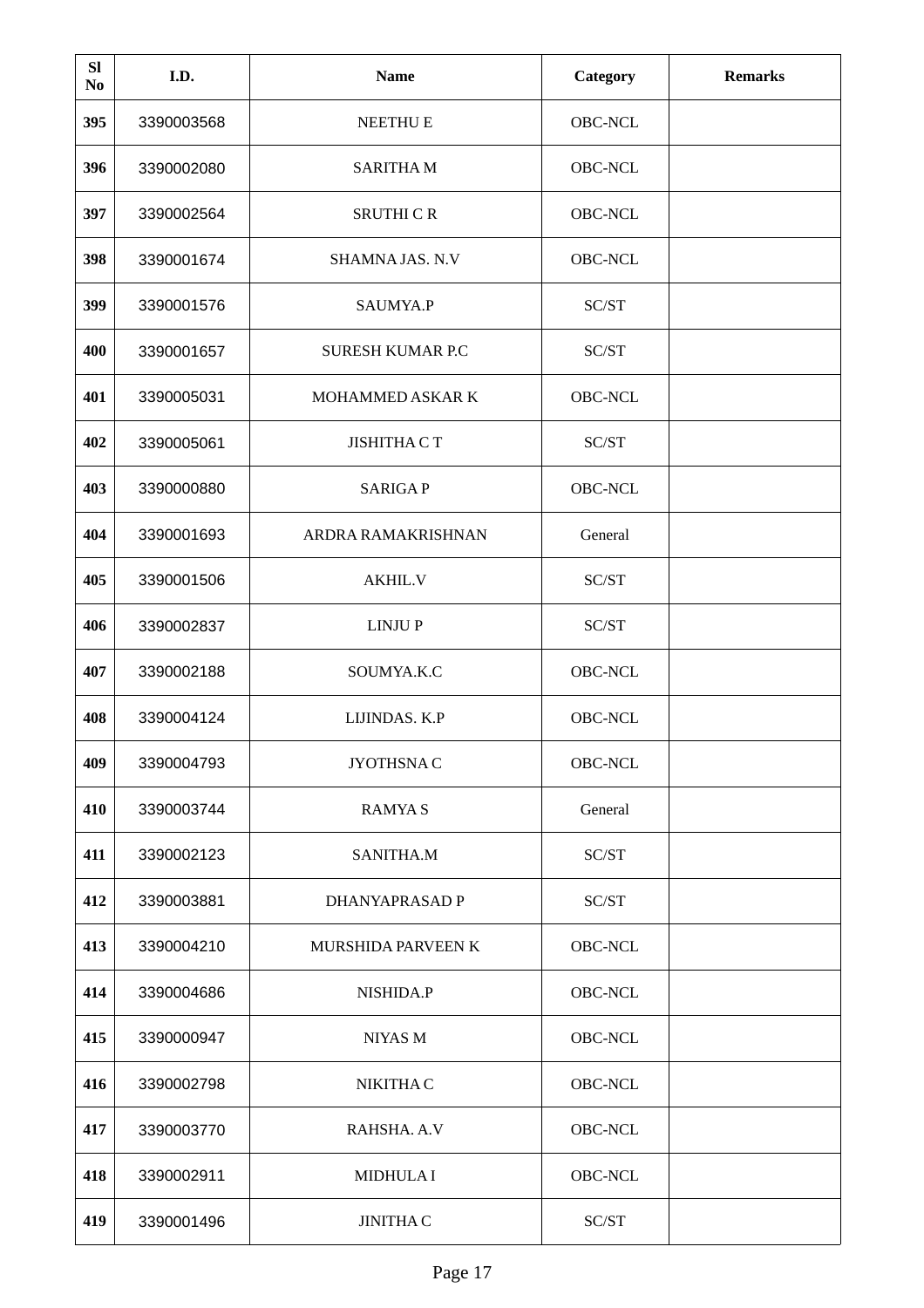| <b>SI</b><br>N <sub>0</sub> | I.D.       | <b>Name</b>                    | <b>Category</b> | <b>Remarks</b> |
|-----------------------------|------------|--------------------------------|-----------------|----------------|
| 420                         | 3390002530 | NIDHI SUKUMARAN                | OBC-NCL         |                |
| 421                         | 3390002557 | NIDHI SUKUMARAN                | OBC-NCL         |                |
| 422                         | 3390003842 | ROOVIYA KALLUPARAMBAN          | OBC-NCL         |                |
| 423                         | 3390000167 | <b>SHOBITHA G</b>              | General         |                |
| 424                         | 3390002191 | AMINA KAPPAT VALIYA PEEDIYEKAL | <b>OBC-NCL</b>  |                |
| 425                         | 3390001204 | <b>SHEREENAMK</b>              | OBC-NCL         |                |
| 426                         | 3390003594 | <b>SAMNAP</b>                  | <b>OBC-NCL</b>  |                |
| 427                         | 3390000893 | <b>SUJISHAP</b>                | OBC-NCL         |                |
| 428                         | 3390002801 | <b>BIBIN RAJ N M</b>           | SC/ST           |                |
| 429                         | 3390001744 | <b>SHAHBASTP</b>               | OBC-NCL         |                |
| 430                         | 3390001864 | <b>SHABANA BACKER P</b>        | OBC-NCL         |                |
| 431                         | 3390000227 | <b>ASWATHY C</b>               | General         |                |
| 432                         | 3390001415 | <b>SHIJIM</b>                  | OBC-NCL         |                |
| 433                         | 3390001476 | VIJAYASREE C                   | OBC-NCL         |                |
| 434                         | 3390002491 | <b>SNEHAJAKN</b>               | OBC-NCL         |                |
| 435                         | 3390004054 | JIMI A                         | SC/ST           |                |
| 436                         | 3390003975 | <b>FAHMIDA. K</b>              | OBC-NCL         |                |
| 437                         | 3390002248 | <b>RUBEENA P.P</b>             | OBC-NCL         |                |
| 438                         | 3390001329 | <b>ASWATHI A</b>               | General         |                |
| 439                         | 3390002254 | RAGHI A                        | OBC-NCL         |                |
| 440                         | 3390002007 | <b>IBRAHIM KHALEEL K</b>       | General         |                |
| 441                         | 3390004193 | <b>JINCY P</b>                 | OBC-NCL         |                |
| 442                         | 3390005231 | NISHA. O                       | SC/ST           |                |
| 443                         | 3390003928 | <b>HUSNATH</b>                 | OBC-NCL         |                |
| 444                         | 3390001205 | LINCY P                        | OBC-NCL         |                |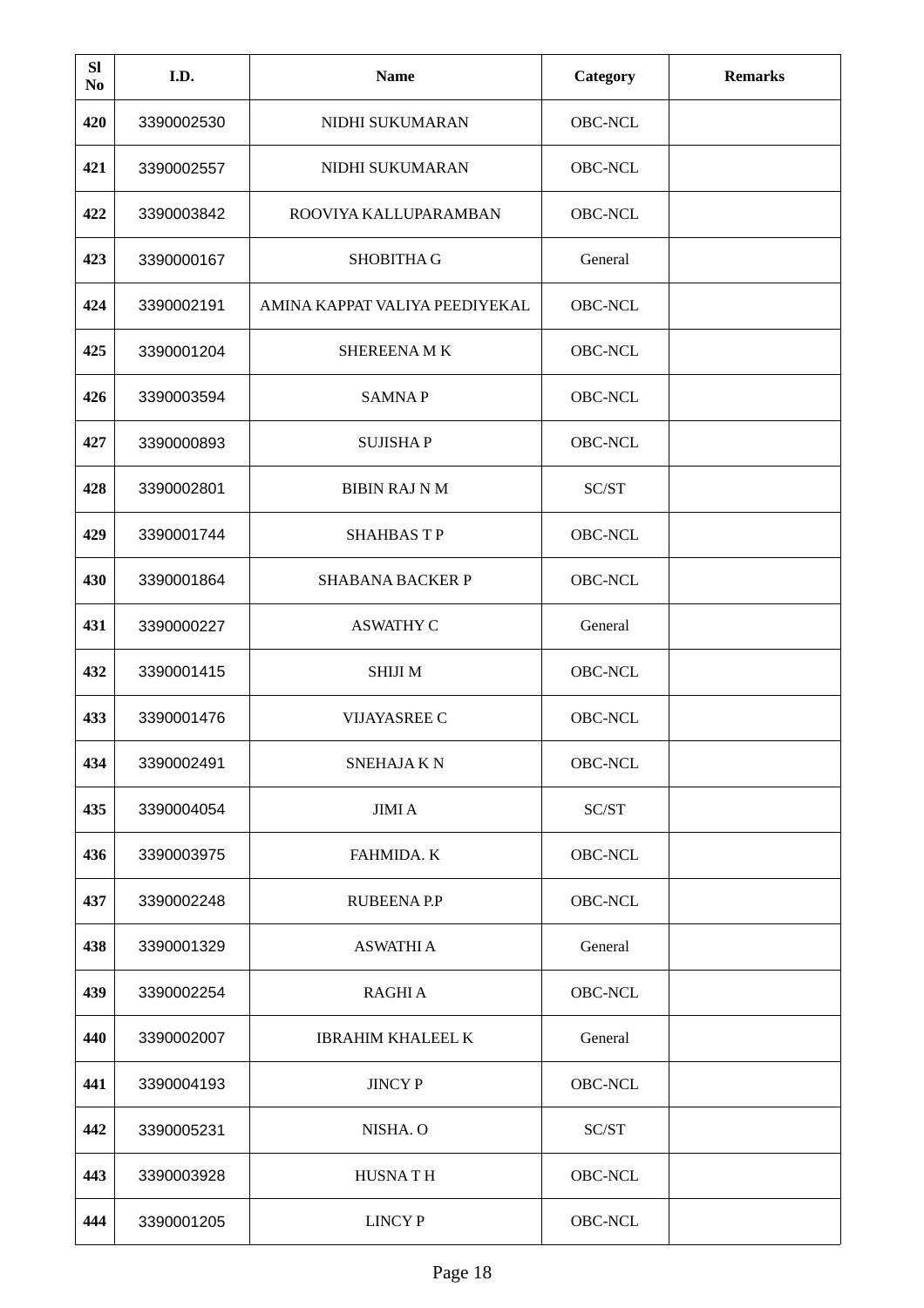| <b>SI</b><br>N <sub>0</sub> | I.D.       | <b>Name</b>                  | <b>Category</b> | <b>Remarks</b> |
|-----------------------------|------------|------------------------------|-----------------|----------------|
| 445                         | 3390002958 | SHINI.K                      | General         |                |
| 446                         | 3390002158 | <b>ASWATHI N M</b>           | SC/ST           |                |
| 447                         | 3390005057 | <b>SRUTHI KP</b>             | SC/ST           |                |
| 448                         | 3390001084 | <b>BABITHA V K</b>           | OBC-NCL         |                |
| 449                         | 3390002607 | <b>AFSEENAT</b>              | OBC-NCL         |                |
| 450                         | 3390004285 | <b>IRFANAO</b>               | OBC-NCL         |                |
| 451                         | 3390004373 | <b>VINUKUMAR S</b>           | General         |                |
| 452                         | 3390002807 | SALIMOL THIRUKKAN            | SC/ST           |                |
| 453                         | 3390000532 | <b>SHAHNAM</b>               | OBC-NCL         |                |
| 454                         | 3390001875 | JAMSHEED.C                   | OBC-NCL         |                |
| 455                         | 3390002489 | <b>ANUSH N M</b>             | General         |                |
| 456                         | 3390002909 | <b>SARATH K</b>              | OBC-NCL         |                |
| 457                         | 3390004959 | <b>SUMISHAT</b>              | OBC-NCL         |                |
| 458                         | 3390003441 | SETHULEKSHMI V               | OBC-NCL         |                |
| 459                         | 3390000943 | VIDHYAVATHI K                | OBC-NCL         |                |
| 460                         | 3390004265 | RAMLABI KOYAPPAKALATHIL      | OBC-NCL         |                |
| 461                         | 3390002743 | SARANYA K                    | General         |                |
| 462                         | 3390003370 | <b>LATHIKAP</b>              | SC/ST           |                |
| 463                         | 3390003514 | FATHIMA SHAMLI.P.K(PAREKKAT) | OBC-NCL         |                |
| 464                         | 3390000988 | SRUTHI V. K                  | OBC-NCL         |                |
| 465                         | 3390001535 | LIJI.C.P                     | General         |                |
| 466                         | 3390001096 | <b>AMBILI C</b>              | SC/ST           |                |
| 467                         | 3390002702 | JISHNAD. M                   | OBC-NCL         |                |
| 468                         | 3390004479 | <b>RESHMIP</b>               | OBC-NCL         |                |
| 469                         | 3390002875 | <b>ANITHAPK</b>              | SC/ST           |                |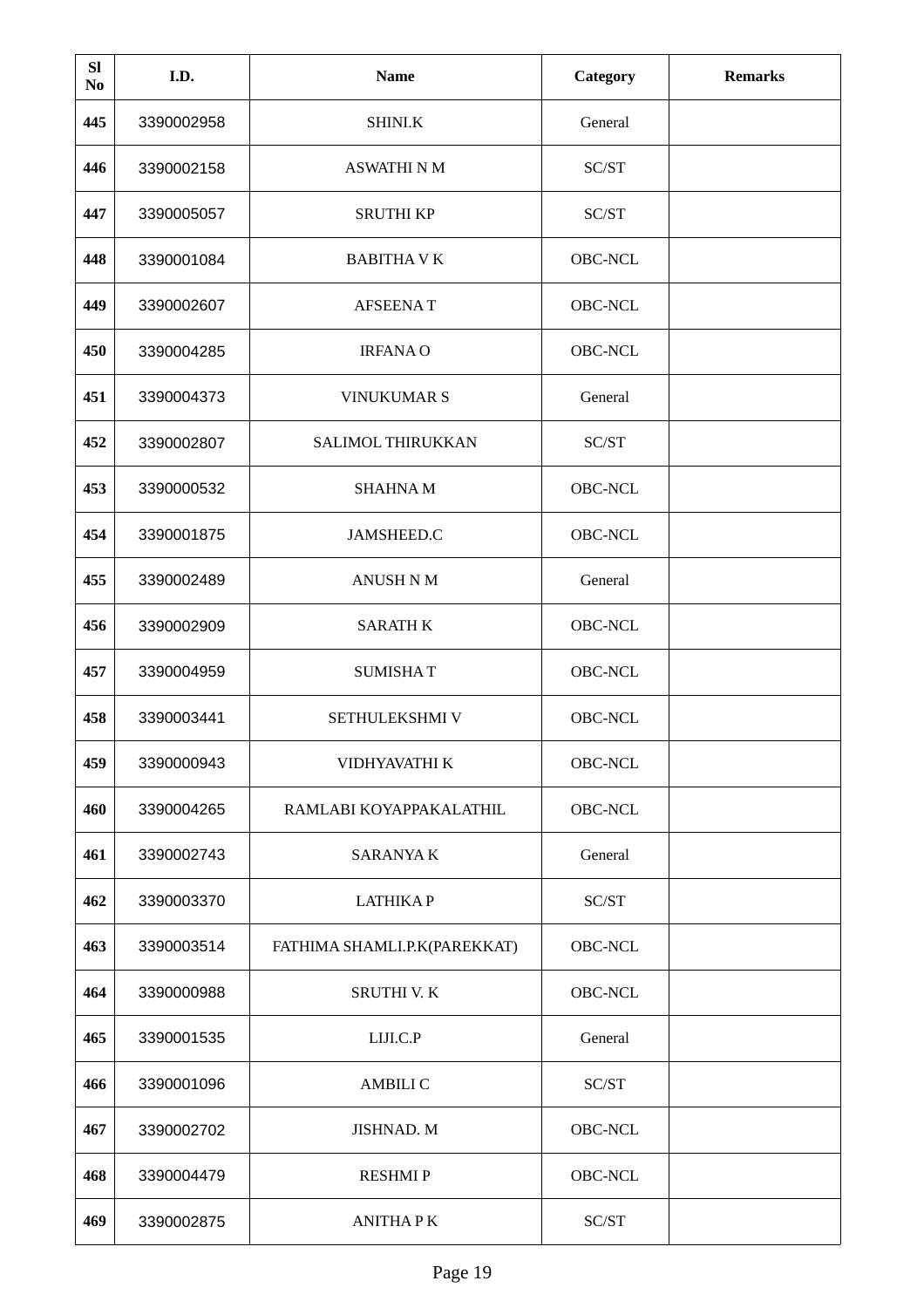| <b>SI</b><br>N <sub>0</sub> | I.D.       | <b>Name</b>            | Category | <b>Remarks</b> |
|-----------------------------|------------|------------------------|----------|----------------|
| 470                         | 3390002644 | <b>DIVYAP</b>          | OBC-NCL  |                |
| 471                         | 3390001484 | <b>SRUTHIP</b>         | OBC-NCL  |                |
| 472                         | 3390003940 | FASINA. C. K           | OBC-NCL  |                |
| 473                         | 3390002928 | SHAHEEDA C P           | OBC-NCL  |                |
| 474                         | 3390004483 | <b>ANJALI V</b>        | General  |                |
| 475                         | 3390004166 | <b>JISHILAP</b>        | OBC-NCL  |                |
| 476                         | 3390001383 | <b>SAJINI M</b>        | OBC-NCL  |                |
| 477                         | 3390002178 | DEEPTHI M              | General  |                |
| 478                         | 3390002782 | <b>RAMYAKP</b>         | SC/ST    |                |
| 479                         | 3390001752 | VARADA UNNIKRISHNAN. P | General  |                |
| 480                         | 3390002186 | DHANYA C               | OBC-NCL  |                |
| 481                         | 3390002477 | <b>KRISHNENDU T</b>    | General  |                |
| 482                         | 3390001005 | <b>DEEPTHIT</b>        | OBC-NCL  |                |
| 483                         | 3390004200 | <b>JISHMI K</b>        | OBC-NCL  |                |
| 484                         | 3390001859 | <b>SAHLAK</b>          | OBC-NCL  |                |
| 485                         | 3390000430 | <b>RAJLAVP</b>         | OBC-NCL  |                |
| 486                         | 3390002736 | VINCY. K (KALAMPALATH) | SC/ST    |                |
| 487                         | 3390004726 | <b>ATHIRA C</b>        | OBC-NCL  |                |
| 488                         | 3390004123 | RAMYA VIJAYAN K        | OBC-NCL  |                |
| 489                         | 3390002577 | MOHAMED MUBASHIR K V   | OBC-NCL  |                |
| 490                         | 3390004683 | <b>NOUSHAD E P</b>     | OBC-NCL  |                |
| 491                         | 3390004191 | <b>SHAROON A K</b>     | OBC-NCL  |                |
| 492                         | 3390004630 | MUHAMMED JUNAID M M    | OBC-NCL  |                |
| 493                         | 3390003071 | FATHIMA HABI.K         | OBC-NCL  |                |
| 494                         | 3390000447 | <b>SHAFEENA.K</b>      | OBC-NCL  |                |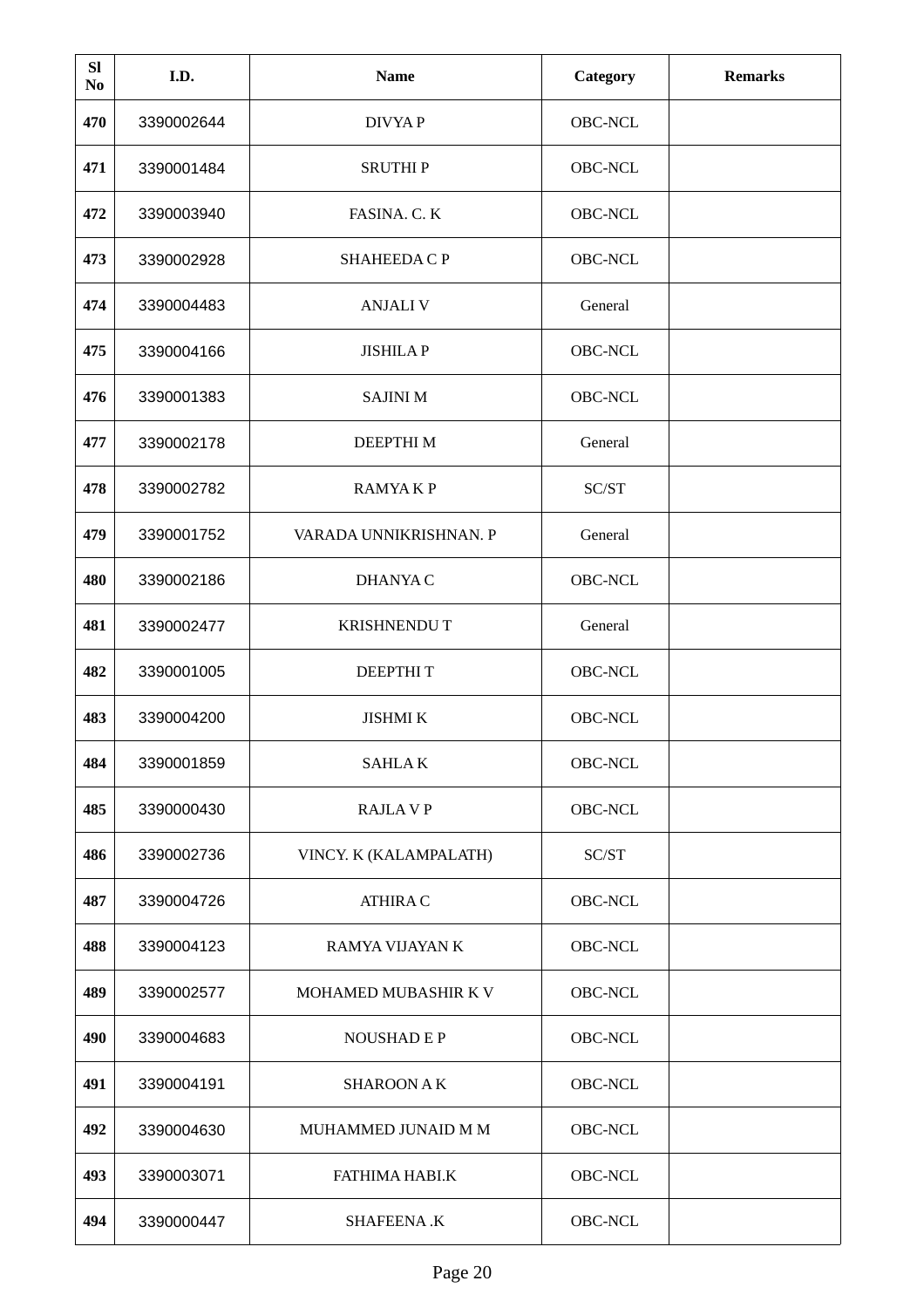| <b>SI</b><br>N <sub>0</sub> | I.D.       | <b>Name</b>          | <b>Category</b> | <b>Remarks</b> |
|-----------------------------|------------|----------------------|-----------------|----------------|
| 495                         | 3390004701 | <b>MANAF.P</b>       | OBC-NCL         |                |
| 496                         | 3390002526 | <b>JAMSHEENA C</b>   | OBC-NCL         |                |
| 497                         | 3390004049 | RIJMA SIVANAND P     | OBC-NCL         |                |
| 498                         | 3390000508 | <b>HASHIMAP</b>      | OBC-NCL         |                |
| 499                         | 3390001198 | PRINSITHA. P         | SC/ST           |                |
| 500                         | 3390002632 | <b>AMEERAV</b>       | OBC-NCL         |                |
| 501                         | 3390000346 | MANSOOR. P.T         | OBC-NCL         |                |
| 502                         | 3390002522 | LINISHAK C           | SC/ST           |                |
| 503                         | 3390000984 | CHITHRA.P            | General         |                |
| 504                         | 3390005219 | SHILOMY.K            | OBC-NCL         |                |
| 505                         | 3390005168 | <b>SHABNAMPS</b>     | OBC-NCL         |                |
| 506                         | 3390003607 | AYISHAHASNA. K       | OBC-NCL         |                |
| 507                         | 3390003850 | NIHARA MARIYAM P K   | OBC-NCL         |                |
| 508                         | 3390000070 | MASNA.P              | OBC-NCL         |                |
| 509                         | 3390000289 | <b>LINET MOSES P</b> | OBC-NCL         |                |
| 510                         | 3390003302 | <b>BIJILAM</b>       | SC/ST           |                |
| 511                         | 3390004654 | <b>AMEEN PV</b>      | OBC-NCL         |                |
| 512                         | 3390002106 | <b>DHANYA C P</b>    | OBC-NCL         |                |
| 513                         | 3390004003 | SAFVATH K K          | OBC-NCL         |                |
| 514                         | 3390001698 | <b>DIVYAP</b>        | OBC-NCL         |                |
| 515                         | 3390003766 | <b>AFEENAT</b>       | OBC-NCL         |                |
| 516                         | 3390003095 | ANJANA.M.K           | OBC-NCL         |                |
| 517                         | 3390000449 | SREELAKSHMI K        | SC/ST           |                |
| 518                         | 3390005261 | <b>NOUFAL PN</b>     | OBC-NCL         |                |
| 519                         | 3390004957 | SYAMILY BHAI M       | OBC-NCL         |                |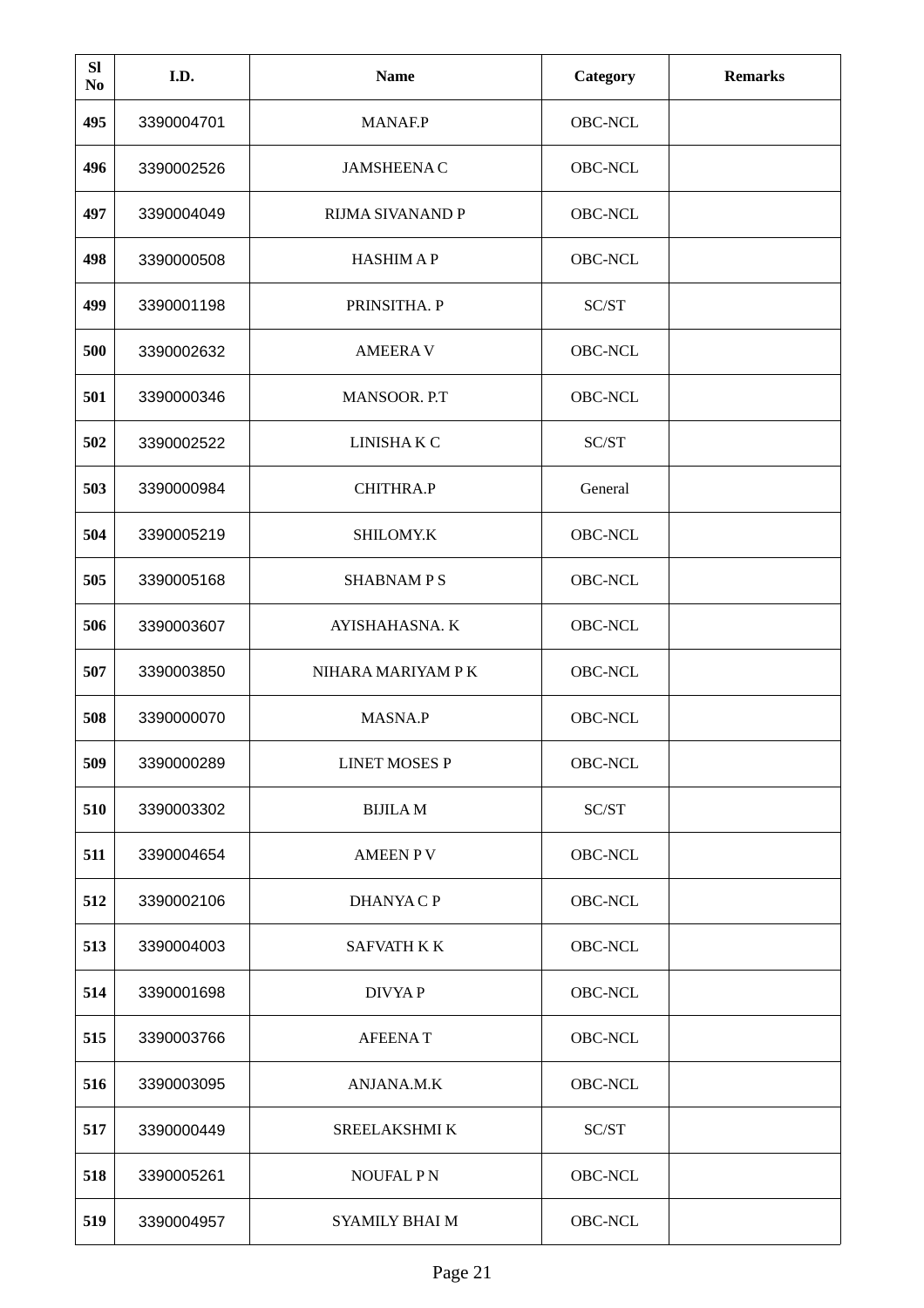| <b>SI</b><br>N <sub>0</sub> | I.D.       | <b>Name</b>       | <b>Category</b> | <b>Remarks</b> |
|-----------------------------|------------|-------------------|-----------------|----------------|
| 520                         | 3390003186 | <b>HARSHAK</b>    | SC/ST           |                |
| 521                         | 3390004119 | <b>THASNITP</b>   | OBC-NCL         |                |
| 522                         | 3390004864 | NISAMUDDEEN TK    | OBC-NCL         |                |
| 523                         | 3390002434 | VIJISHA M         | OBC-NCL         |                |
| 524                         | 3390005158 | <b>JUNAID PP</b>  | OBC-NCL         |                |
| 525                         | 3390005135 | <b>JUNAID PP</b>  | OBC-NCL         |                |
| 526                         | 3390002457 | <b>VINEESH P</b>  | General         |                |
| 527                         | 3390001491 | <b>HANANAT</b>    | <b>OBC-NCL</b>  |                |
| 528                         | 3390000130 | <b>JIJIT</b>      | General         |                |
| 529                         | 3390004824 | SHIJESH. O.K      | OBC-NCL         |                |
| 530                         | 3390000298 | <b>NEETHUKS</b>   | General         |                |
| 531                         | 3390001941 | SRUTHI.T          | OBC-NCL         |                |
| 532                         | 3390000879 | <b>SUBITHAP</b>   | OBC-NCL         |                |
| 533                         | 3390002192 | <b>NEETHU PV</b>  | OBC-NCL         |                |
| 534                         | 3390001668 | <b>SANGEETHAP</b> | General         |                |
| 535                         | 3390001291 | THESLEENAKP       | OBC-NCL         |                |
| 536                         | 3390003855 | <b>AJEESH K</b>   | SC/ST           |                |
| 537                         | 3390004593 | PRASEETHAK        | SC/ST           |                |
| 538                         | 3390002432 | <b>SUJITH G</b>   | General         |                |
| 539                         | 3390002355 | NABEELATH M K     | OBC-NCL         |                |
| 540                         | 3390002617 | VAJITHA N P       | OBC-NCL         |                |
| 541                         | 3390003813 | NOUFAL C P        | OBC-NCL         |                |
| 542                         | 3390004672 | <b>RANJITHAN</b>  | OBC-NCL         |                |
| 543                         | 3390001306 | DHANYA. V. C      | SC/ST           |                |
| 544                         | 3390000030 | NADHA.PK          | OBC-NCL         |                |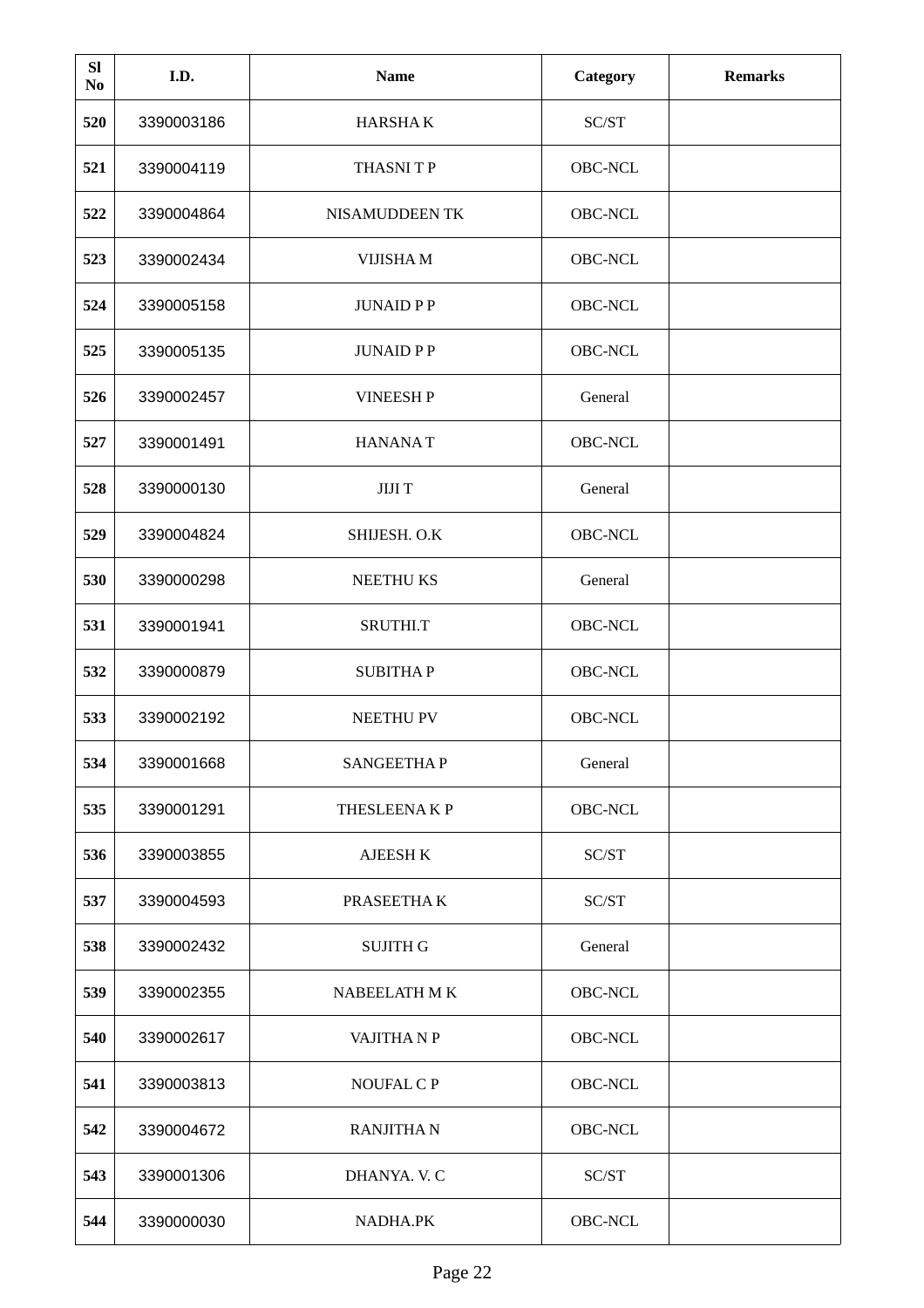| <b>SI</b><br>N <sub>0</sub> | I.D.       | <b>Name</b>             | <b>Category</b> | <b>Remarks</b> |
|-----------------------------|------------|-------------------------|-----------------|----------------|
| 545                         | 3390004312 | VIJITHA C               | SC/ST           |                |
| 546                         | 3390004870 | NEETHU CHANDRAN         | OBC-NCL         |                |
| 547                         | 3390004118 | PRABHEESH K             | SC/ST           |                |
| 548                         | 3390004036 | SHIBITHA K              | OBC-NCL         |                |
| 549                         | 3390000196 | <b>ASHNIL KP</b>        | OBC-NCL         |                |
| 550                         | 3390004549 | <b>JAMALUDHEEN P</b>    | OBC-NCL         |                |
| 551                         | 3390001590 | NEETHU DAS K            | OBC-NCL         |                |
| 552                         | 3390003960 | JASEELA PALATHINGAL     | OBC-NCL         |                |
| 553                         | 3390002320 | <b>SAMILI C</b>         | OBC-NCL         |                |
| 554                         | 3390002403 | <b>FARHANAAT</b>        | OBC-NCL         |                |
| 555                         | 3390002379 | <b>FARZANAAT</b>        | <b>OBC-NCL</b>  |                |
| 556                         | 3390003879 | <b>REKHAKV</b>          | OBC-NCL         |                |
| 557                         | 3390003315 | SARITHA.V               | General         |                |
| 558                         | 3390004703 | <b>LEENAP</b>           | General         |                |
| 559                         | 3390002738 | FAVAS.N.K               | OBC-NCL         |                |
| 560                         | 3390004884 | <b>GREESHMAK</b>        | SC/ST           |                |
| 561                         | 3390004743 | RANJISH.C               | OBC-NCL         |                |
| 562                         | 3390001645 | MUHAMMED MUBASHIR K     | OBC-NCL         |                |
| 563                         | 3390002232 | ABDUL VAHEED. T.K       | OBC-NCL         |                |
| 564                         | 3390004813 | <b>ASWATHI K</b>        | OBC-NCL         |                |
| 565                         | 3390000271 | <b>ANUKRISHNA</b>       | OBC-NCL         |                |
| 566                         | 3390003736 | KHADEEJA JUSNA KURIKKAL | OBC-NCL         |                |
| 567                         | 3390004640 | <b>FAVAS K K</b>        | OBC-NCL         |                |
| 568                         | 3390000320 | <b>SAJITHA C</b>        | OBC-NCL         |                |
| 569                         | 3390000472 | ANVAR KOLAKKUNNAN       | OBC-NCL         |                |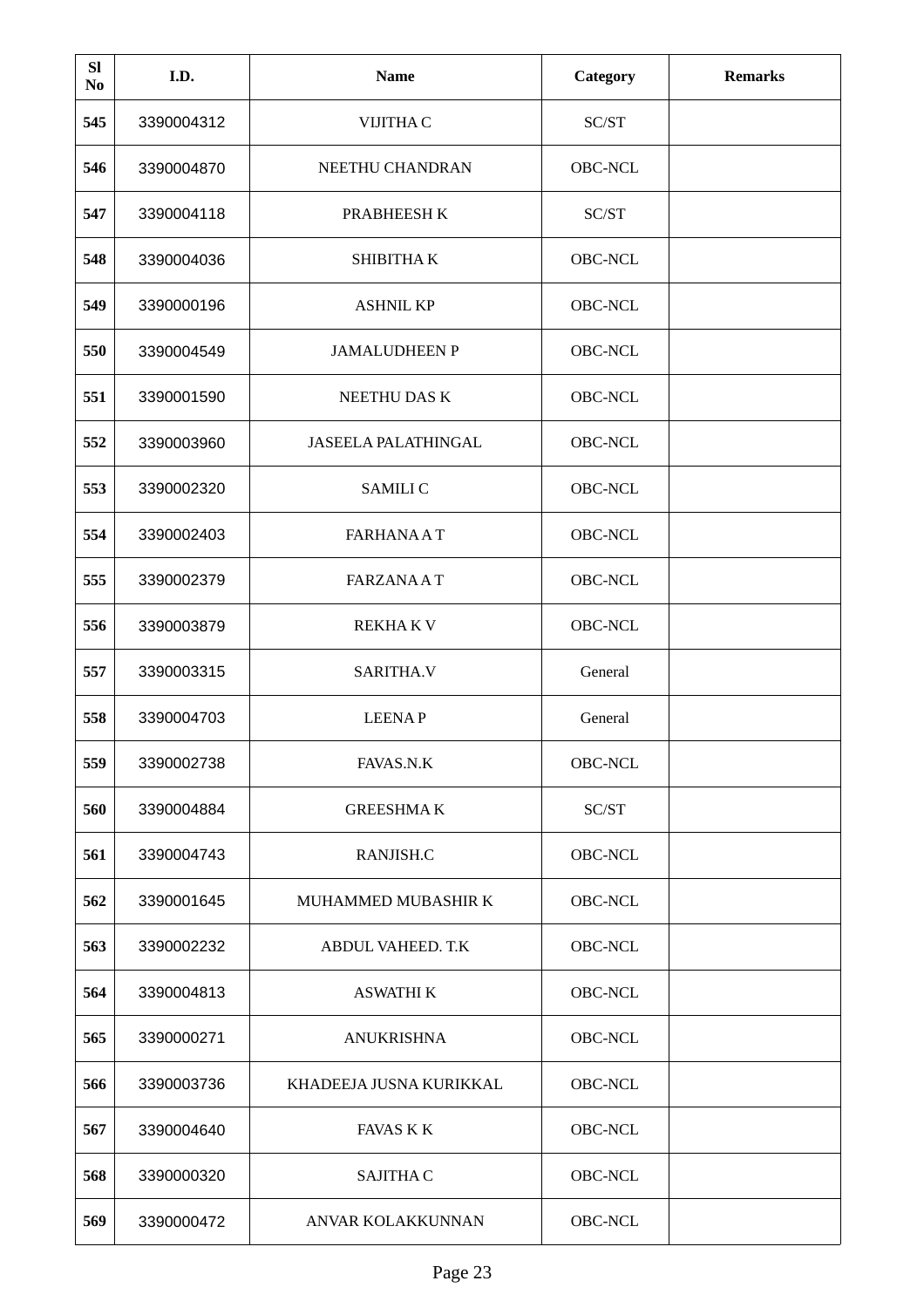| <b>SI</b><br>N <sub>0</sub> | I.D.       | <b>Name</b>              | Category | <b>Remarks</b> |
|-----------------------------|------------|--------------------------|----------|----------------|
| 570                         | 3390002387 | <b>SHIBILA E</b>         | OBC-NCL  |                |
| 571                         | 3390002672 | <b>RAJILAK</b>           | SC/ST    |                |
| 572                         | 3390004348 | ASWATHI. T. A            | OBC-NCL  |                |
| 573                         | 3390002988 | <b>HASEENAK</b>          | OBC-NCL  |                |
| 574                         | 3390001225 | <b>NIMYAP</b>            | OBC-NCL  |                |
| 575                         | 3390004440 | <b>JISHILAP</b>          | SC/ST    |                |
| 576                         | 3390001556 | <b>SRUTHIM</b>           | OBC-NCL  |                |
| 577                         | 3390001311 | <b>NASEERAT</b>          | OBC-NCL  |                |
| 578                         | 3390001004 | <b>RASEENAM</b>          | OBC-NCL  |                |
| 579                         | 3390004717 | ANILA. K                 | OBC-NCL  |                |
| 580                         | 3390003460 | <b>NASEEHAM</b>          | OBC-NCL  |                |
| 581                         | 3390004258 | SARATH CHANDRAN M        | OBC-NCL  |                |
| 582                         | 3390002173 | PRIYANKA PK              | OBC-NCL  |                |
| 583                         | 3390004326 | NITHYA.P.K               | General  |                |
| 584                         | 3390004827 | <b>ASHBINK</b>           | SC/ST    |                |
| 585                         | 3390002056 | <b>SAFOORA V</b>         | OBC-NCL  |                |
| 586                         | 3390000953 | <b>RESHMANP</b>          | General  |                |
| 587                         | 3390002714 | <b>CHINKU KP</b>         | OBC-NCL  |                |
| 588                         | 3390000868 | SUDHEESHNA.K             | OBC-NCL  |                |
| 589                         | 3390002321 | <b>RESHMAVP</b>          | OBC-NCL  |                |
| 590                         | 3390004141 | <b>SYTHYAK</b>           | OBC-NCL  |                |
| 591                         | 3390000605 | <b>ANUSREE P</b>         | OBC-NCL  |                |
| 592                         | 3390002811 | NEETHU K                 | OBC-NCL  |                |
| 593                         | 3390002346 | <b>HASNA HUSSAIN E P</b> | OBC-NCL  |                |
| 594                         | 3390004029 | APARNA. R                | General  |                |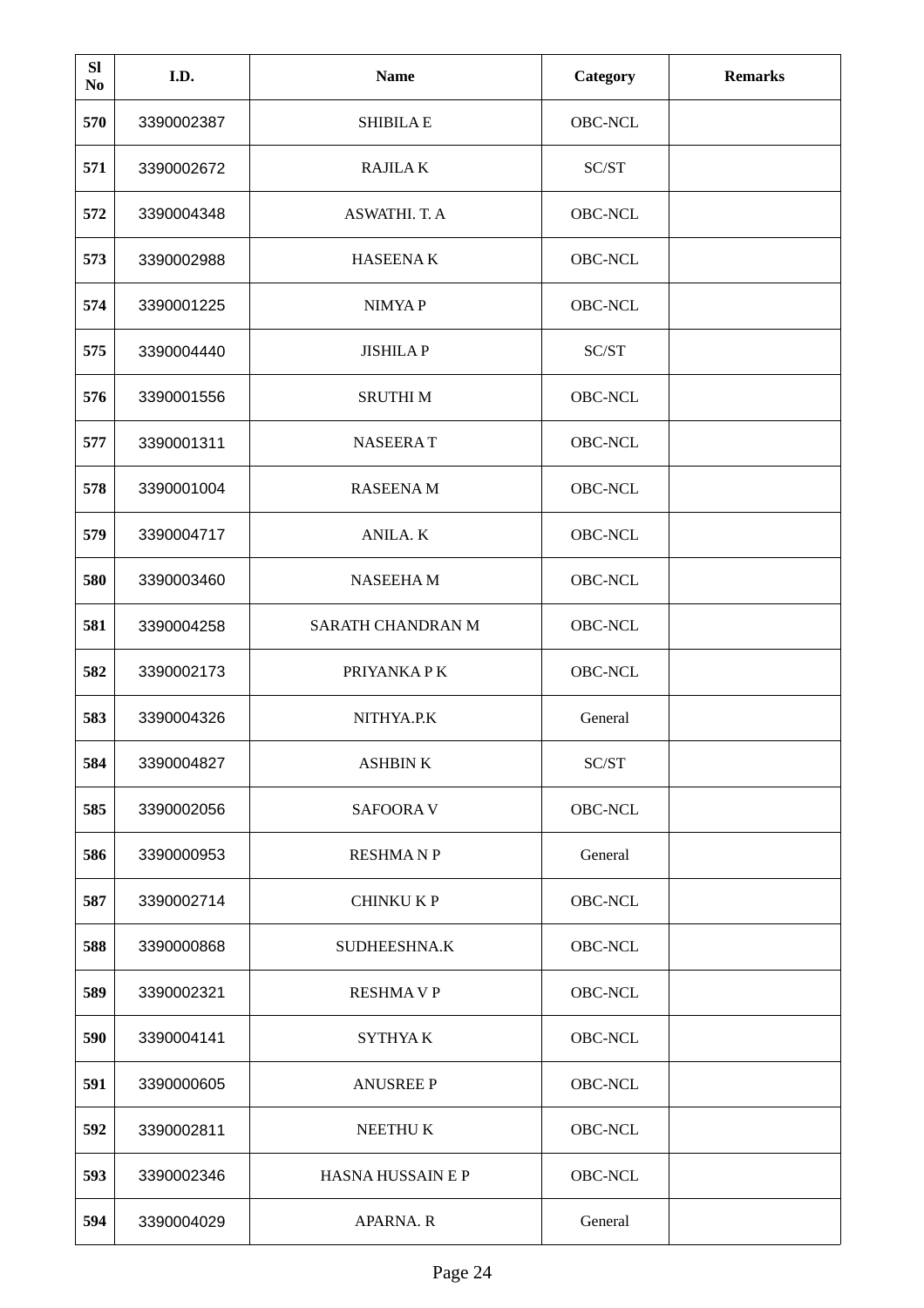| <b>SI</b><br>N <sub>0</sub> | I.D.       | <b>Name</b>             | Category | <b>Remarks</b> |
|-----------------------------|------------|-------------------------|----------|----------------|
| 595                         | 3390002926 | <b>ATHIRA KP</b>        | OBC-NCL  |                |
| 596                         | 3390002602 | RAGESH. V               | General  |                |
| 597                         | 3390002535 | <b>AISWARYA PV</b>      | SC/ST    |                |
| 598                         | 3390003588 | DEEPAK.E                | OBC-NCL  |                |
| 599                         | 3390003482 | AKHIL.A.THOMAS          | OBC-NCL  |                |
| 600                         | 3390004355 | <b>VIDYAS</b>           | General  |                |
| 601                         | 3390005263 | <b>ANITHAP</b>          | OBC-NCL  |                |
| 602                         | 3390003468 | <b>AISWARYAP</b>        | General  |                |
| 603                         | 3390001445 | MOHAMMED ANU HARSHAK VP | OBC-NCL  |                |
| 604                         | 3390001418 | SHIKHA SIVADASAN        | General  |                |
| 605                         | 3390002265 | <b>UMMU HABEEBAP</b>    | OBC-NCL  |                |
| 606                         | 3390002479 | <b>SHAHINAPC</b>        | OBC-NCL  |                |
| 607                         | 3390002571 | <b>RUKHSANA M P</b>     | OBC-NCL  |                |
| 608                         | 3390003422 | <b>SRUTHIN</b>          | SC/ST    |                |
| 609                         | 3390002726 | <b>FAIBA MARJAN N</b>   | OBC-NCL  |                |
| 610                         | 3390004252 | SHIFABI. P.M            | OBC-NCL  |                |
| 611                         | 3390001309 | SINJU. C                | OBC-NCL  |                |
| 612                         | 3390002418 | MUHAMMED NASEEF K       | OBC-NCL  |                |
| 613                         | 3390002640 | MUHAMMED NASEEF K       | OBC-NCL  |                |
| 614                         | 3390000180 | <b>ASWATHY A K</b>      | General  |                |
| 615                         | 3390003984 | FASIL.P                 | OBC-NCL  |                |
| 616                         | 3390004365 | RAHUL C                 | OBC-NCL  |                |
| 617                         | 3390000967 | <b>SARATH R</b>         | SC/ST    |                |
| 618                         | 3390003352 | ANJALI.M                | General  |                |
| 619                         | 3390004785 | <b>SILPAM</b>           | OBC-NCL  |                |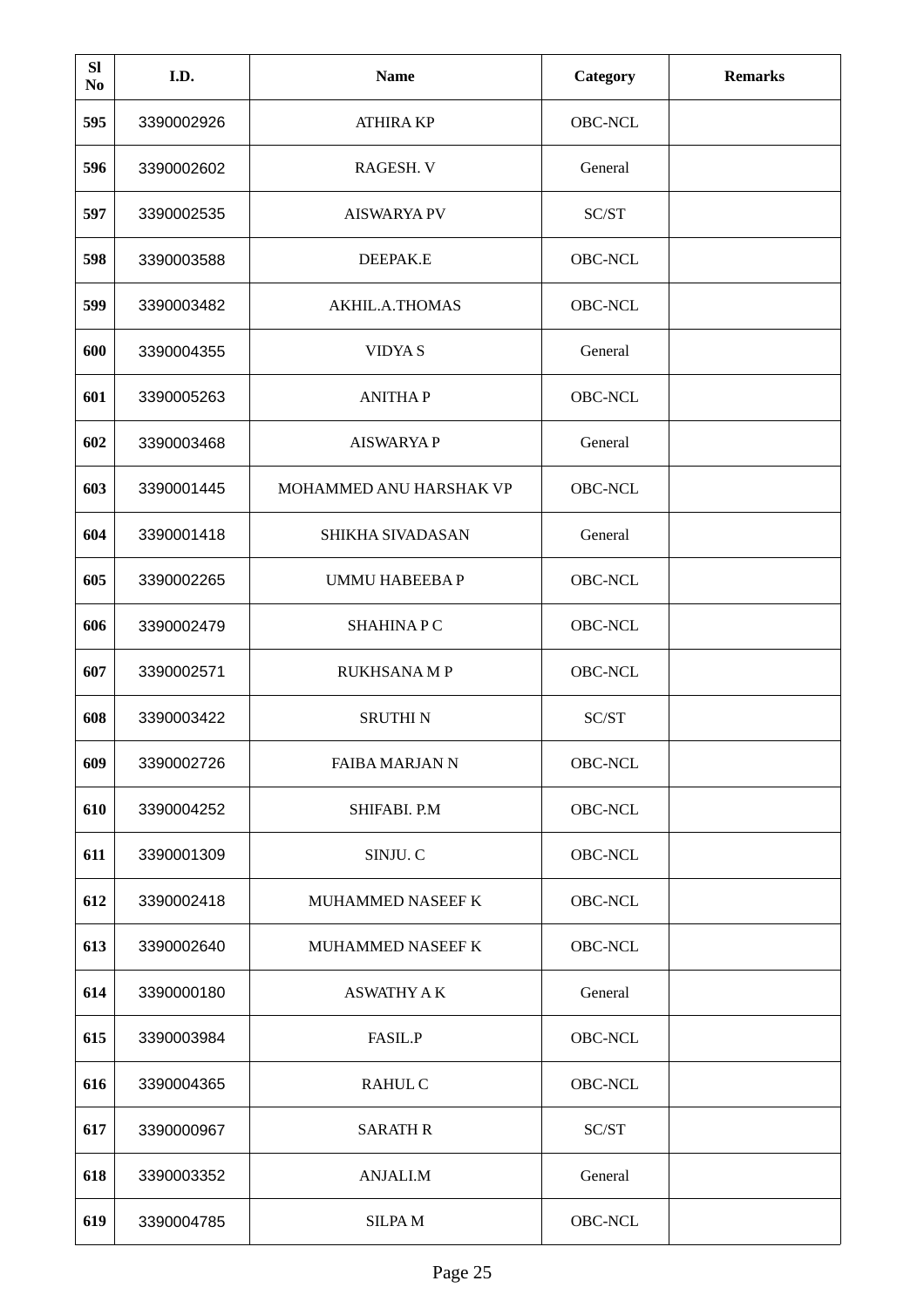| <b>SI</b><br>N <sub>0</sub> | I.D.       | <b>Name</b>                  | Category | <b>Remarks</b> |
|-----------------------------|------------|------------------------------|----------|----------------|
| 620                         | 3390004847 | MUHAMMED BINSHAD K           | OBC-NCL  |                |
| 621                         | 3390000838 | <b>SAJNAT</b>                | OBC-NCL  |                |
| 622                         | 3390003019 | <b>MUHSIN P</b>              | OBC-NCL  |                |
| 623                         | 3390002549 | RAJISHA. V                   | OBC-NCL  |                |
| 624                         | 3390002253 | <b>SHILPAP</b>               | SC/ST    |                |
| 625                         | 3390005043 | MUHSINA. P.P                 | OBC-NCL  |                |
| 626                         | 3390001532 | <b>MEENU APPADA</b>          | SC/ST    |                |
| 627                         | 3390001522 | <b>JAMSHEER K</b>            | OBC-NCL  |                |
| 628                         | 3390002087 | <b>BINSIP</b>                | OBC-NCL  |                |
| 629                         | 3390005132 | SHILPA. T                    | OBC-NCL  |                |
| 630                         | 3390000221 | <b>ARUNAC</b>                | General  |                |
| 631                         | 3390004436 | <b>MANJUK</b>                | SC/ST    |                |
| 632                         | 3390002281 | RAHUL RAJ M K                | SC/ST    |                |
| 633                         | 3390004305 | <b>ANJALY SANKER</b>         | General  |                |
| 634                         | 3390002758 | <b>FAHMI K</b>               | OBC-NCL  |                |
| 635                         | 3390004691 | FASMIYA SULFATH P P          | OBC-NCL  |                |
| 636                         | 3390003343 | <b>DIVYAR</b>                | OBC-NCL  |                |
| 637                         | 3390003309 | <b>MUHAMMED FASIL .V</b>     | OBC-NCL  |                |
| 638                         | 3390000243 | SABEESH.A                    | OBC-NCL  |                |
| 639                         | 3390004299 | <b>ASWATHY S</b>             | General  |                |
| 640                         | 3390004098 | ZAHRBHAN THAZHATAY PALLIYALI | OBC-NCL  |                |
| 641                         | 3390003983 | <b>JINCY K</b>               | OBC-NCL  |                |
| 642                         | 3390004781 | ANJU T V                     | OBC-NCL  |                |
| 643                         | 3390004763 | <b>ANJUTV</b>                | OBC-NCL  |                |
| 644                         | 3390004073 | VARSHA RAVEENDRAN PT         | General  |                |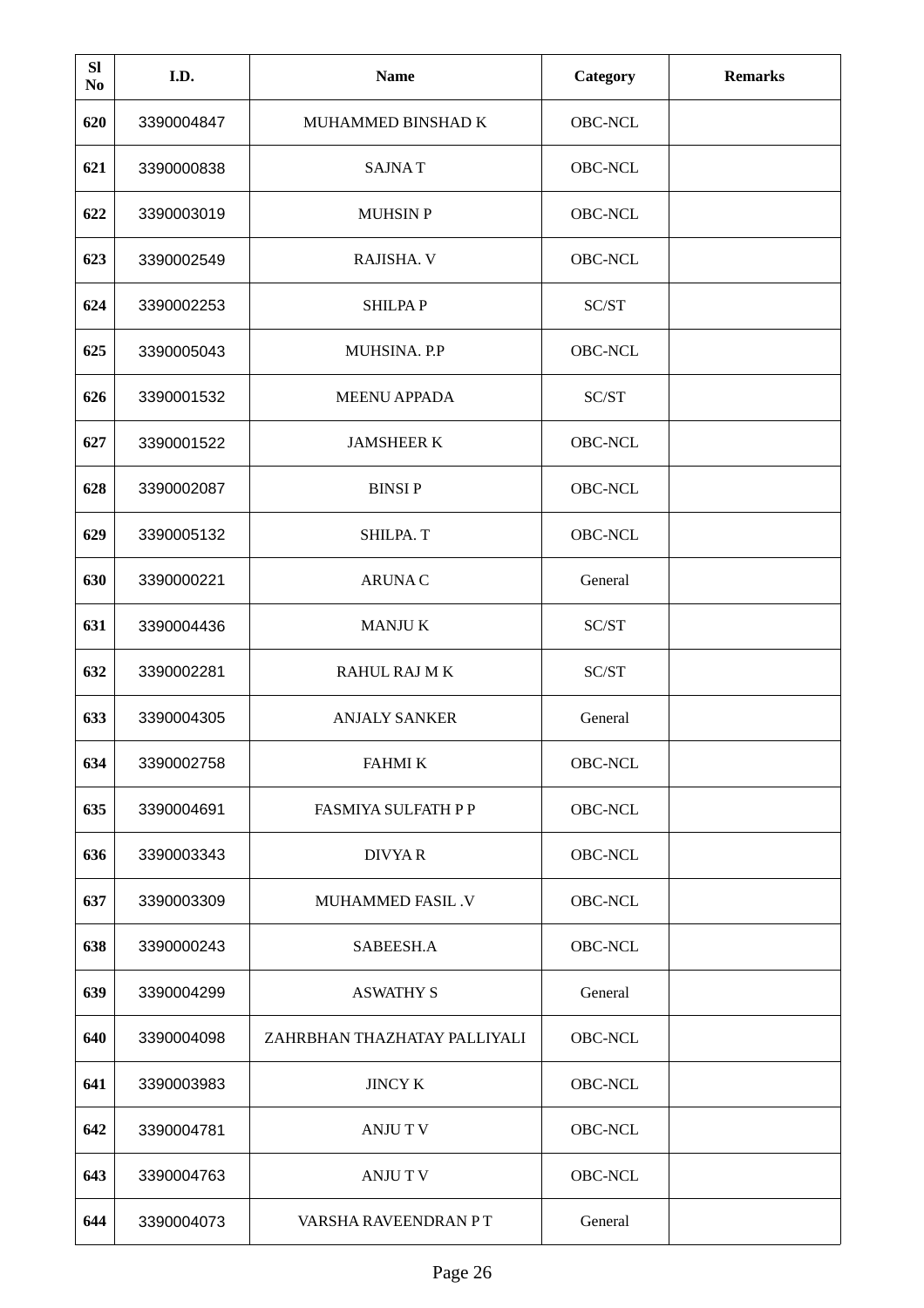| <b>SI</b><br>N <sub>0</sub> | I.D.       | <b>Name</b>           | Category | <b>Remarks</b> |
|-----------------------------|------------|-----------------------|----------|----------------|
| 645                         | 3390002611 | <b>NOUSHIDAP</b>      | OBC-NCL  |                |
| 646                         | 3390001741 | SNEHA. P              | SC/ST    |                |
| 647                         | 3390000403 | <b>ABINK</b>          | OBC-NCL  |                |
| 648                         | 3390002989 | VIVEK.K.N             | OBC-NCL  |                |
| 649                         | 3390004923 | <b>APARNAT</b>        | OBC-NCL  |                |
| 650                         | 3390002317 | <b>ASWATHY T</b>      | OBC-NCL  |                |
| 651                         | 3390001942 | <b>SHIBIN K</b>       | OBC-NCL  |                |
| 652                         | 3390003093 | NIJI.E                | OBC-NCL  |                |
| 653                         | 3390003307 | <b>SARANNIA VC</b>    | SC/ST    |                |
| 654                         | 3390002843 | NEETHUT V             | General  |                |
| 655                         | 3390002546 | <b>GREESHMAM</b>      | OBC-NCL  |                |
| 656                         | 3390003859 | <b>ANJU KRISHNA E</b> | OBC-NCL  |                |
| 657                         | 3390004805 | <b>RESHMAN</b>        | SC/ST    |                |
| 658                         | 3390004336 | FAYIDA FARHATH AP     | OBC-NCL  |                |
| 659                         | 3390004600 | NEETHU ANILKUMAR. K.K | SC/ST    |                |
| 660                         | 3390004799 | <b>BINOY. PACHAT</b>  | OBC-NCL  |                |
| 661                         | 3390000847 | <b>LINISHAN</b>       | OBC-NCL  |                |
| 662                         | 3390004086 | <b>RESHMAKR</b>       | SC/ST    |                |
| 663                         | 3390003407 | <b>SIMIPK</b>         | OBC-NCL  |                |
| 664                         | 3390003432 | <b>SIMIPK</b>         | OBC-NCL  |                |
| 665                         | 3390002824 | <b>SONAP</b>          | OBC-NCL  |                |
| 666                         | 3390004232 | LIJISHA. M.P          | SC/ST    |                |
| 667                         | 3390001346 | <b>SAJITH MP</b>      | General  |                |
| 668                         | 3390003470 | <b>SUPARNA.K</b>      | OBC-NCL  |                |
| 669                         | 3390001215 | <b>AKHILA CM</b>      | SC/ST    |                |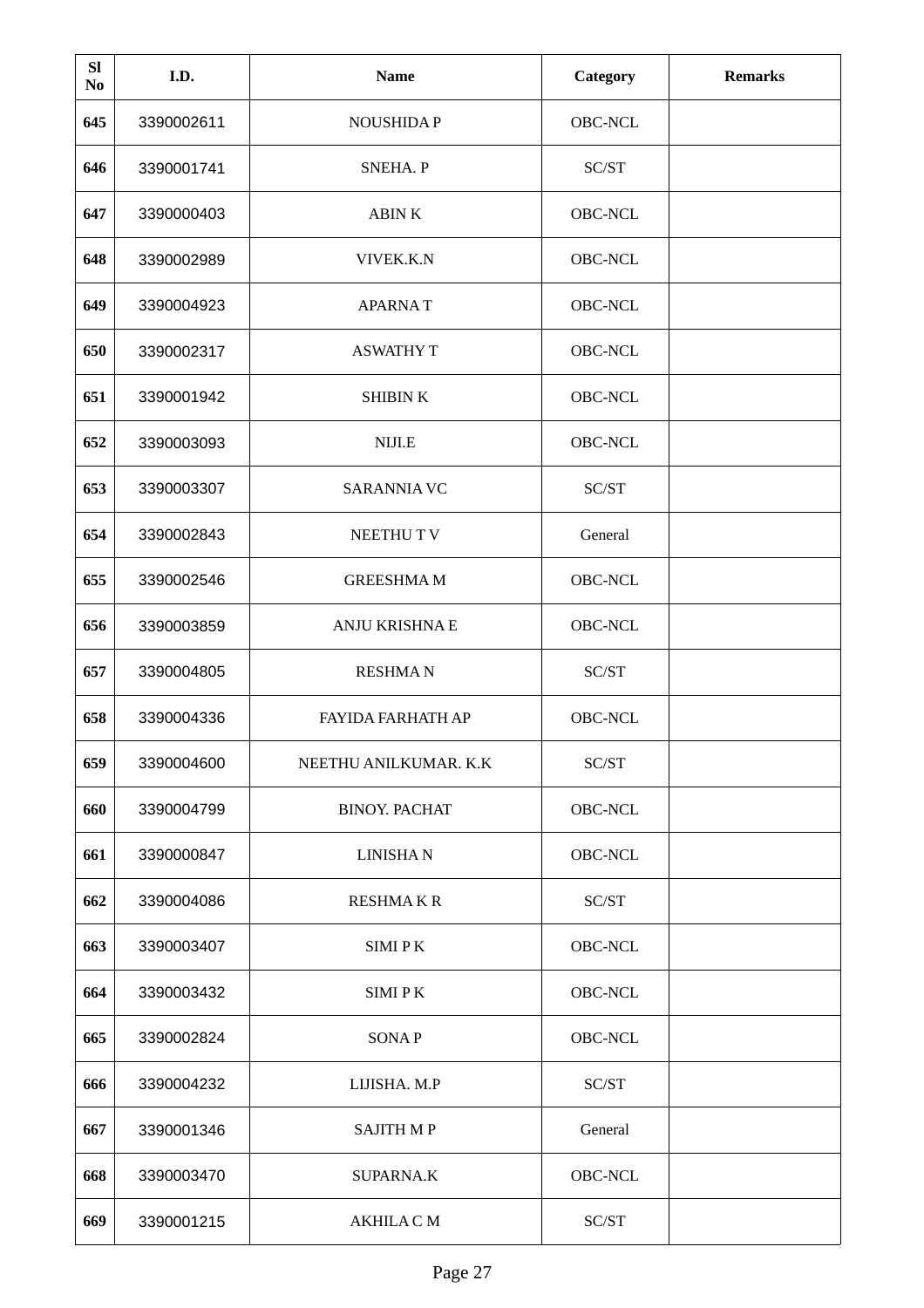| <b>SI</b><br>N <sub>0</sub> | I.D.       | <b>Name</b>             | <b>Category</b> | <b>Remarks</b> |
|-----------------------------|------------|-------------------------|-----------------|----------------|
| 670                         | 3390002305 | SANISHA. M              | OBC-NCL         |                |
| 671                         | 3390002410 | <b>SHAMNAP</b>          | OBC-NCL         |                |
| 672                         | 3390000342 | <b>UMMER FAROOK V</b>   | OBC-NCL         |                |
| 673                         | 3390002220 | <b>ASWINI T</b>         | OBC-NCL         |                |
| 674                         | 3390004826 | MUHAMMED SWADIQUE P     | OBC-NCL         |                |
| 675                         | 3390002413 | NEETHU. C               | OBC-NCL         |                |
| 676                         | 3390004284 | RABEELA, M.V            | OBC-NCL         |                |
| 677                         | 3390003115 | <b>RISHNAV</b>          | OBC-NCL         |                |
| 678                         | 3390003620 | <b>JISY K</b>           | SC/ST           |                |
| 679                         | 3390005255 | <b>MEERA THILAKAN</b>   | OBC-NCL         |                |
| 680                         | 3390001253 | <b>RINCY P</b>          | SC/ST           |                |
| 681                         | 3390002934 | <b>SUFAIRA.K</b>        | OBC-NCL         |                |
| 682                         | 3390004520 | <b>JUVAIRIYA. M</b>     | OBC-NCL         |                |
| 683                         | 3390004195 | SREESHMA SURESH VP      | SC/ST           |                |
| 684                         | 3390002314 | <b>SOORAJ K</b>         | OBC-NCL         |                |
| 685                         | 3390002495 | <b>SAJIN PP</b>         | SC/ST           |                |
| 686                         | 3390002422 | SAJUL. K                | OBC-NCL         |                |
| 687                         | 3390002293 | <b>SHINUMON T</b>       | OBC-NCL         |                |
| 688                         | 3390001347 | MUHAMMED AJMAL. V.P     | OBC-NCL         |                |
| 689                         | 3390000044 | PARVATHY L              | General         |                |
| 690                         | 3390005120 | DEEPTHY V               | General         |                |
| 691                         | 3390001837 | <b>SHAHANA AHMED PV</b> | OBC-NCL         |                |
| 692                         | 3390002022 | <b>JUBIN N</b>          | SC/ST           |                |
| 693                         | 3390004869 | <b>AKIF MUBARAK KT</b>  | OBC-NCL         |                |
| 694                         | 3390004525 | MUHAMMED FASIL CK       | OBC-NCL         |                |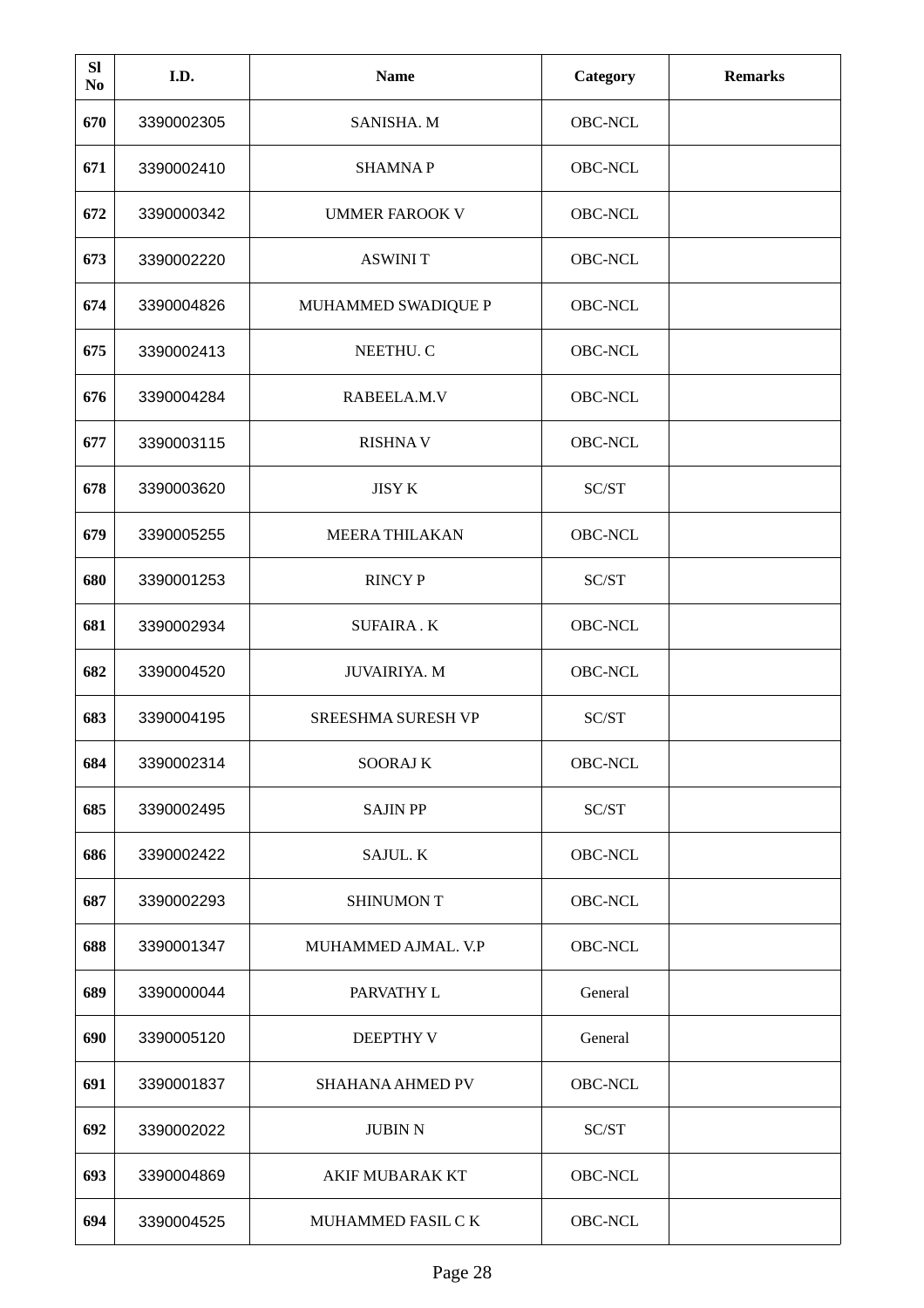| <b>SI</b><br>N <sub>0</sub> | I.D.       | <b>Name</b>             | <b>Category</b> | <b>Remarks</b> |
|-----------------------------|------------|-------------------------|-----------------|----------------|
| 695                         | 3390000705 | <b>SUFAIJA MOL. K</b>   | OBC-NCL         |                |
| 696                         | 3390001542 | <b>AJU V DAS</b>        | OBC-NCL         |                |
| 697                         | 3390000144 | MUHAMMAD AJMAL C        | OBC-NCL         |                |
| 698                         | 3390004153 | FASEELA. P.T            | OBC-NCL         |                |
| 699                         | 3390002718 | <b>HASEENAT</b>         | OBC-NCL         |                |
| 700                         | 3390004004 | <b>ARUN R NATH</b>      | General         |                |
| 701                         | 3390001411 | <b>KHANSAA</b>          | <b>OBC-NCL</b>  |                |
| 702                         | 3390003342 | <b>SUJESH C</b>         | SC/ST           |                |
| 703                         | 3390003626 | <b>DIVYA RAJEEV</b>     | General         |                |
| 704                         | 3390004042 | REHANAFATHIMA T P       | OBC-NCL         |                |
| 705                         | 3390002661 | <b>JINISHAN</b>         | <b>OBC-NCL</b>  |                |
| 706                         | 3390001713 | SHILPA. V               | OBC-NCL         |                |
| 707                         | 3390004144 | SHAMEEMA BEEGUM K       | OBC-NCL         |                |
| 708                         | 3390001561 | <b>RESHMAV</b>          | OBC-NCL         |                |
| 709                         | 3390005144 | <b>SARANYAP</b>         | General         |                |
| 710                         | 3390003619 | SANGEETHA.K.K           | General         |                |
| 711                         | 3390004145 | <b>RESHMAP</b>          | General         |                |
| 712                         | 3390002295 | NAJMA M                 | OBC-NCL         |                |
| 713                         | 3390002278 | ARYA. V                 | General         |                |
| 714                         | 3390002874 | <b>ANUSHAK</b>          | OBC-NCL         |                |
| 715                         | 3390002630 | <b>ANOOPA OP</b>        | SC/ST           |                |
| 716                         | 3390003814 | MUHSINA. K              | OBC-NCL         |                |
| 717                         | 3390003979 | <b>SOUMYAA</b>          | OBC-NCL         |                |
| 718                         | 3390002691 | <b>AKHILAE</b>          | SC/ST           |                |
| 719                         | 3390003704 | MUHAMMED SWALAHUDDEEN C | OBC-NCL         |                |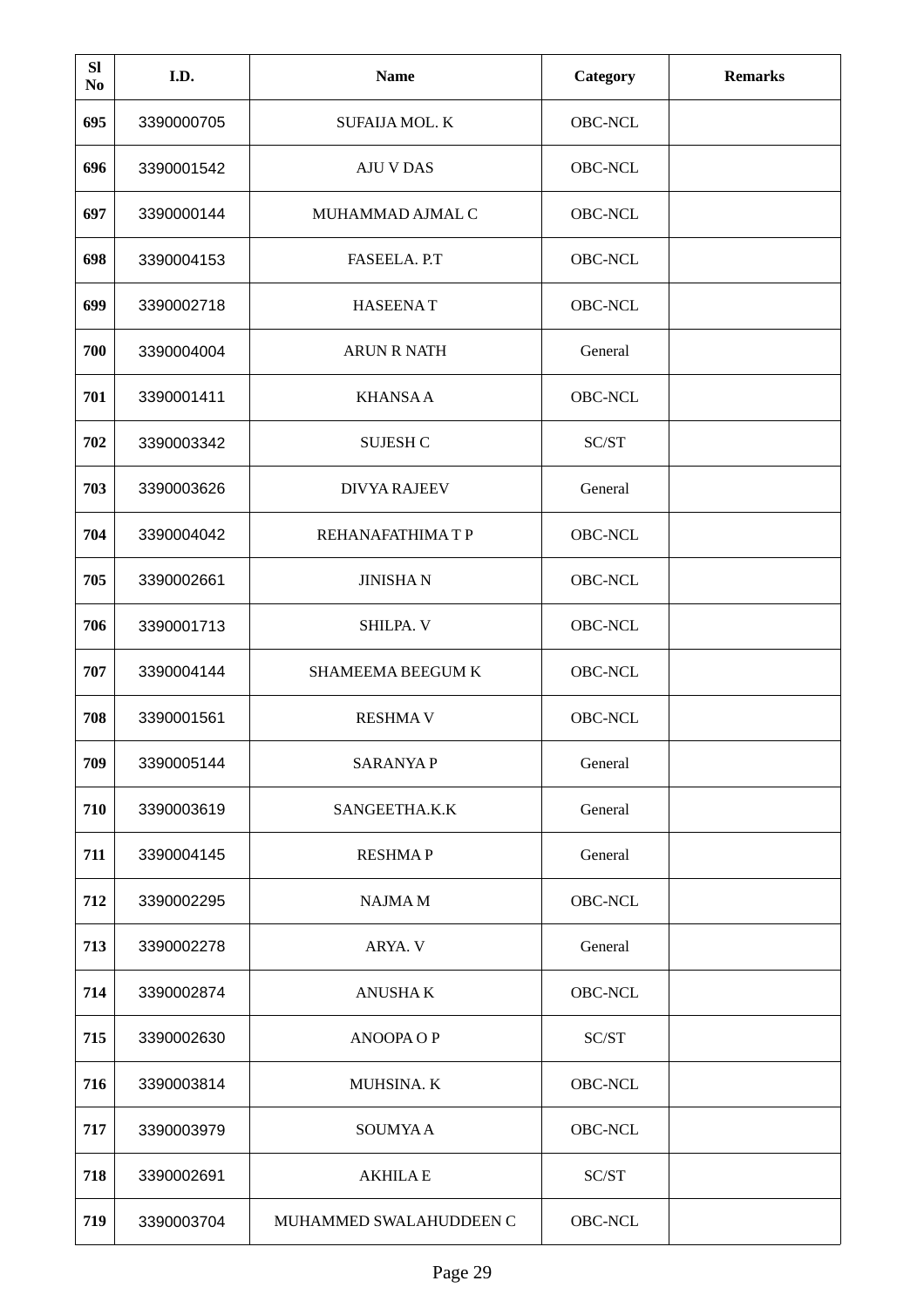| <b>SI</b><br>N <sub>0</sub> | I.D.       | <b>Name</b>                | <b>Category</b> | <b>Remarks</b> |
|-----------------------------|------------|----------------------------|-----------------|----------------|
| 720                         | 3390003311 | ATHULYA. P                 | General         |                |
| 721                         | 3390004383 | ALIA SHAFI MOHAMMED        | General         |                |
| 722                         | 3390003839 | <b>ANJUPK</b>              | General         |                |
| 723                         | 3390004812 | ANOOB. C.P                 | SC/ST           |                |
| 724                         | 3390001128 | SUPRIYA ADHIKARATHIL       | OBC-NCL         |                |
| 725                         | 3390001044 | <b>RIJUK</b>               | OBC-NCL         |                |
| 726                         | 3390002755 | SILPA. A                   | <b>OBC-NCL</b>  |                |
| 727                         | 3390002776 | SIJILAL. K                 | OBC-NCL         |                |
| 728                         | 3390002474 | <b>BINEESH K</b>           | SC/ST           |                |
| 729                         | 3390001544 | <b>RANJINI V C</b>         | SC/ST           |                |
| 730                         | 3390000255 | MURSHINA MOIDEEN.A         | General         |                |
| 731                         | 3390002710 | <b>FAREEHA FARSANA P</b>   | OBC-NCL         |                |
| 732                         | 3390001122 | <b>SADIQUE K</b>           | OBC-NCL         |                |
| 733                         | 3390003297 | ALTHAF MOHAMMED HUSSAIN PA | OBC-NCL         |                |
| 734                         | 3390003310 | ALTHAF MOHAMMED HUSSAIN PA | OBC-NCL         |                |
| 735                         | 3390004281 | PRANAV K                   | SC/ST           |                |
| 736                         | 3390001708 | VIDYA LAKSHMI K S          | General         |                |
| 737                         | 3390003243 | <b>ANJITHAK</b>            | OBC-NCL         |                |
| 738                         | 3390004126 | <b>AMRUTHA C</b>           | OBC-NCL         |                |
| 739                         | 3390003832 | ANJU MOHANDAS C K          | OBC-NCL         |                |
| 740                         | 3390001510 | <b>SRUTHIM</b>             | General         |                |
| 741                         | 3390001453 | MOHAMMED MUFLIH            | OBC-NCL         |                |
| 742                         | 3390003829 | <b>ARUN P</b>              | OBC-NCL         |                |
| 743                         | 3390000888 | <b>SAISRITHAP</b>          | OBC-NCL         |                |
| 744                         | 3390001119 | MIDHUN SHYAM.C             | SC/ST           |                |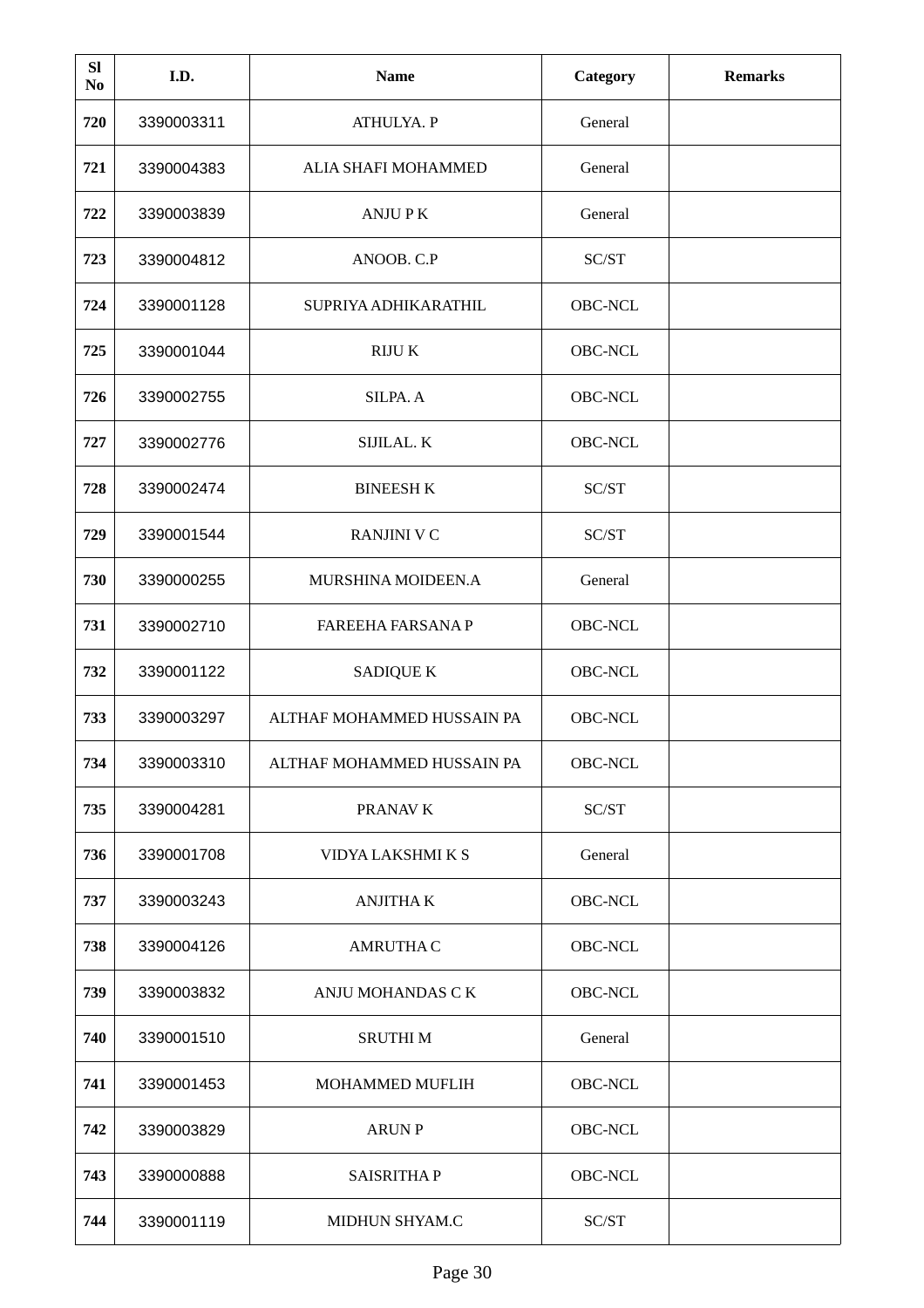| <b>SI</b><br>N <sub>0</sub> | I.D.       | <b>Name</b>         | <b>Category</b> | <b>Remarks</b> |
|-----------------------------|------------|---------------------|-----------------|----------------|
| 745                         | 3390004303 | SAHMATH. P.K        | OBC-NCL         |                |
| 746                         | 3390001463 | <b>RESHMAC</b>      | General         |                |
| 747                         | 3390003406 | <b>SREEJAYA V</b>   | General         |                |
| 748                         | 3390002511 | <b>BAVIN P</b>      | OBC-NCL         |                |
| 749                         | 3390002249 | <b>ASHITHATK</b>    | General         |                |
| 750                         | 3390000125 | JITHINLAL K         | General         |                |
| 751                         | 3390002342 | <b>BABITHAK</b>     | <b>OBC-NCL</b>  |                |
| 752                         | 3390002359 | <b>BABITHAK</b>     | OBC-NCL         |                |
| 753                         | 3390005013 | <b>ABDU SALIM K</b> | OBC-NCL         |                |
| 754                         | 3390002880 | <b>ATHIRA.E</b>     | OBC-NCL         |                |
| 755                         | 3390002938 | NIKHILA. K          | OBC-NCL         |                |
| 756                         | 3390000884 | <b>AMRUTHAP</b>     | OBC-NCL         |                |
| 757                         | 3390003486 | <b>GAYATHRI. P</b>  | OBC-NCL         |                |
| 758                         | 3390002169 | ARJUN. K            | General         |                |
| 759                         | 3390001442 | <b>ANJUK</b>        | General         |                |
| 760                         | 3390002445 | <b>HAFEEFAPM</b>    | OBC-NCL         |                |
| 761                         | 3390002481 | <b>ANJALY MP</b>    | OBC-NCL         |                |
| 762                         | 3390001055 | GOPIKA.KP           | OBC-NCL         |                |
| 763                         | 3390004752 | <b>JASEEM K</b>     | OBC-NCL         |                |
| 764                         | 3390001053 | MOHAMMED RASHID PT  | OBC-NCL         |                |
| 765                         | 3390000993 | SYAMBAVI.K          | OBC-NCL         |                |
| 766                         | 3390003448 | ABDUL RAZIQ MT      | OBC-NCL         |                |
| 767                         | 3390003079 | <b>HARITHATK</b>    | SC/ST           |                |
| 768                         | 3390003062 | <b>HARITHA TK</b>   | SC/ST           |                |
| 769                         | 3390003075 | RINJU.P             | OBC-NCL         |                |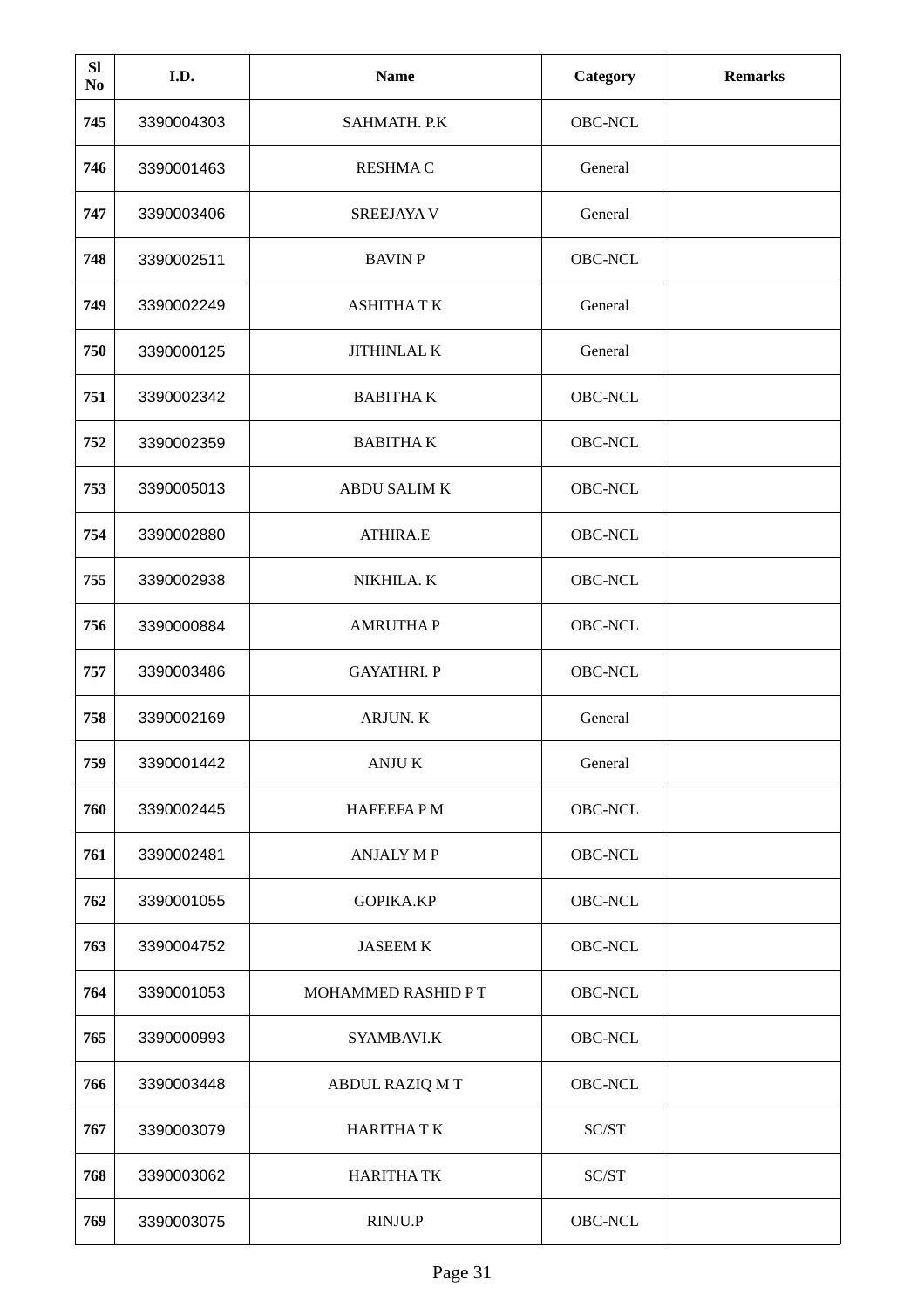| <b>SI</b><br>N <sub>0</sub> | I.D.       | <b>Name</b>              | <b>Category</b> | <b>Remarks</b> |
|-----------------------------|------------|--------------------------|-----------------|----------------|
| 770                         | 3390004354 | <b>HIBAPV</b>            | OBC-NCL         |                |
| 771                         | 3390004494 | ANOOP. T                 | SC/ST           |                |
| 772                         | 3390001138 | <b>GEETHUP</b>           | OBC-NCL         |                |
| 773                         | 3390002236 | <b>JINCY K E</b>         | OBC-NCL         |                |
| 774                         | 3390002339 | RAHMANUL NUFAHID A       | OBC-NCL         |                |
| 775                         | 3390002064 | <b>BISMI KA</b>          | <b>OBC-NCL</b>  |                |
| 776                         | 3390002578 | <b>HARITHAK</b>          | SC/ST           |                |
| 777                         | 3390003242 | <b>HAFIS M</b>           | OBC-NCL         |                |
| 778                         | 3390001441 | <b>NISHAP</b>            | SC/ST           |                |
| 779                         | 3390002699 | <b>SREESHMAM</b>         | OBC-NCL         |                |
| 780                         | 3390004514 | AMBILI. CK               | General         |                |
| 781                         | 3390000377 | NEETHU. P                | SC/ST           |                |
| 782                         | 3390002361 | <b>MITHUN K</b>          | OBC-NCL         |                |
| 783                         | 3390002677 | <b>APARNAK</b>           | General         |                |
| 784                         | 3390001159 | NARAYANAN EMBRAANTHIRI T | General         |                |
| 785                         | 3390004385 | ASWATHI GOVINDH K        | General         |                |
| 786                         | 3390000040 | <b>VIMAL PN</b>          | General         |                |
| 787                         | 3390003431 | <b>AKHILA MK</b>         | OBC-NCL         |                |
| 788                         | 3390001330 | NEETHU K                 | OBC-NCL         |                |
| 789                         | 3390002128 | SILPA VALSAN C           | SC/ST           |                |
| 790                         | 3390001265 | PREETHAK                 | SC/ST           |                |
| 791                         | 3390001240 | PREETHAK                 | SC/ST           |                |
| 792                         | 3390000055 | <b>SHREYAK</b>           | OBC-NCL         |                |
| 793                         | 3390001586 | <b>SREENAK</b>           | SC/ST           |                |
| 794                         | 3390004968 | <b>KRISHNA PRIYA P</b>   | SC/ST           |                |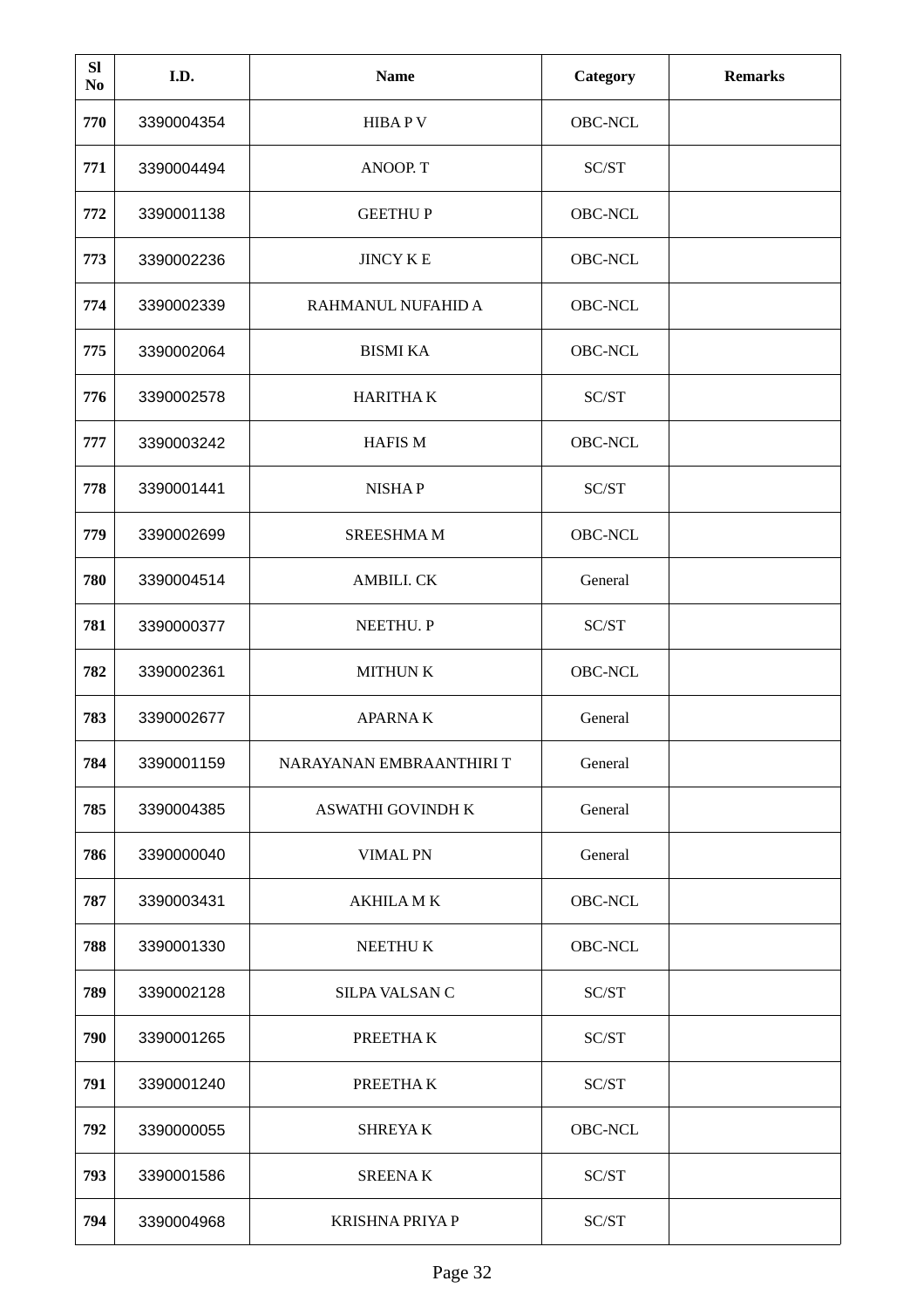| <b>SI</b><br>N <sub>0</sub> | I.D.       | <b>Name</b>              | <b>Category</b> | <b>Remarks</b> |
|-----------------------------|------------|--------------------------|-----------------|----------------|
| 795                         | 3390003268 | DEEPAK.V.P               | OBC-NCL         |                |
| 796                         | 3390001699 | RADHIKA S CHANDRAN       | General         |                |
| 797                         | 3390004010 | <b>NOUSHEER K</b>        | OBC-NCL         |                |
| 798                         | 3390004028 | <b>ANJALIP</b>           | General         |                |
| 799                         | 3390005195 | MUHYADHEEN KOYA KP       | OBC-NCL         |                |
| 800                         | 3390000432 | <b>AKHIL AC</b>          | SC/ST           |                |
| 801                         | 3390000340 | LIYA K                   | General         |                |
| 802                         | 3390000992 | RAMSIYATHUL ASNA V C     | OBC-NCL         |                |
| 803                         | 3390001856 | <b>ALEEMA MAHJABIN</b>   | OBC-NCL         |                |
| 804                         | 3390001684 | <b>JUNAIRATC</b>         | OBC-NCL         |                |
| 805                         | 3390001638 | <b>JUNAIRATC</b>         | OBC-NCL         |                |
| 806                         | 3390002059 | <b>JUNAIRATC</b>         | OBC-NCL         |                |
| 807                         | 3390003856 | <b>JITHESH RAJ P</b>     | SC/ST           |                |
| 808                         | 3390002725 | <b>THEJNAA</b>           | OBC-NCL         |                |
| 809                         | 3390002120 | <b>REMYA MV</b>          | General         |                |
| 810                         | 3390001619 | <b>BINCY C</b>           | OBC-NCL         |                |
| 811                         | 3390005277 | HABEEB RAHMAN K          | OBC-NCL         |                |
| 812                         | 3390002404 | <b>AMRUTHA E M</b>       | SC/ST           |                |
| 813                         | 3390002651 | <b>ASWANI.P</b>          | OBC-NCL         |                |
| 814                         | 3390002181 | DIPIYA P P               | SC/ST           |                |
| 815                         | 3390002859 | NIVEDITHA. P             | OBC-NCL         |                |
| 816                         | 3390004881 | <b>MUBASHIRAP</b>        | OBC-NCL         |                |
| 817                         | 3390001948 | SAHLA. V                 | OBC-NCL         |                |
| 818                         | 3390002659 | <b>SHANA MARIYAM K P</b> | OBC-NCL         |                |
| 819                         | 3390001126 | <b>BHAVYA C</b>          | OBC-NCL         |                |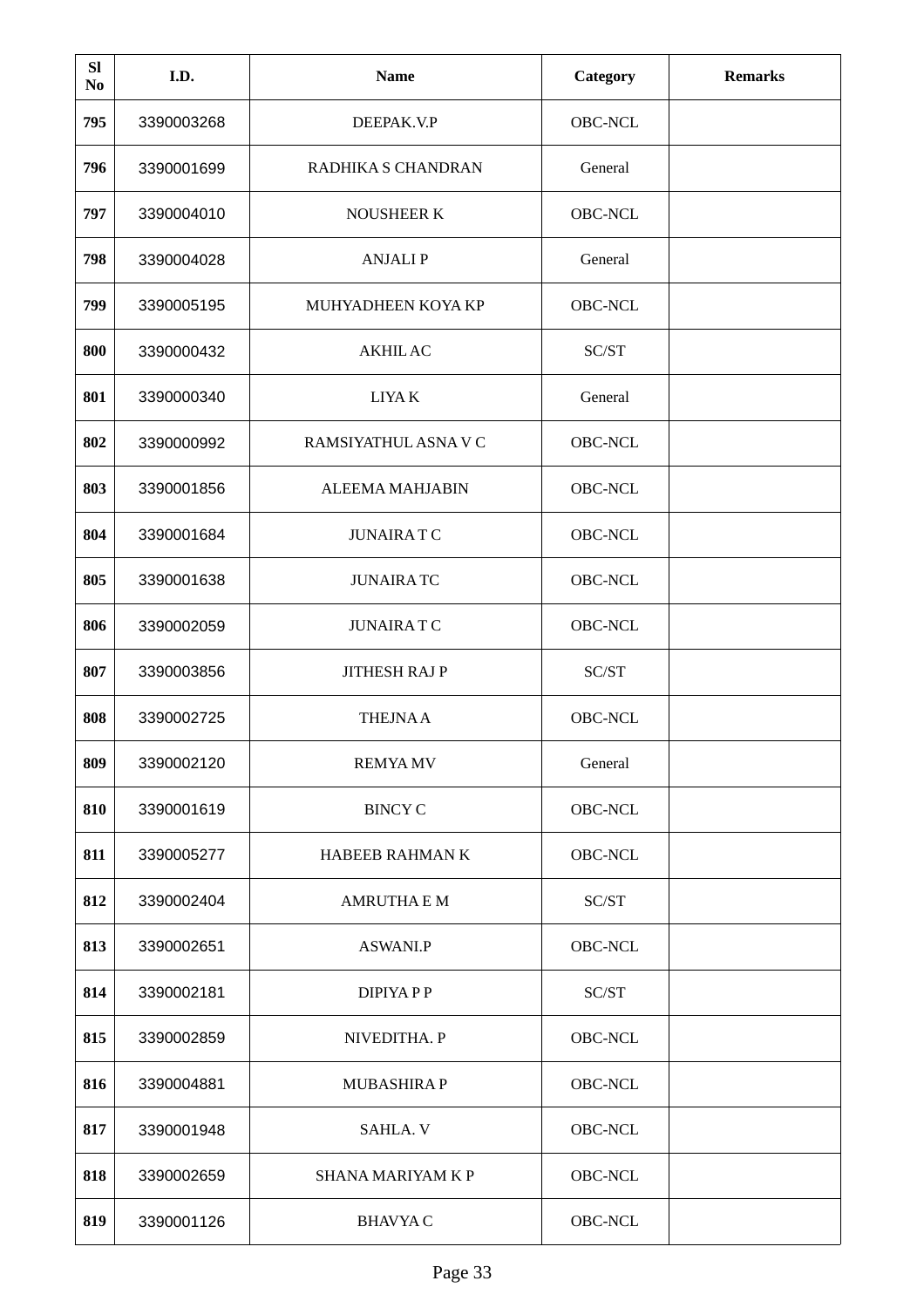| <b>SI</b><br>N <sub>0</sub> | I.D.       | <b>Name</b>          | Category | <b>Remarks</b> |
|-----------------------------|------------|----------------------|----------|----------------|
| 820                         | 3390004742 | ABDUL RASHEED K M    | OBC-NCL  |                |
| 821                         | 3390001390 | <b>NIRMAL P</b>      | General  |                |
| 822                         | 3390002698 | VIDYA N M            | SC/ST    |                |
| 823                         | 3390001389 | ANARGHA C            | OBC-NCL  |                |
| 824                         | 3390001057 | ABOOBACKER SIDHEEQ M | OBC-NCL  |                |
| 825                         | 3390004709 | <b>SANOOJAKP</b>     | OBC-NCL  |                |
| 826                         | 3390004055 | NIMYA C              | SC/ST    |                |
| 827                         | 3390002509 | <b>DHINIPV</b>       | OBC-NCL  |                |
| 828                         | 3390002878 | <b>RAJESH P</b>      | SC/ST    |                |
| 829                         | 3390005104 | RANJISHA. O.K        | OBC-NCL  |                |
| 830                         | 3390003126 | DHANUSHA V           | General  |                |
| 831                         | 3390003127 | RABABA.P.K           | OBC-NCL  |                |
| 832                         | 3390004780 | <b>ANJALY K V</b>    | General  |                |
| 833                         | 3390001470 | <b>ARUN M</b>        | SC/ST    |                |
| 834                         | 3390001716 | <b>NAJMUNNISA A</b>  | OBC-NCL  |                |
| 835                         | 3390001208 | <b>SUNILA OP</b>     | SC/ST    |                |
| 836                         | 3390004369 | SHAISHNA C           | SC/ST    |                |
| 837                         | 3390004278 | REESHA.T             | SC/ST    |                |
| 838                         | 3390005178 | ARUN AROMAL M        | OBC-NCL  |                |
| 839                         | 3390003136 | <b>JITHIN V</b>      | General  |                |
| 840                         | 3390001221 | <b>JINSY A</b>       | OBC-NCL  |                |
| 841                         | 3390004237 | NITHYA C M           | OBC-NCL  |                |
| 842                         | 3390004925 | SARATH KRISHNA KP    | SC/ST    |                |
| 843                         | 3390003545 | RAYANA RAHMAN A.K.   | OBC-NCL  |                |
| 844                         | 3390000548 | <b>MONISHAT</b>      | General  |                |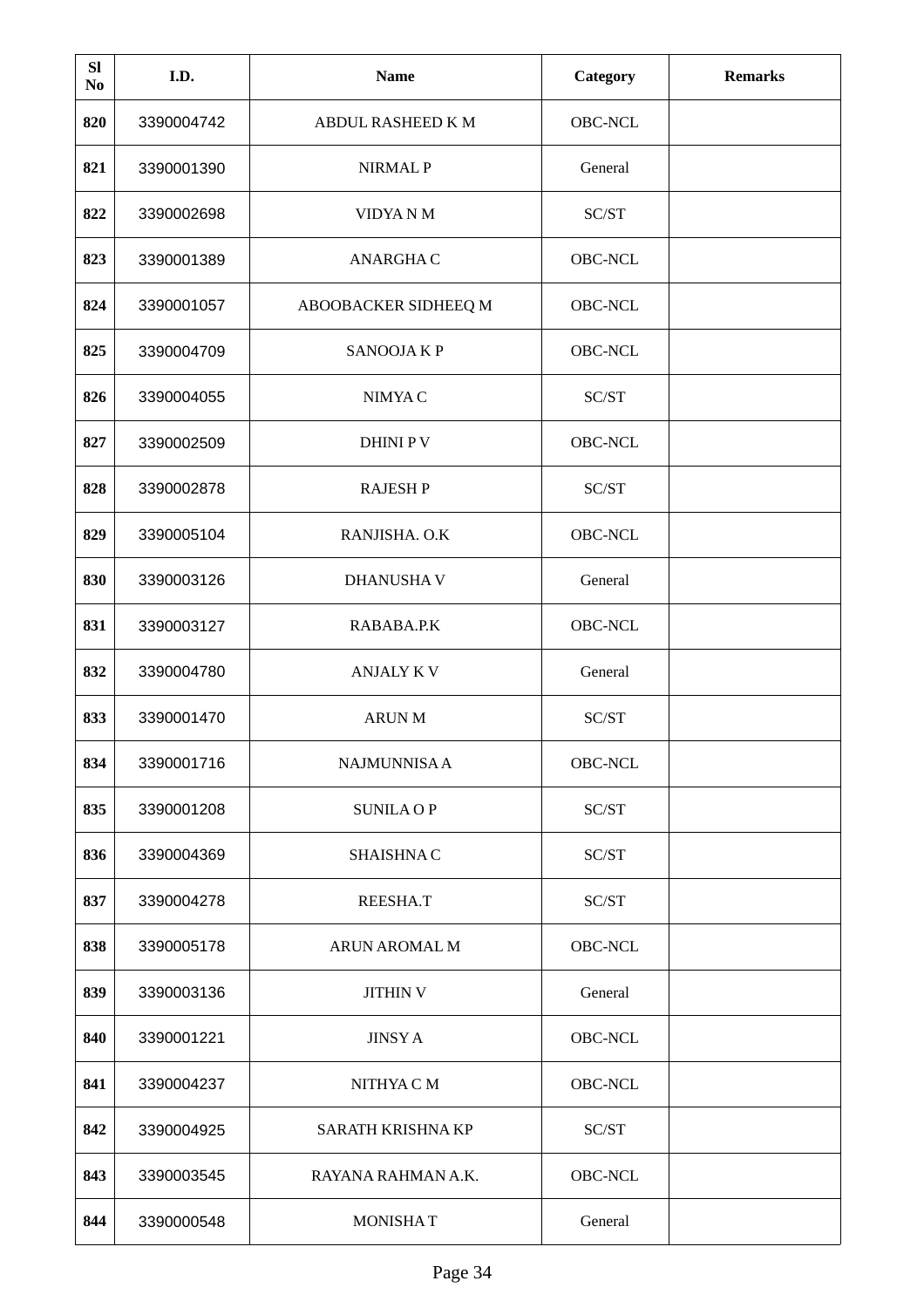| <b>SI</b><br>N <sub>0</sub> | I.D.       | <b>Name</b>                    | <b>Category</b> | <b>Remarks</b> |
|-----------------------------|------------|--------------------------------|-----------------|----------------|
| 845                         | 3390003707 | <b>APARNAV</b>                 | OBC-NCL         |                |
| 846                         | 3390004508 | NEENU.N.P                      | OBC-NCL         |                |
| 847                         | 3390001778 | VARSHA.I                       | General         |                |
| 848                         | 3390002510 | <b>SHAMNAS C</b>               | OBC-NCL         |                |
| 849                         | 3390005073 | <b>GEETHUK</b>                 | SC/ST           |                |
| 850                         | 3390002692 | NIMMI K                        | OBC-NCL         |                |
| 851                         | 3390004936 | <b>HARIPRIYA M</b>             | <b>OBC-NCL</b>  |                |
| 852                         | 3390002795 | <b>SUGHISHAA</b>               | OBC-NCL         |                |
| 853                         | 3390004025 | <b>SAISANKAR M K</b>           | General         |                |
| 854                         | 3390001284 | SREECHITHRA.A                  | General         |                |
| 855                         | 3390002251 | KHAIRUL ABRAR HUSNU THOYYIBA V | <b>OBC-NCL</b>  |                |
| 856                         | 3390001188 | <b>DHANOOB</b> .C              | OBC-NCL         |                |
| 857                         | 3390000252 | <b>SHEREENAK</b>               | OBC-NCL         |                |
| 858                         | 3390001935 | VISHNU P                       | SC/ST           |                |
| 859                         | 3390001700 | <b>ANUSHAK</b>                 | OBC-NCL         |                |
| 860                         | 3390000387 | <b>ANUSHAK</b>                 | OBC-NCL         |                |
| 861                         | 3390003328 | JISHNU. V.P                    | OBC-NCL         |                |
| 862                         | 3390001049 | ARYA. T                        | OBC-NCL         |                |
| 863                         | 3390001186 | <b>JISHNUK</b>                 | SC/ST           |                |
| 864                         | 3390000083 | <b>THASREEF AP</b>             | OBC-NCL         |                |
| 865                         | 3390004018 | MUHAMMED RASHID K C            | OBC-NCL         |                |
| 866                         | 3390003304 | <b>SREEKUMAR P</b>             | SC/ST           |                |
| 867                         | 3390002722 | <b>FEBIN N</b>                 | OBC-NCL         |                |
| 868                         | 3390002760 | <b>MANEESHATP</b>              | OBC-NCL         |                |
| 869                         | 3390001557 | NEETHU V                       | SC/ST           |                |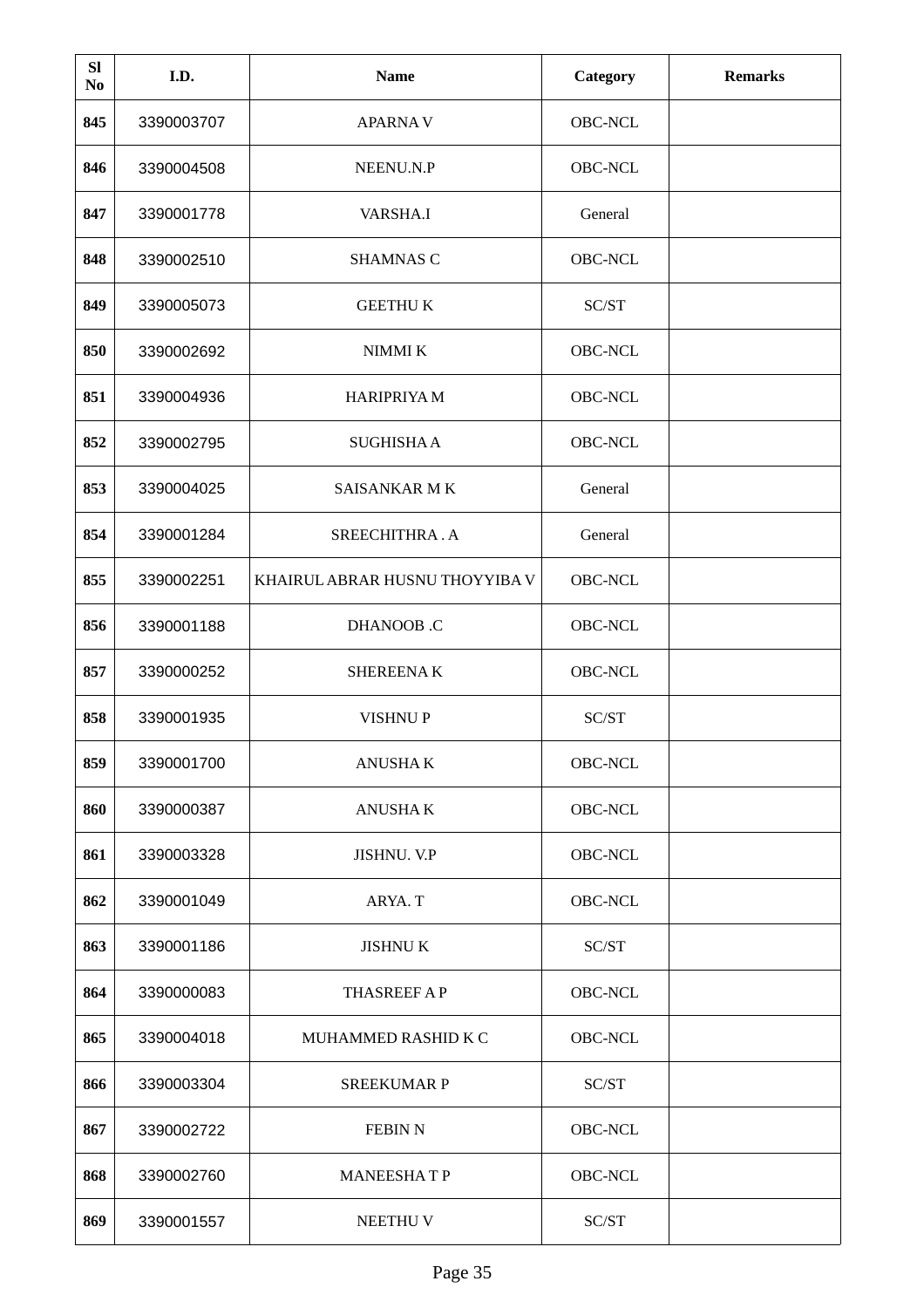| <b>SI</b><br>N <sub>0</sub> | I.D.       | <b>Name</b>             | Category       | <b>Remarks</b> |
|-----------------------------|------------|-------------------------|----------------|----------------|
| 870                         | 3390005101 | ANAS MUHAMMED K C       | OBC-NCL        |                |
| 871                         | 3390003956 | <b>ARJUN M C</b>        | OBC-NCL        |                |
| 872                         | 3390002882 | <b>FARSANAC</b>         | OBC-NCL        |                |
| 873                         | 3390002730 | <b>WARDAM</b>           | OBC-NCL        |                |
| 874                         | 3390002308 | <b>ATHIRAT</b>          | OBC-NCL        |                |
| 875                         | 3390004248 | <b>APARNAA</b>          | OBC-NCL        |                |
| 876                         | 3390000989 | SUMITH. V               | OBC-NCL        |                |
| 877                         | 3390004229 | AKHILA. C               | SC/ST          |                |
| 878                         | 3390005212 | <b>ASWATHY M</b>        | OBC-NCL        |                |
| 879                         | 3390003187 | <b>ANUSHAO</b>          | OBC-NCL        |                |
| 880                         | 3390002099 | <b>RASHIDAKK</b>        | OBC-NCL        |                |
| 881                         | 3390002161 | <b>RASHIDAKK</b>        | <b>OBC-NCL</b> |                |
| 882                         | 3390003651 | ATHULYA VIJAYAKUMAR K C | OBC-NCL        |                |
| 883                         | 3390001172 | <b>JHANSY K</b>         | OBC-NCL        |                |
| 884                         | 3390004696 | <b>ANUSREE VP</b>       | OBC-NCL        |                |
| 885                         | 3390003495 | PRANAV.P.MOHAN          | OBC-NCL        |                |
| 886                         | 3390002037 | <b>SHIGIL A</b>         | OBC-NCL        |                |
| 887                         | 3390004711 | <b>MEGHAP</b>           | OBC-NCL        |                |
| 888                         | 3390003981 | <b>AJILAKUMARIT</b>     | OBC-NCL        |                |
| 889                         | 3390001566 | <b>HAKKIM K K</b>       | OBC-NCL        |                |
| 890                         | 3390001782 | MURSHIDA.O              | OBC-NCL        |                |
| 891                         | 3390002800 | ANJU.B                  | OBC-NCL        |                |
| 892                         | 3390004489 | VISHNU M                | General        |                |
| 893                         | 3390004409 | ASHIFA ALUNGAL          | OBC-NCL        |                |
| 894                         | 3390000607 | <b>DHRUPAD S</b>        | General        |                |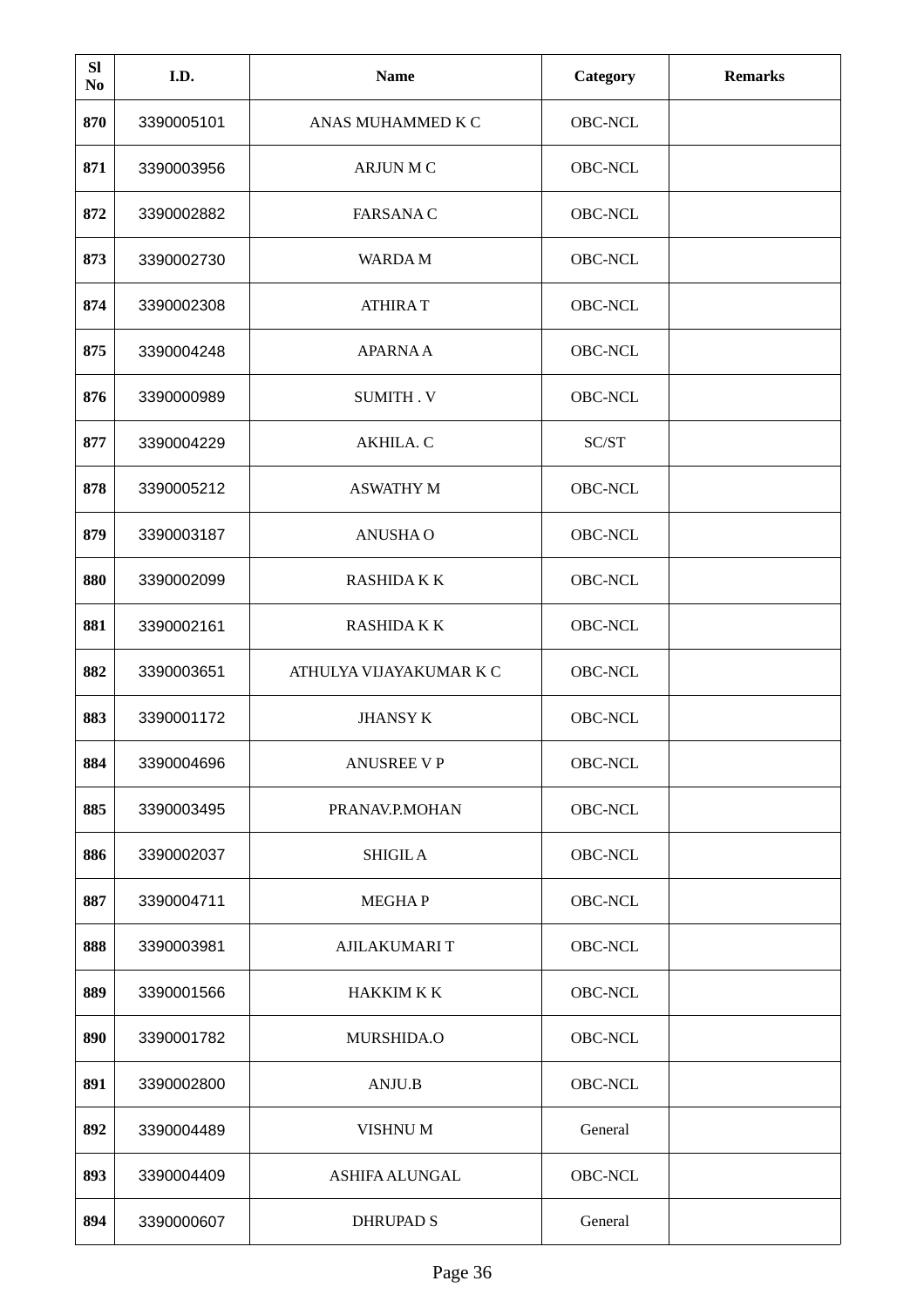| <b>SI</b><br>N <sub>0</sub> | I.D.       | <b>Name</b>                | Category | <b>Remarks</b> |
|-----------------------------|------------|----------------------------|----------|----------------|
| 895                         | 3390004080 | PRANAV C                   | OBC-NCL  |                |
| 896                         | 3390001352 | <b>DRISHYAKP</b>           | OBC-NCL  |                |
| 897                         | 3390003455 | <b>DILSHAK</b>             | General  |                |
| 898                         | 3390004095 | DRISYA RAJ MV              | OBC-NCL  |                |
| 899                         | 3390000664 | <b>JASNAK</b>              | OBC-NCL  |                |
| 900                         | 3390000191 | <b>ARYAT</b>               | General  |                |
| 901                         | 3390002612 | AMARESH.K                  | General  |                |
| 902                         | 3390000624 | <b>DIPINAMP</b>            | OBC-NCL  |                |
| 903                         | 3390004802 | <b>DILNAVAS P</b>          | OBC-NCL  |                |
| 904                         | 3390002171 | <b>JAUHARAP</b>            | OBC-NCL  |                |
| 905                         | 3390001431 | <b>MANJUSHAMP</b>          | OBC-NCL  |                |
| 906                         | 3390002761 | <b>AMRUTHAV</b>            | OBC-NCL  |                |
| 907                         | 3390002654 | HASEEBA SHERIN K.T         | OBC-NCL  |                |
| 908                         | 3390000730 | <b>BADUSHA MM</b>          | OBC-NCL  |                |
| 909                         | 3390002085 | SREERAG.K                  | OBC-NCL  |                |
| 910                         | 3390002631 | FATHIMATH SAHLA PALAKKANDI | OBC-NCL  |                |
| 911                         | 3390001209 | <b>JILBIN P JOY</b>        | General  |                |
| 912                         | 3390005145 | SHAMMAS.C                  | OBC-NCL  |                |
| 913                         | 3390002639 | ANAGHA. E                  | OBC-NCL  |                |
| 914                         | 3390002444 | <b>ISMAIL MUJTHABA.C</b>   | OBC-NCL  |                |
| 915                         | 3390005257 | NIMISHA K                  | OBC-NCL  |                |
| 916                         | 3390005242 | ANJU K                     | OBC-NCL  |                |
| 917                         | 3390001519 | <b>ANJALI.K</b>            | OBC-NCL  |                |
| 918                         | 3390004392 | MUHAMMED SHAFEEKH E        | General  |                |
| 919                         | 3390000024 | <b>NEENU VP</b>            | OBC-NCL  |                |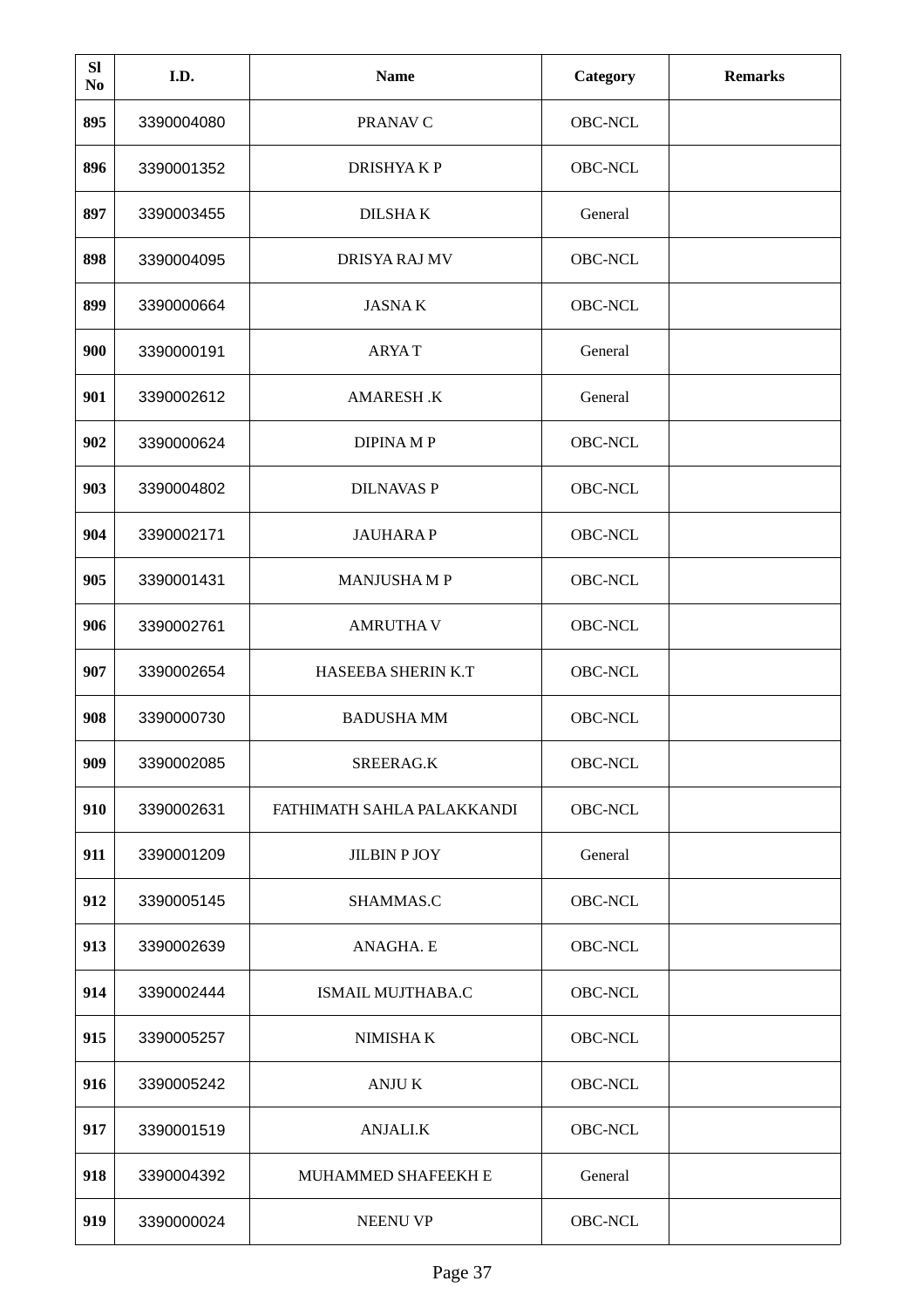| <b>SI</b><br>N <sub>0</sub> | I.D.       | <b>Name</b>           | <b>Category</b> | <b>Remarks</b> |
|-----------------------------|------------|-----------------------|-----------------|----------------|
| 920                         | 3390001068 | VIMAL M               | OBC-NCL         |                |
| 921                         | 3390004192 | MOHAMMED RIYAS PT     | OBC-NCL         |                |
| 922                         | 3390004046 | POORNIMA A            | SC/ST           |                |
| 923                         | 3390001276 | ARYA.A.T              | OBC-NCL         |                |
| 924                         | 3390002606 | <b>SURYATV</b>        | OBC-NCL         |                |
| 925                         | 3390003749 | LAKSHMI GAYATHRI N    | General         |                |
| 926                         | 3390000408 | <b>FARISHAK</b>       | OBC-NCL         |                |
| 927                         | 3390001598 | KALANGAT KAVYA VIJAY  | OBC-NCL         |                |
| 928                         | 3390002310 | <b>SREESHNAK</b>      | OBC-NCL         |                |
| 929                         | 3390002199 | <b>SHYAM KUMAR P</b>  | SC/ST           |                |
| 930                         | 3390001940 | <b>AKHILASREE PC</b>  | General         |                |
| 931                         | 3390001677 | DHANYA. V. P          | <b>OBC-NCL</b>  |                |
| 932                         | 3390004035 | <b>SWAFVANATH T M</b> | OBC-NCL         |                |
| 933                         | 3390002006 | <b>JUBITHAN</b>       | SC/ST           |                |
| 934                         | 3390003043 | <b>SAHLAEK</b>        | OBC-NCL         |                |
| 935                         | 3390004984 | <b>SRUTHI E</b>       | General         |                |
| 936                         | 3390003869 | MUHAMMED RASHID C K   | OBC-NCL         |                |
| 937                         | 3390001100 | NIMMYA CM             | SC/ST           |                |
| 938                         | 3390003823 | NIDHILA RAJ N         | SC/ST           |                |
| 939                         | 3390000127 | <b>SYAMNATH K</b>     | SC/ST           |                |
| 940                         | 3390002864 | AKSHAYA K             | SC/ST           |                |
| 941                         | 3390004682 | DISNA JOSEPH          | General         |                |
| 942                         | 3390002533 | <b>AKHILAP</b>        | SC/ST           |                |
| 943                         | 3390004293 | MOHAMMED SAFWAN.A     | OBC-NCL         |                |
| 944                         | 3390001344 | JISANA.T.K            | OBC-NCL         |                |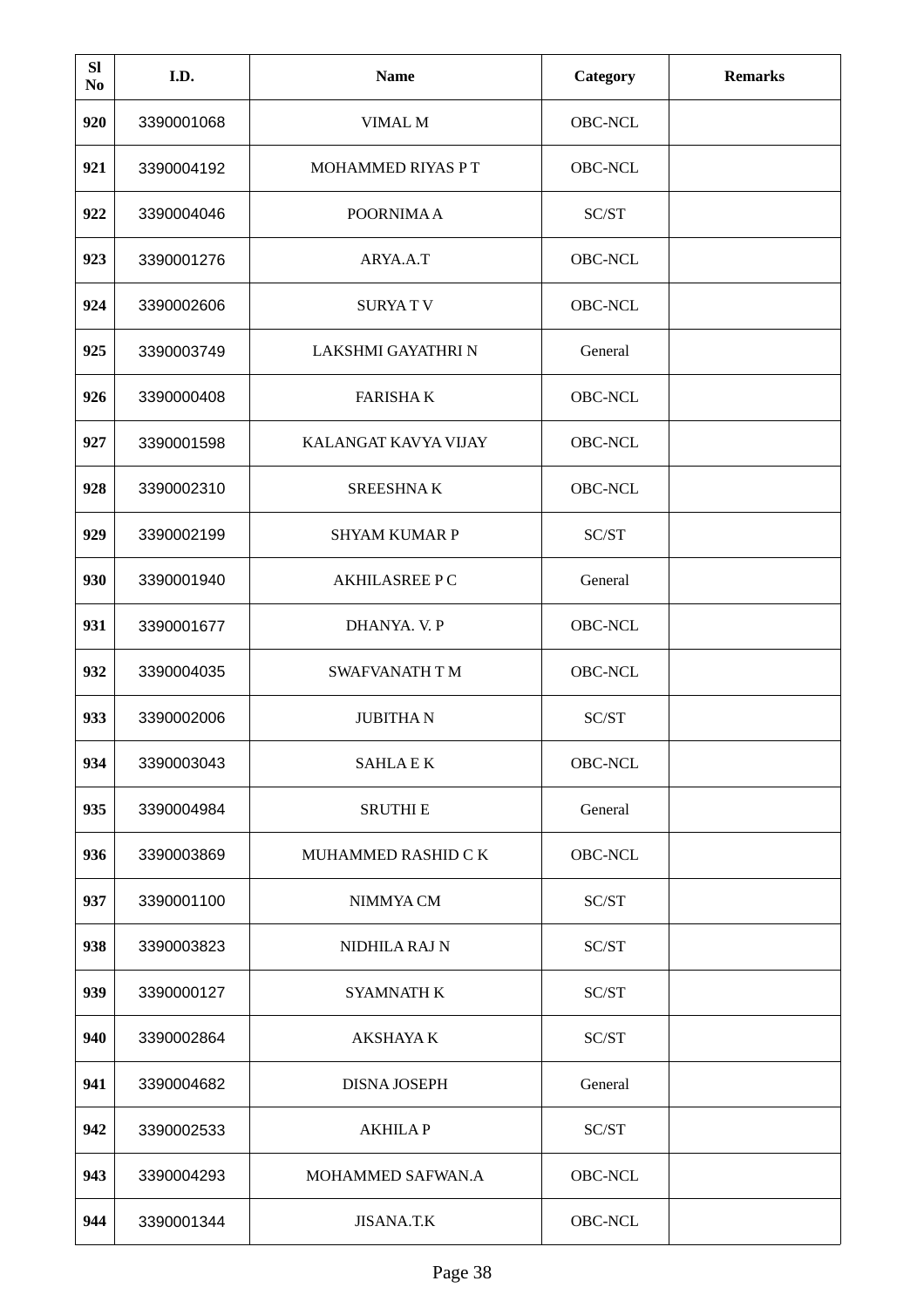| <b>SI</b><br>No | I.D.       | <b>Name</b>            | <b>Category</b> | <b>Remarks</b> |
|-----------------|------------|------------------------|-----------------|----------------|
| 945             | 3390001110 | <b>ANJALIP</b>         | OBC-NCL         |                |
| 946             | 3390002260 | <b>FARSANAM</b>        | OBC-NCL         |                |
| 947             | 3390002485 | PRANAV K               | OBC-NCL         |                |
| 948             | 3390002377 | <b>ANJUSHAM</b>        | OBC-NCL         |                |
| 949             | 3390002594 | <b>ATHULYA K</b>       | OBC-NCL         |                |
| 950             | 3390004561 | <b>MAJITHATP</b>       | OBC-NCL         |                |
| 951             | 3390004908 | AISWARYA T.K           | OBC-NCL         |                |
| 952             | 3390004230 | <b>GOPIKA BHASKAR</b>  | General         |                |
| 953             | 3390002127 | <b>JINSHAK</b>         | SC/ST           |                |
| 954             | 3390000978 | VYSHAKH. K.P           | SC/ST           |                |
| 955             | 3390000476 | <b>ARUN M</b>          | <b>OBC-NCL</b>  |                |
| 956             | 3390001108 | SHAHANASHERIN K        | OBC-NCL         |                |
| 957             | 3390001464 | <b>AMINAT</b>          | OBC-NCL         |                |
| 958             | 3390000457 | APARNA SANKAR M V      | General         |                |
| 959             | 3390001156 | <b>FAYISA K</b>        | OBC-NCL         |                |
| 960             | 3390002241 | NEETHU U               | OBC-NCL         |                |
| 961             | 3390004636 | <b>SHARAISHA FIDHA</b> | OBC-NCL         |                |
| 962             | 3390002759 | MUHAMMEDSHAFEEQUE AP   | OBC-NCL         |                |
| 963             | 3390001015 | <b>RESHMAK</b>         | SC/ST           |                |
| 964             | 3390002740 | NISMATH P K            | OBC-NCL         |                |
| 965             | 3390002701 | NAVYA N M              | OBC-NCL         |                |
| 966             | 3390001916 | <b>RAVITHA O</b>       | SC/ST           |                |
| 967             | 3390000591 | GOKULDAS.V             | OBC-NCL         |                |
| 968             | 3390000631 | DRISYA RAJAN S         | General         |                |
| 969             | 3390001223 | <b>ASWATHI. P</b>      | SC/ST           |                |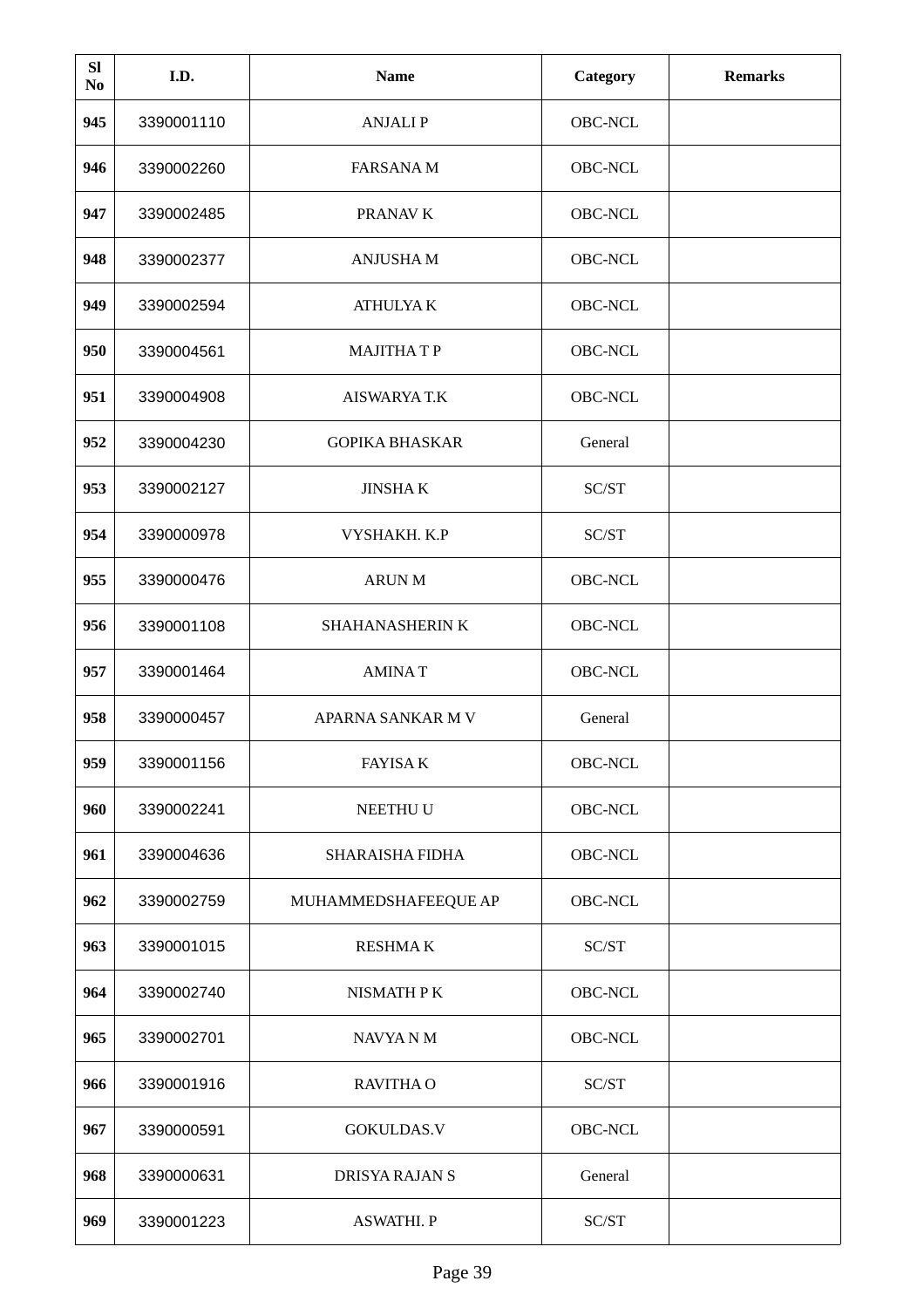| <b>SI</b><br>No | I.D.       | <b>Name</b>              | <b>Category</b> | <b>Remarks</b> |
|-----------------|------------|--------------------------|-----------------|----------------|
| 970             | 3390001228 | <b>SILPA VINOD</b>       | OBC-NCL         |                |
| 971             | 3390005024 | <b>ABIN E</b>            | OBC-NCL         |                |
| 972             | 3390002642 | <b>FASNAKT</b>           | OBC-NCL         |                |
| 973             | 3390000261 | <b>ANJU C</b>            | SC/ST           |                |
| 974             | 3390004775 | <b>ATHIRA M</b>          | OBC-NCL         |                |
| 975             | 3390002370 | <b>ARCHANAA</b>          | General         |                |
| 976             | 3390004112 | DEVIKA SK                | SC/ST           |                |
| 977             | 3390002247 | <b>ANUSHAA</b>           | OBC-NCL         |                |
| 978             | 3390002065 | PRINCY. P                | OBC-NCL         |                |
| 979             | 3390002394 | VISHNU.K                 | OBC-NCL         |                |
| 980             | 3390000878 | <b>AFSEENAPT</b>         | OBC-NCL         |                |
| 981             | 3390003734 | <b>ATHIRA M</b>          | General         |                |
| 982             | 3390002686 | MUHAMMED ASHIQUE K K     | OBC-NCL         |                |
| 983             | 3390005044 | <b>DHANUJA.V</b>         | SC/ST           |                |
| 984             | 3390003088 | <b>LAVEENA JACOB</b>     | General         |                |
| 985             | 3390003834 | <b>AKSHAY PS</b>         | OBC-NCL         |                |
| 986             | 3390003735 | <b>SHIYAD C</b>          | OBC-NCL         |                |
| 987             | 3390002119 | <b>CHITHRAP</b>          | General         |                |
| 988             | 3390000950 | <b>ABDULRASHEED VT</b>   | OBC-NCL         |                |
| 989             | 3390002832 | <b>FABNAP</b>            | OBC-NCL         |                |
| 990             | 3390002621 | <b>REMYAC</b>            | OBC-NCL         |                |
| 991             | 3390001733 | <b>DRISYAP</b>           | OBC-NCL         |                |
| 992             | 3390004485 | NEETHU KRISHNA K         | SC/ST           |                |
| 993             | 3390003576 | MUHAMMED AZHAR KM        | OBC-NCL         |                |
| 994             | 3390003759 | <b>AMJED ALI AFEEF T</b> | OBC-NCL         |                |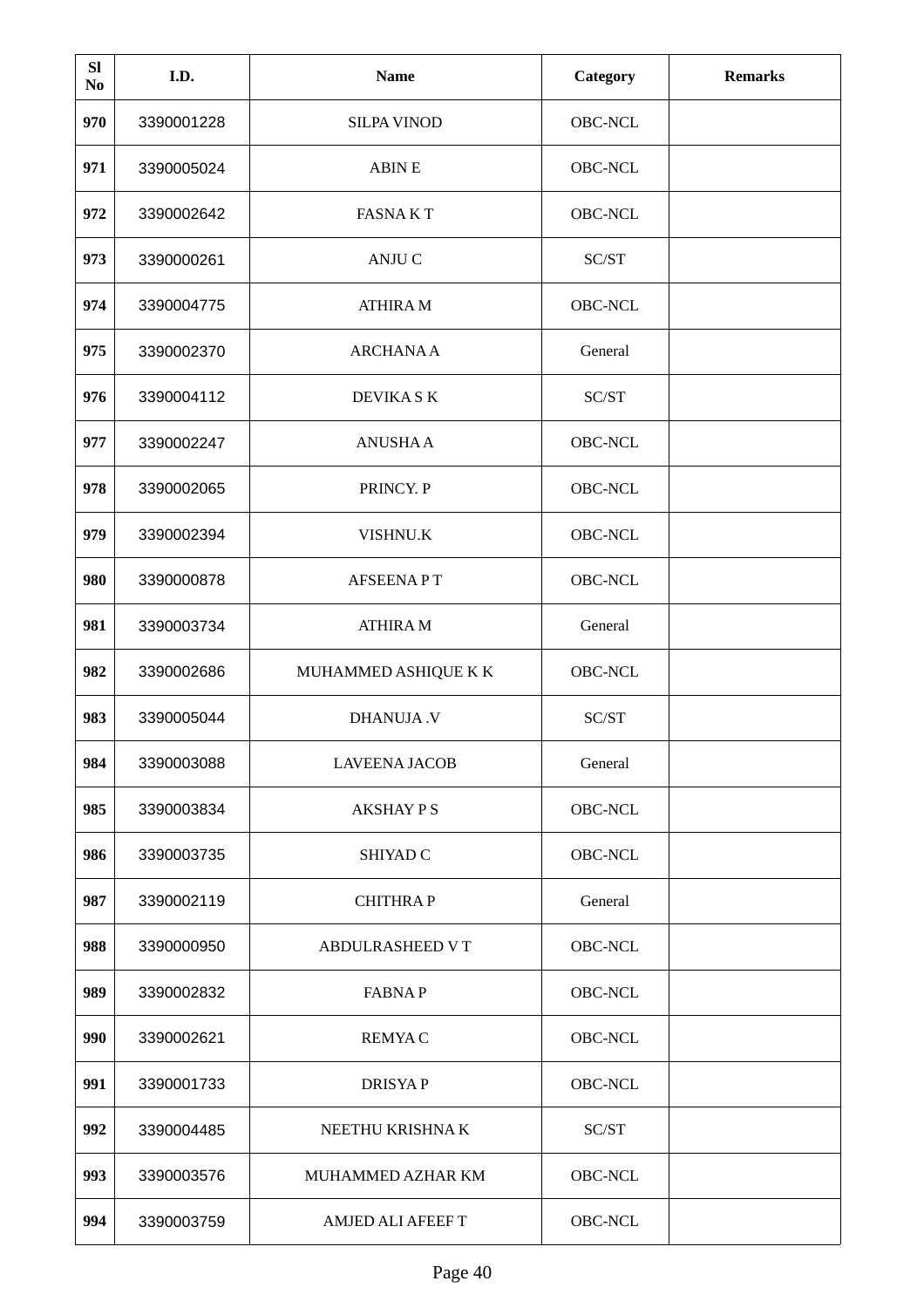| <b>SI</b><br>No | I.D.       | <b>Name</b>                      | Category | <b>Remarks</b> |
|-----------------|------------|----------------------------------|----------|----------------|
| 995             | 3390001428 | <b>FASNAK</b>                    | OBC-NCL  |                |
| 996             | 3390002147 | <b>ARUN P</b>                    | OBC-NCL  |                |
| 997             | 3390002667 | <b>SHABEEBAT</b>                 | OBC-NCL  |                |
| 998             | 3390003128 | FASNA.P                          | OBC-NCL  |                |
| 999             | 3390002363 | MUBASHIRA C M                    | OBC-NCL  |                |
| 1000            | 3390003393 | <b>MENON ANAND ARAVINDAKSHAN</b> | General  |                |
| 1001            | 3390004777 | <b>AKSHAYA U</b>                 | OBC-NCL  |                |
| 1002            | 3390004075 | ATHULYA. O                       | OBC-NCL  |                |
| 1003            | 3390003027 | ANUSHA.V.P                       | SC/ST    |                |
| 1004            | 3390001401 | <b>ANUSREE T</b>                 | OBC-NCL  |                |
| 1005            | 3390003717 | <b>ANJANAS</b>                   | General  |                |
| 1006            | 3390003194 | GAYATHRI.T                       | OBC-NCL  |                |
| 1007            | 3390002151 | <b>FASNAK</b>                    | OBC-NCL  |                |
| 1008            | 3390002492 | PRINEESH K                       | SC/ST    |                |
| 1009            | 3390004820 | RASEENA ILLIKKAL                 | OBC-NCL  |                |
| 1010            | 3390005094 | FAWAZ ABDUL LATHEEF PK           | OBC-NCL  |                |
| 1011            | 3390003575 | <b>GREESHMA RAMADASAN</b>        | General  |                |
| 1012            | 3390004470 | <b>JUMANATH SURURA P P</b>       | OBC-NCL  |                |
| 1013            | 3390003318 | <b>SARANIA V</b>                 | SC/ST    |                |
| 1014            | 3390000151 | <b>AKHIL RAJ P</b>               | OBC-NCL  |                |
| 1015            | 3390002446 | HUSNA FARHATH V.M                | OBC-NCL  |                |
| 1016            | 3390001013 | PRINCY O                         | SC/ST    |                |
| 1017            | 3390004931 | PRINCY K                         | SC/ST    |                |
| 1018            | 3390002150 | <b>ABINDAS.T</b>                 | OBC-NCL  |                |
| 1019            | 3390002689 | <b>SHAMEENAKK</b>                | OBC-NCL  |                |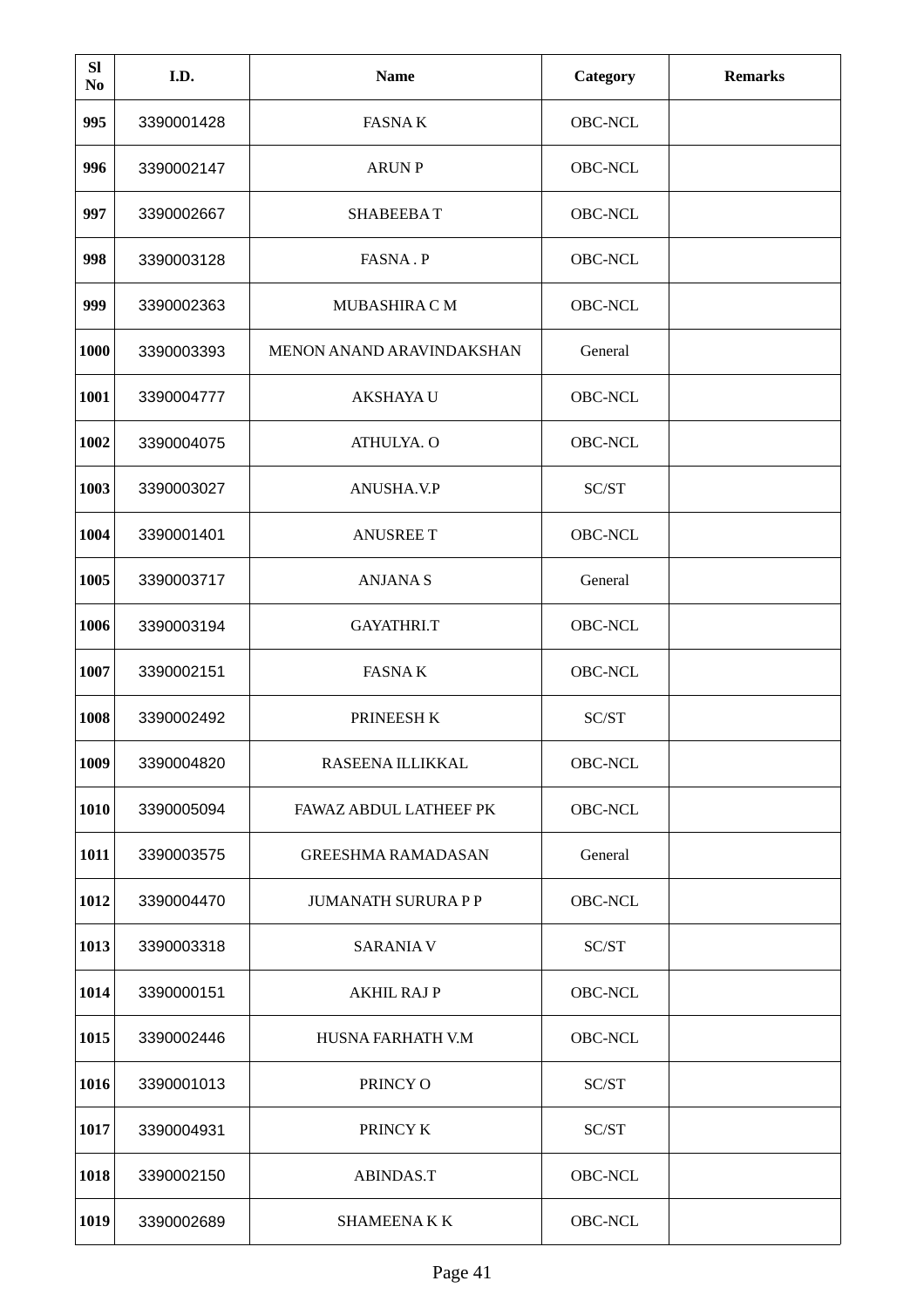| <b>SI</b><br>No | I.D.       | <b>Name</b>                | <b>Category</b> | <b>Remarks</b> |
|-----------------|------------|----------------------------|-----------------|----------------|
| 1020            | 3390005100 | DEEKSHITH M G              | General         |                |
| 1021            | 3390002296 | <b>VAISHNAVI N</b>         | SC/ST           |                |
| 1022            | 3390002207 | <b>ARSHACP</b>             | OBC-NCL         |                |
| 1023            | 3390002020 | <b>LIBIN P</b>             | SC/ST           |                |
| 1024            | 3390001593 | JINSHA. T.P                | OBC-NCL         |                |
| 1025            | 3390002312 | <b>MUHAMMED SHIBILI .V</b> | OBC-NCL         |                |
| 1026            | 3390005099 | <b>LEESHMAP MANI</b>       | SC/ST           |                |
| 1027            | 3390001705 | <b>MOHAMMED FAYIZ KP</b>   | OBC-NCL         |                |
| 1028            | 3390000906 | <b>SHAHANAK</b>            | OBC-NCL         |                |
| 1029            | 3390002216 | NANDA KISHORE M M          | SC/ST           |                |
| 1030            | 3390001781 | ANUPRIYA. C                | SC/ST           |                |
| 1031            | 3390001012 | NIMYA C M                  | OBC-NCL         |                |
| 1032            | 3390001151 | <b>ASWATHI A V</b>         | OBC-NCL         |                |
| 1033            | 3390000491 | <b>AJMAL K</b>             | OBC-NCL         |                |
| 1034            | 3390002657 | DIVYA N M                  | SC/ST           |                |
| 1035            | 3390001480 | <b>SHABNANP</b>            | OBC-NCL         |                |
| 1036            | 3390002039 | <b>SANOOPK</b>             | General         |                |
| 1037            | 3390004586 | <b>SNEHAPS</b>             | OBC-NCL         |                |
| 1038            | 3390000504 | THUSHARA T                 | OBC-NCL         |                |
| 1039            | 3390002174 | <b>IRFANA JUMANA K T</b>   | OBC-NCL         |                |
| 1040            | 3390003314 | <b>ASWATHY SURESH M</b>    | General         |                |
| 1041            | 3390000949 | <b>AMARJITH MP</b>         | SC/ST           |                |
| 1042            | 3390000251 | HARITHA. K.K               | General         |                |
| 1043            | 3390002720 | <b>SUBINP</b>              | SC/ST           |                |
| 1044            | 3390000667 | <b>ARJUN PK</b>            | General         |                |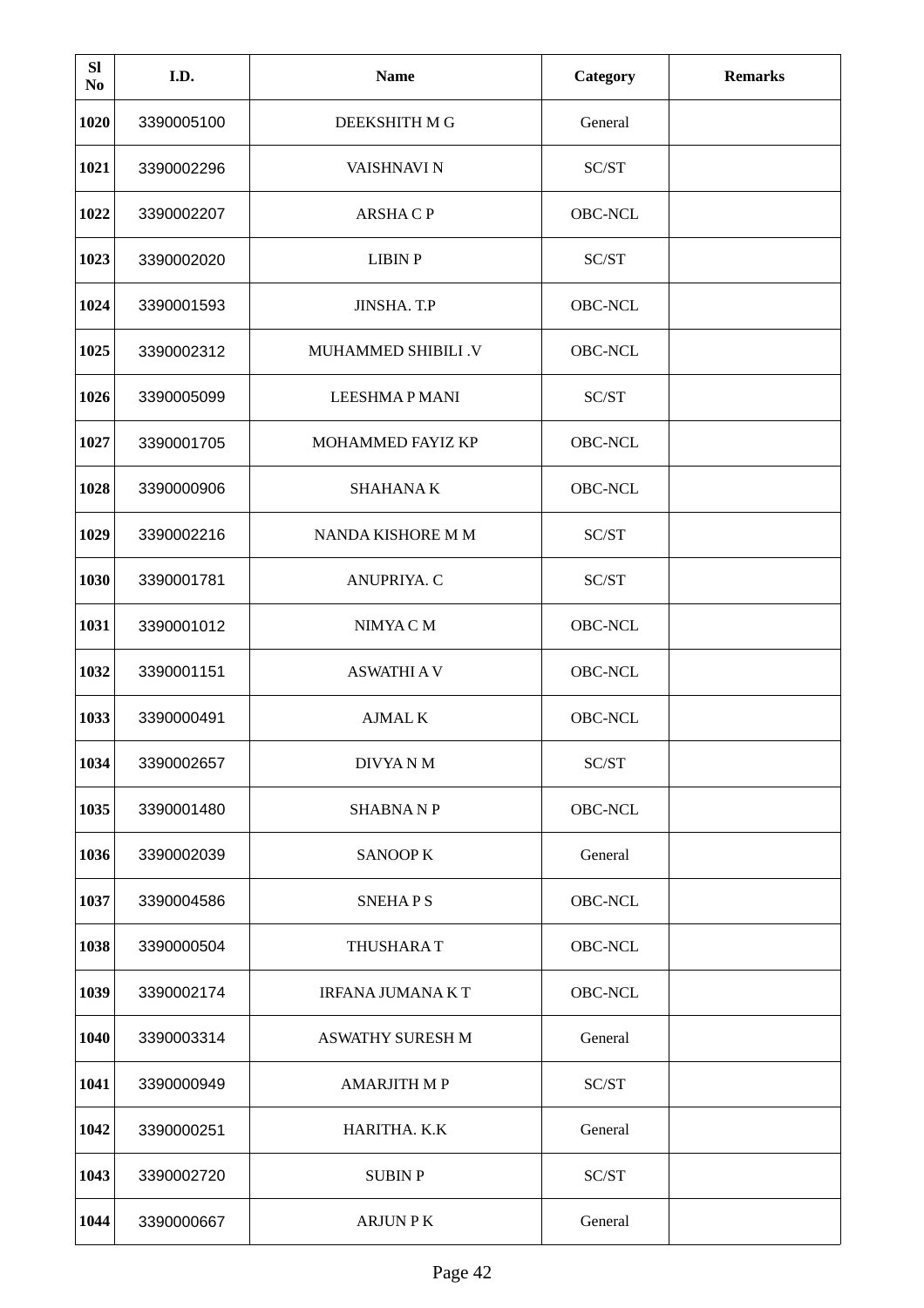| <b>SI</b><br>N <sub>0</sub> | I.D.       | <b>Name</b>               | <b>Category</b> | <b>Remarks</b> |
|-----------------------------|------------|---------------------------|-----------------|----------------|
| 1045                        | 3390003279 | <b>CHITHRAPP</b>          | OBC-NCL         |                |
| 1046                        | 3390004772 | MOHAMMED SAFVAN P         | OBC-NCL         |                |
| 1047                        | 3390000121 | <b>ADARSH KP</b>          | SC/ST           |                |
| 1048                        | 3390002362 | DILSHA C                  | SC/ST           |                |
| 1049                        | 3390004399 | PRATHYUSHA K              | SC/ST           |                |
| 1050                        | 3390003321 | VISMAYA. P. K             | OBC-NCL         |                |
| 1051                        | 3390000799 | <b>UBEESH M</b>           | SC/ST           |                |
| 1052                        | 3390002935 | <b>ANUSREE V P</b>        | SC/ST           |                |
| 1053                        | 3390003098 | AYANA. K.P                | OBC-NCL         |                |
| 1054                        | 3390004070 | <b>ASWATHI RAJ M S</b>    | OBC-NCL         |                |
| 1055                        | 3390001283 | ATHIRA. A                 | General         |                |
| 1056                        | 3390002276 | <b>ASWANIT</b>            | General         |                |
| 1057                        | 3390004065 | DRISHYA P C               | OBC-NCL         |                |
| 1058                        | 3390002652 | PRAJISHAT                 | OBC-NCL         |                |
| 1059                        | 3390002323 | AYISHA RINSHA KALATHINGAL | OBC-NCL         |                |
| 1060                        | 3390005038 | RABEE A SHIREEN P         | OBC-NCL         |                |
| 1061                        | 3390005016 | RABEE A SHIREEN P         | OBC-NCL         |                |
| 1062                        | 3390001509 | <b>SRUTHI C</b>           | OBC-NCL         |                |
| 1063                        | 3390003436 | NAJIYA.P                  | OBC-NCL         |                |
| 1064                        | 3390004729 | <b>ASWATHIP</b>           | OBC-NCL         |                |
| 1065                        | 3390000446 | <b>NOUFIDAP</b>           | OBC-NCL         |                |
| 1066                        | 3390003086 | <b>HANEEFAKV</b>          | OBC-NCL         |                |
| 1067                        | 3390004171 | <b>BABITHAP</b>           | OBC-NCL         |                |
| 1068                        | 3390003986 | <b>SURYAV</b>             | SC/ST           |                |
| 1069                        | 3390000702 | <b>ATHUL PK</b>           | OBC-NCL         |                |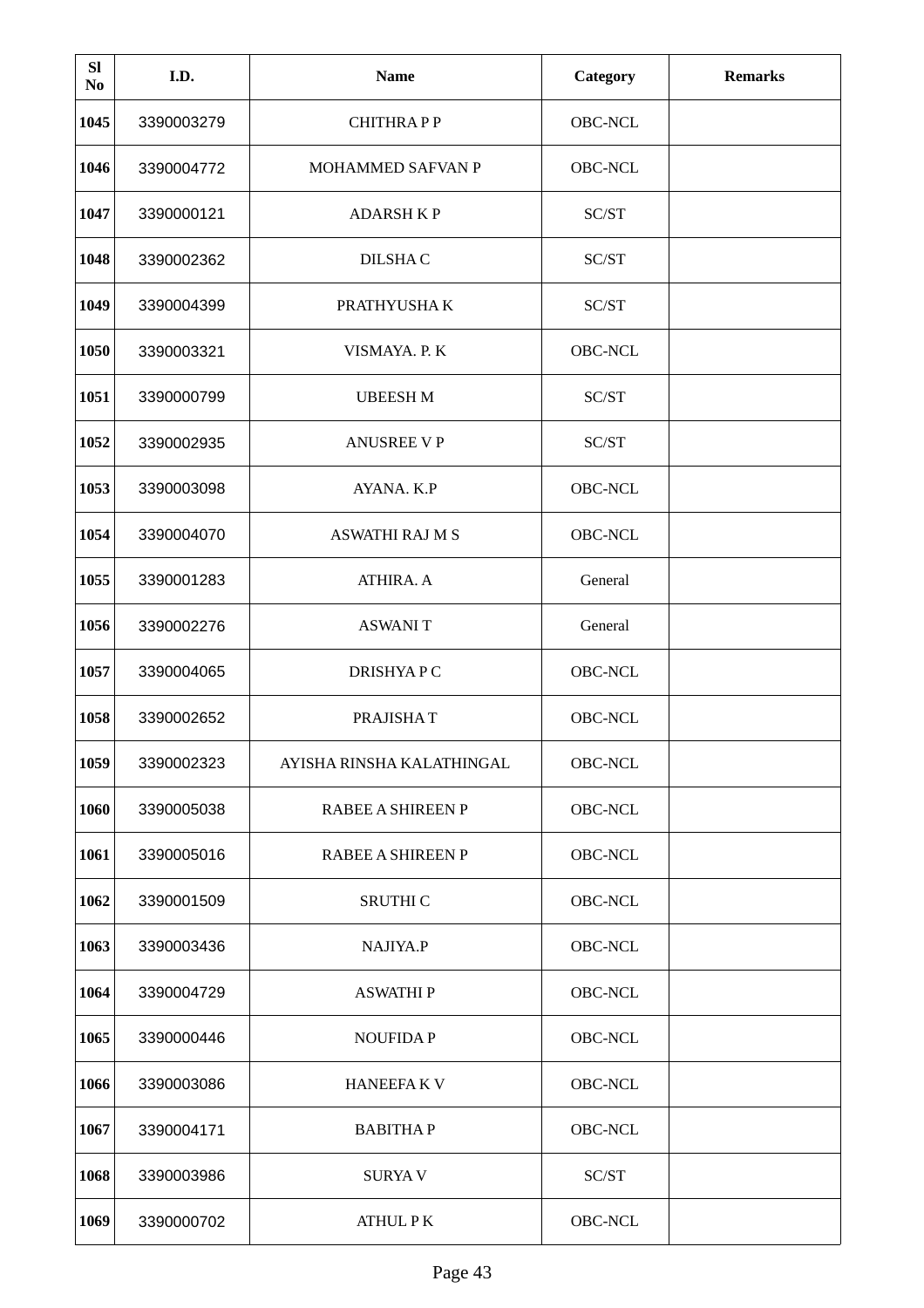| <b>SI</b><br>No | I.D.       | <b>Name</b>              | Category       | <b>Remarks</b> |
|-----------------|------------|--------------------------|----------------|----------------|
| 1070            | 3390004642 | <b>JUMAILA PK</b>        | OBC-NCL        |                |
| 1071            | 3390002892 | <b>ANTONY FERNANDES</b>  | OBC-NCL        |                |
| 1072            | 3390000589 | <b>MAHAROOF MK</b>       | OBC-NCL        |                |
| 1073            | 3390002690 | <b>ROHITH NT</b>         | OBC-NCL        |                |
| 1074            | 3390004491 | <b>VINAYA K</b>          | SC/ST          |                |
| 1075            | 3390001621 | <b>SWAPNAC</b>           | OBC-NCL        |                |
| 1076            | 3390001567 | <b>SWAPNAC</b>           | <b>OBC-NCL</b> |                |
| 1077            | 3390004074 | <b>VISHNUM</b>           | General        |                |
| 1078            | 3390005229 | <b>MANEESHAT</b>         | OBC-NCL        |                |
| 1079            | 3390001369 | FEBIN NIHAL M P          | OBC-NCL        |                |
| 1080            | 3390004011 | <b>ANUPAMAKP</b>         | General        |                |
| 1081            | 3390004980 | <b>ARSHIDPC</b>          | OBC-NCL        |                |
| 1082            | 3390004377 | <b>GAYATHRIK</b>         | General        |                |
| 1083            | 3390001066 | RAISHA YASMIN.C          | OBC-NCL        |                |
| 1084            | 3390004475 | ANAGHA MOHANDAS C K      | OBC-NCL        |                |
| 1085            | 3390000951 | <b>CHITHRAK</b>          | OBC-NCL        |                |
| 1086            | 3390000424 | VAISHNAVI M              | General        |                |
| 1087            | 3390000997 | <b>AFSEENAK</b>          | OBC-NCL        |                |
| 1088            | 3390001829 | <b>ASWATHI KP</b>        | SC/ST          |                |
| 1089            | 3390002046 | <b>RIYAP</b>             | OBC-NCL        |                |
| 1090            | 3390002717 | <b>BIJUSHAK</b>          | SC/ST          |                |
| 1091            | 3390002157 | <b>ASWATHIP</b>          | OBC-NCL        |                |
| 1092            | 3390002601 | <b>AHAMMED IRFAN P P</b> | OBC-NCL        |                |
| 1093            | 3390005091 | <b>ANUSREE C M</b>       | General        |                |
| 1094            | 3390001602 | <b>HARIPRASAD P</b>      | OBC-NCL        |                |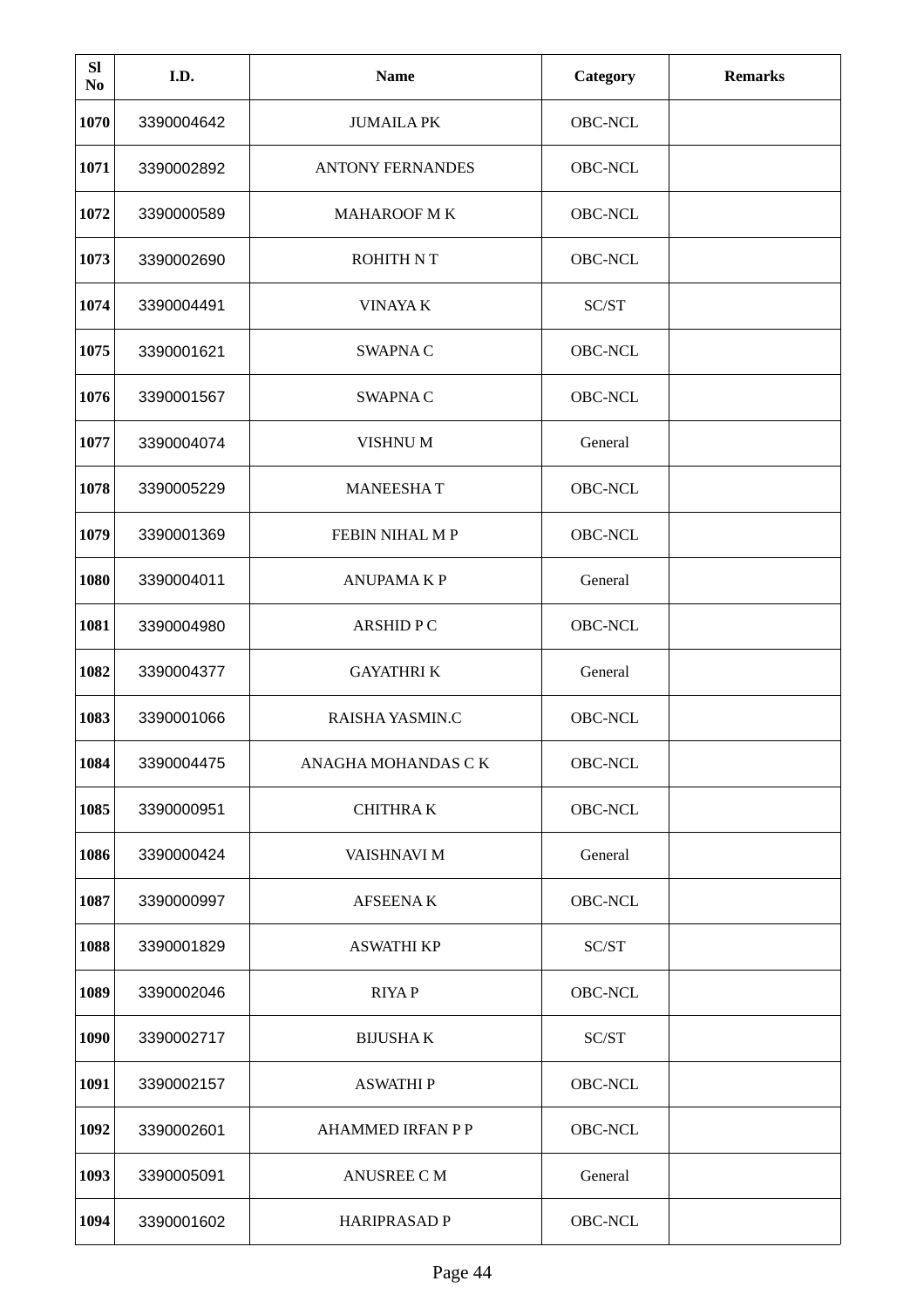| <b>SI</b><br>N <sub>0</sub> | I.D.       | <b>Name</b>             | <b>Category</b> | <b>Remarks</b> |
|-----------------------------|------------|-------------------------|-----------------|----------------|
| 1095                        | 3390004992 | <b>VISAKH KN</b>        | OBC-NCL         |                |
| 1096                        | 3390000113 | <b>AKHIL C</b>          | OBC-NCL         |                |
| 1097                        | 3390002058 | SRUTHI C                | OBC-NCL         |                |
| 1098                        | 3390004609 | <b>VINFAR N</b>         | OBC-NCL         |                |
| 1099                        | 3390002206 | <b>NAMITHAK</b>         | General         |                |
| 1100                        | 3390002514 | NITHYA K                | OBC-NCL         |                |
| 1101                        | 3390000104 | <b>ANJUN</b>            | OBC-NCL         |                |
| 1102                        | 3390002573 | <b>JASEELATK</b>        | OBC-NCL         |                |
| 1103                        | 3390000004 | <b>MRUDULAP</b>         | General         |                |
| 1104                        | 3390005028 | <b>ANAGHATM</b>         | General         |                |
| 1105                        | 3390002334 | <b>ASHIKTK</b>          | General         |                |
| 1106                        | 3390002849 | <b>MANUP</b>            | SC/ST           |                |
| 1107                        | 3390002231 | <b>SHABEER ALIP</b>     | OBC-NCL         |                |
| 1108                        | 3390001313 | <b>SOUMYAKN</b>         | OBC-NCL         |                |
| 1109                        | 3390002273 | NEETHU. V               | OBC-NCL         |                |
| 1110                        | 3390000420 | <b>AJMAL AHMED</b>      | OBC-NCL         |                |
| 1111                        | 3390005118 | SALVINA. M. V           | OBC-NCL         |                |
| 1112                        | 3390004526 | VISHNU K                | SC/ST           |                |
| 1113                        | 3390004150 | <b>SHABNA CV</b>        | OBC-NCL         |                |
| 1114                        | 3390000920 | MUHAMED JAHFAR M K      | OBC-NCL         |                |
| 1115                        | 3390005233 | <b>DEVIJAB</b>          | General         |                |
| 1116                        | 3390000394 | <b>MURSHIDUL ANAS P</b> | OBC-NCL         |                |
| 1117                        | 3390001337 | ATHIRA VENUGOPAL K      | OBC-NCL         |                |
| 1118                        | 3390002705 | <b>ATHIRA M</b>         | General         |                |
| 1119                        | 3390003335 | <b>IRSHAD K</b>         | OBC-NCL         |                |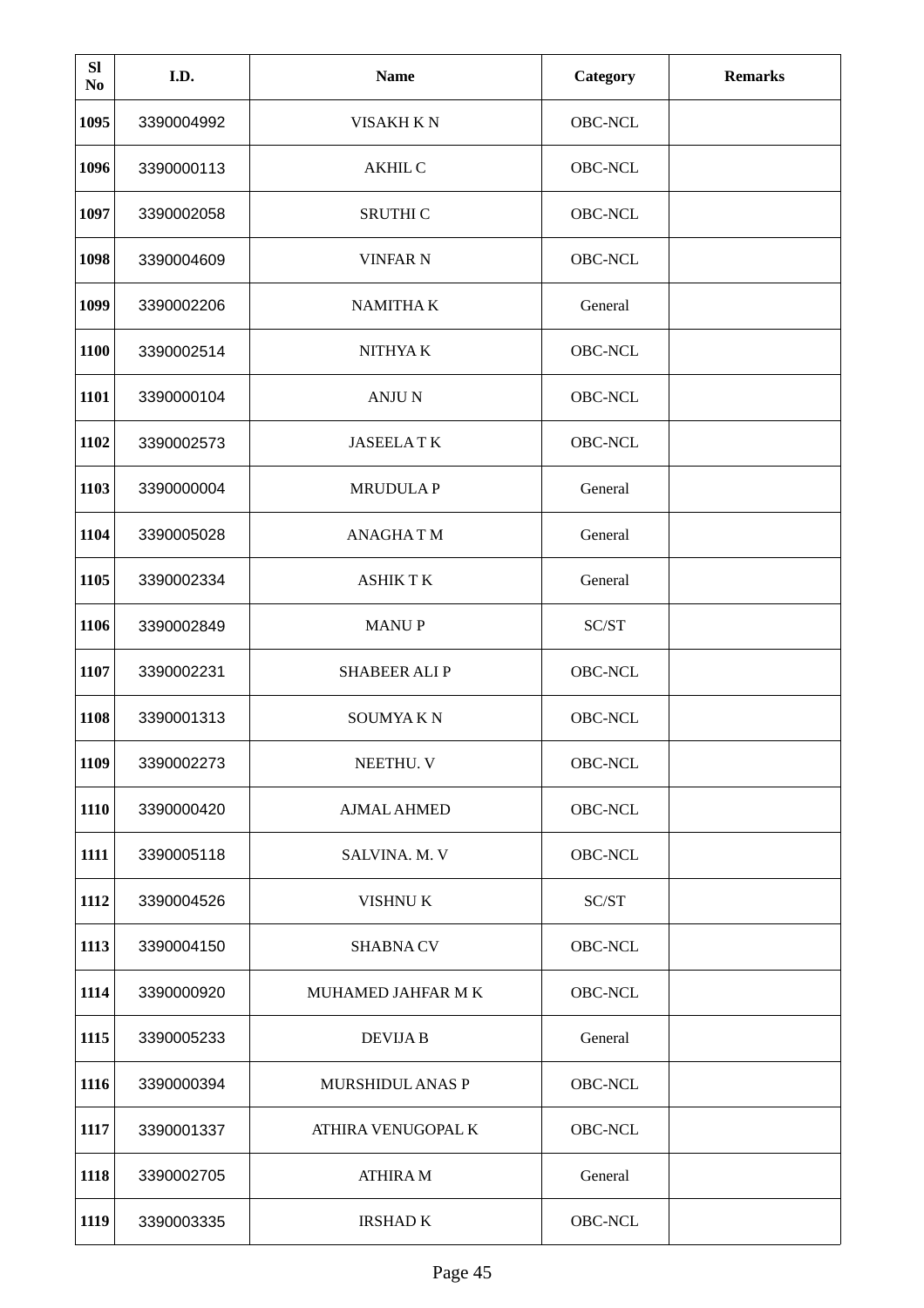| <b>SI</b><br>No | I.D.       | <b>Name</b>             | <b>Category</b> | <b>Remarks</b> |
|-----------------|------------|-------------------------|-----------------|----------------|
| 1120            | 3390003472 | <b>ASSAIN AZAD P</b>    | OBC-NCL         |                |
| 1121            | 3390003037 | <b>ATHULYA C</b>        | SC/ST           |                |
| 1122            | 3390001554 | <b>FATHIMA FEBIN</b>    | OBC-NCL         |                |
| 1123            | 3390000308 | <b>DILSHADP</b>         | OBC-NCL         |                |
| 1124            | 3390005131 | <b>SAMSEED P</b>        | OBC-NCL         |                |
| 1125            | 3390004860 | <b>SUKANYA S</b>        | OBC-NCL         |                |
| 1126            | 3390003347 | BILAL. C. N             | OBC-NCL         |                |
| 1127            | 3390003528 | <b>SYAMLAL K</b>        | OBC-NCL         |                |
| 1128            | 3390004850 | <b>BINSHAK</b>          | SC/ST           |                |
| 1129            | 3390004516 | VAISHAK C               | General         |                |
| 1130            | 3390002991 | ABHIRAMI KRISHNADAS     | General         |                |
| 1131            | 3390005116 | <b>SHADHAPM</b>         | OBC-NCL         |                |
| 1132            | 3390000139 | <b>SHIBINA FARBIN K</b> | OBC-NCL         |                |
| 1133            | 3390002213 | <b>ANJANA U M</b>       | SC/ST           |                |
| 1134            | 3390003339 | <b>BINCY.C</b>          | OBC-NCL         |                |
| 1135            | 3390001765 | <b>JIMJITH V</b>        | OBC-NCL         |                |
| 1136            | 3390003262 | LIJINA.A.K              | OBC-NCL         |                |
| 1137            | 3390003632 | <b>ATHUL V</b>          | SC/ST           |                |
| 1138            | 3390003656 | <b>ATHUL V</b>          | SC/ST           |                |
| 1139            | 3390004480 | AMRUTHA S MADHAVAN P    | General         |                |
| 1140            | 3390004749 | <b>ARUN P</b>           | OBC-NCL         |                |
| 1141            | 3390002498 | <b>VINEESHAPT</b>       | OBC-NCL         |                |
| 1142            | 3390003799 | <b>MRIDULAP</b>         | OBC-NCL         |                |
| 1143            | 3390002453 | <b>NIDAAP</b>           | OBC-NCL         |                |
| 1144            | 3390002180 | VIJITH K                | OBC-NCL         |                |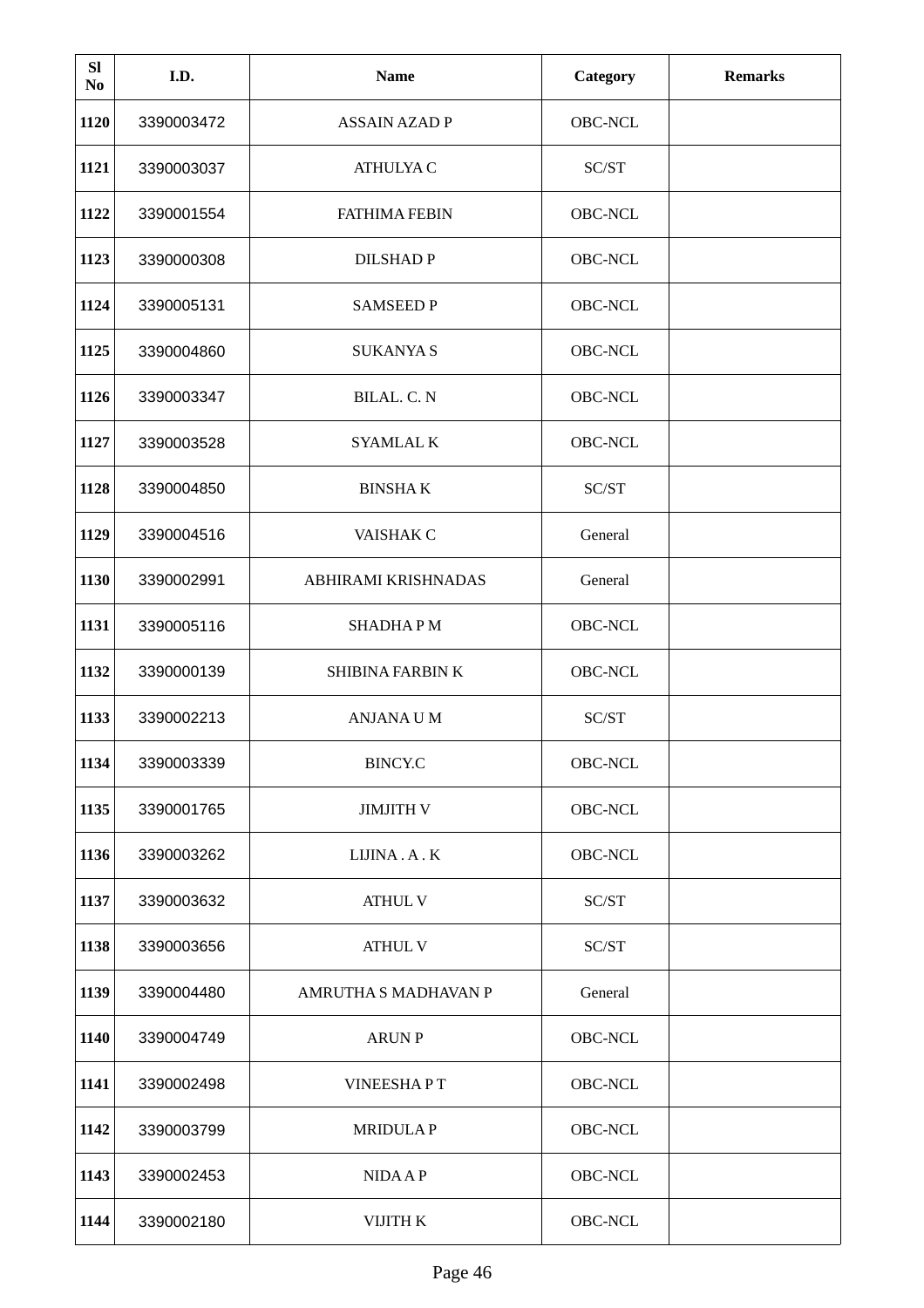| <b>SI</b><br>N <sub>0</sub> | I.D.       | <b>Name</b>              | <b>Category</b> | <b>Remarks</b> |
|-----------------------------|------------|--------------------------|-----------------|----------------|
| 1145                        | 3390001023 | <b>MANJU M</b>           | OBC-NCL         |                |
| 1146                        | 3390002587 | <b>VISHNUPK</b>          | OBC-NCL         |                |
| 1147                        | 3390004794 | SULTHANA.V.P             | OBC-NCL         |                |
| 1148                        | 3390003389 | <b>NABEEL K</b>          | OBC-NCL         |                |
| 1149                        | 3390001178 | <b>ASWATHI K</b>         | OBC-NCL         |                |
| 1150                        | 3390001155 | PRAJITH K.P              | SC/ST           |                |
| 1151                        | 3390004625 | <b>SWALIHAA</b>          | OBC-NCL         |                |
| 1152                        | 3390000099 | SWATHI.P                 | OBC-NCL         |                |
| 1153                        | 3390001398 | <b>SURYAV</b>            | OBC-NCL         |                |
| 1154                        | 3390001628 | <b>SREELESH K</b>        | SC/ST           |                |
| 1155                        | 3390001904 | ANILA CHANDRAN. V        | SC/ST           |                |
| 1156                        | 3390001289 | YEDHUKRISHNA P           | OBC-NCL         |                |
| 1157                        | 3390002684 | ARSHA K                  | SC/ST           |                |
| 1158                        | 3390004335 | <b>SAJNAPA</b>           | OBC-NCL         |                |
| 1159                        | 3390004648 | <b>UMAIS PC</b>          | OBC-NCL         |                |
| 1160                        | 3390003917 | <b>BIBIN A</b>           | OBC-NCL         |                |
| 1161                        | 3390002521 | <b>ANJU C</b>            | General         |                |
| 1162                        | 3390001828 | <b>ABHINAV P V</b>       | OBC-NCL         |                |
| 1163                        | 3390001499 | FATHIMATH JASNA K M      | OBC-NCL         |                |
| 1164                        | 3390002095 | <b>SHAHALANP</b>         | OBC-NCL         |                |
| 1165                        | 3390000600 | <b>JIJINAP</b>           | OBC-NCL         |                |
| 1166                        | 3390003324 | ANFAS.M                  | OBC-NCL         |                |
| 1167                        | 3390001059 | <b>ATHIRA E</b>          | General         |                |
| 1168                        | 3390004277 | <b>SILPAM</b>            | SC/ST           |                |
| 1169                        | 3390005192 | <b>FATHIMA RISWANA K</b> | OBC-NCL         |                |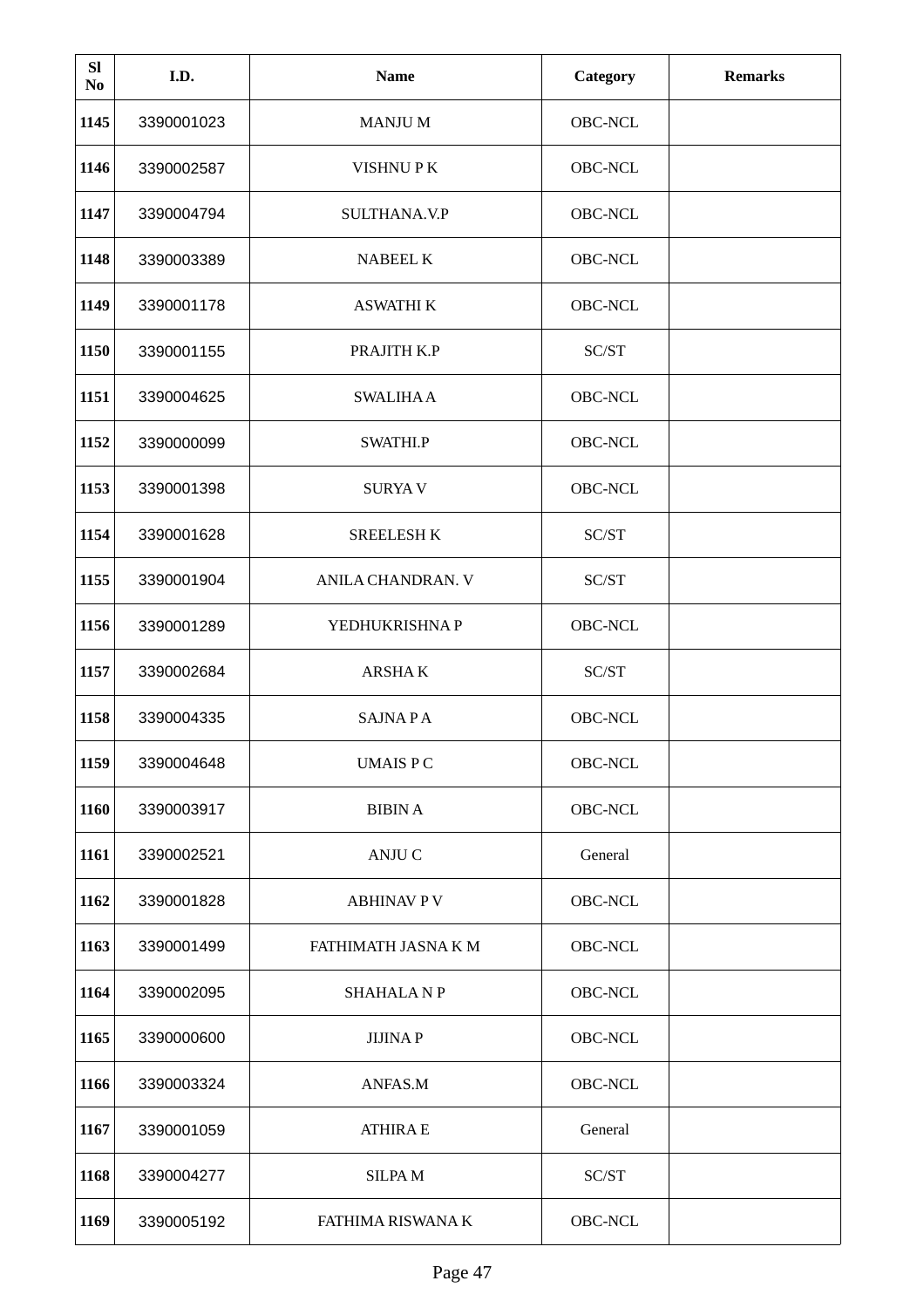| <b>SI</b><br>N <sub>0</sub> | I.D.       | <b>Name</b>            | Category | <b>Remarks</b> |
|-----------------------------|------------|------------------------|----------|----------------|
| 1170                        | 3390004930 | <b>SHYAMINIP</b>       | OBC-NCL  |                |
| 1171                        | 3390003122 | RABEEHA.PK             | OBC-NCL  |                |
| 1172                        | 3390002330 | <b>ARYAKS</b>          | General  |                |
| 1173                        | 3390004578 | <b>JISHNAM</b>         | OBC-NCL  |                |
| 1174                        | 3390004786 | MUHAMMED AJMAL.K       | OBC-NCL  |                |
| 1175                        | 3390001091 | <b>SHIBINAPV</b>       | OBC-NCL  |                |
| 1176                        | 3390002748 | <b>VINDHUJAT</b>       | OBC-NCL  |                |
| 1177                        | 3390004012 | <b>APARNA P.V</b>      | SC/ST    |                |
| 1178                        | 3390002681 | <b>KEERTHANAE</b>      | OBC-NCL  |                |
| 1179                        | 3390001031 | ROHITH CK              | OBC-NCL  |                |
| 1180                        | 3390002605 | <b>VISMAYAA</b>        | OBC-NCL  |                |
| 1181                        | 3390001555 | <b>JAFAR SADIK K</b>   | OBC-NCL  |                |
| 1182                        | 3390004700 | ALI AJMAL. K           | OBC-NCL  |                |
| 1183                        | 3390004695 | MOHAMMED FAVAS P       | OBC-NCL  |                |
| 1184                        | 3390001336 | LINCY V C              | SC/ST    |                |
| 1185                        | 3390004062 | <b>AMRUTHAP</b>        | OBC-NCL  |                |
| 1186                        | 3390002675 | <b>JUMANA HASEEN K</b> | OBC-NCL  |                |
| 1187                        | 3390000133 | <b>ARJUNK</b>          | OBC-NCL  |                |
| 1188                        | 3390002982 | SAHAD RAHMAN V P       | OBC-NCL  |                |
| 1189                        | 3390001624 | <b>NAJMAK</b>          | OBC-NCL  |                |
| 1190                        | 3390001213 | NIKHIL V               | General  |                |
| 1191                        | 3390004352 | HUSNA.K                | OBC-NCL  |                |
| 1192                        | 3390004872 | <b>SHAHANAPC</b>       | OBC-NCL  |                |
| 1193                        | 3390000161 | KADIJA MARWA           | OBC-NCL  |                |
| 1194                        | 3390005279 | <b>FARSANAM</b>        | OBC-NCL  |                |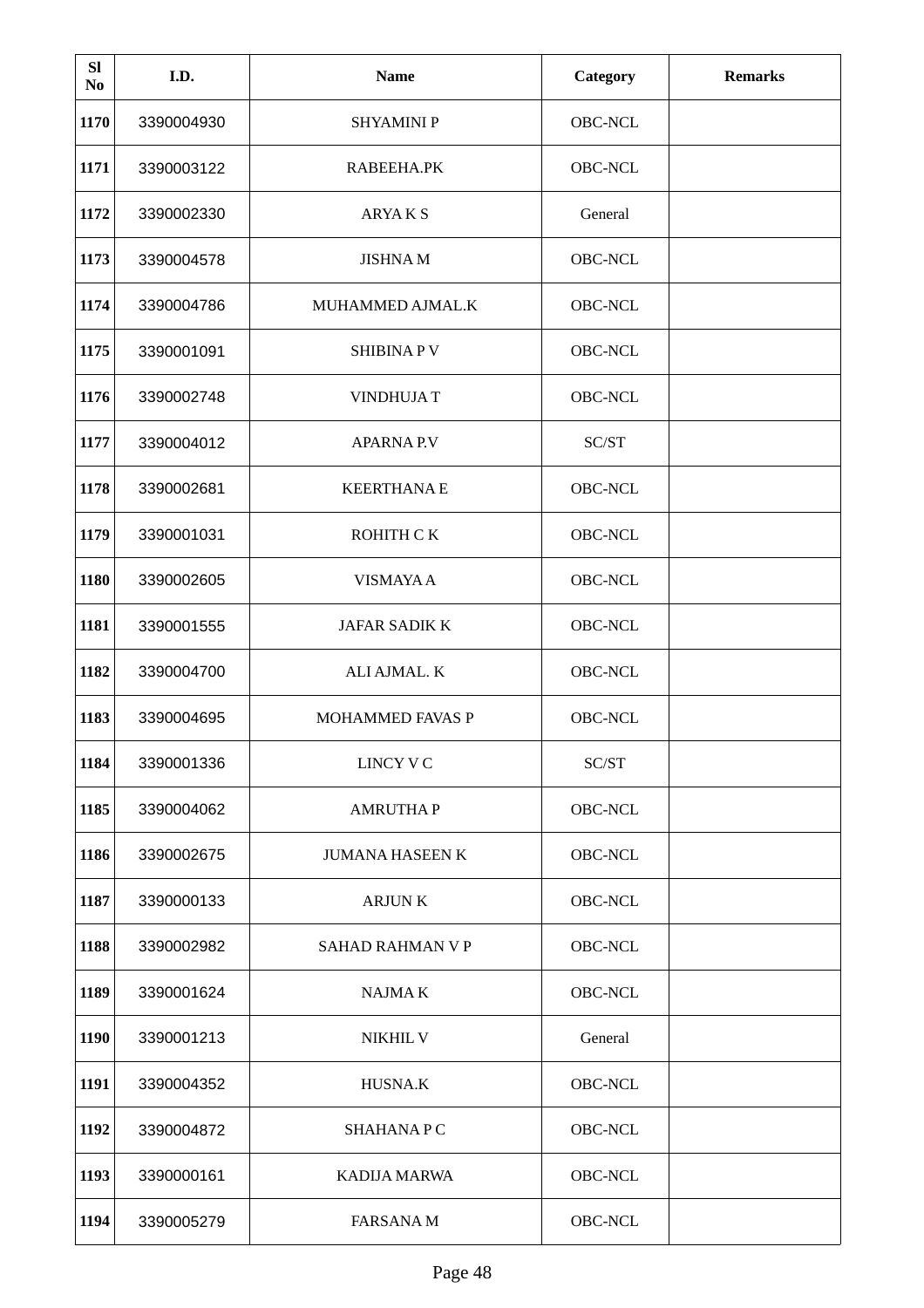| <b>SI</b><br>No | I.D.       | <b>Name</b>           | Category | <b>Remarks</b> |
|-----------------|------------|-----------------------|----------|----------------|
| 1195            | 3390001087 | <b>SAHNAK</b>         | OBC-NCL  |                |
| 1196            | 3390004518 | <b>BENHAR N</b>       | OBC-NCL  |                |
| 1197            | 3390004899 | <b>ATHIRAT</b>        | OBC-NCL  |                |
| 1198            | 3390000971 | <b>IQLAS ILLIKKAL</b> | OBC-NCL  |                |
| 1199            | 3390003394 | <b>ARDRAK</b>         | OBC-NCL  |                |
| 1200            | 3390004176 | <b>ASWATHI O</b>      | SC/ST    |                |
| 1201            | 3390004157 | <b>ASWATHI O</b>      | SC/ST    |                |
| 1202            | 3390000362 | <b>NEERAJK</b>        | General  |                |
| 1203            | 3390003992 | <b>AMEEN K</b>        | OBC-NCL  |                |
| 1204            | 3390003547 | DEVA SARGA .K.K       | OBC-NCL  |                |
| 1205            | 3390004045 | <b>SANDRAV</b>        | OBC-NCL  |                |
| 1206            | 3390002682 | <b>NASIF ANWARK</b>   | OBC-NCL  |                |
| 1207            | 3390004661 | <b>JITHUP</b>         | SC/ST    |                |
| 1208            | 3390002292 | FAHIZ.C.K             | OBC-NCL  |                |
| 1209            | 3390002146 | <b>SANJAY ARJUN P</b> | OBC-NCL  |                |
| 1210            | 3390002475 | ASHIQ N K             | OBC-NCL  |                |
| 1211            | 3390005258 | <b>NAJIYA</b>         | OBC-NCL  |                |
| 1212            | 3390001134 | <b>ARUNK</b>          | General  |                |
| 1213            | 3390002348 | DRISYA P M            | OBC-NCL  |                |
| 1214            | 3390002840 | SARANYA SUDHAKARAN    | SC/ST    |                |
| 1215            | 3390001461 | <b>ARCHANAPM</b>      | OBC-NCL  |                |
| 1216            | 3390002170 | <b>SHYTHIATK</b>      | OBC-NCL  |                |
| 1217            | 3390002496 | <b>ADARSH M</b>       | OBC-NCL  |                |
| 1218            | 3390002469 | <b>APARNAKP</b>       | OBC-NCL  |                |
| 1219            | 3390004441 | <b>ATHIRA A P</b>     | SC/ST    |                |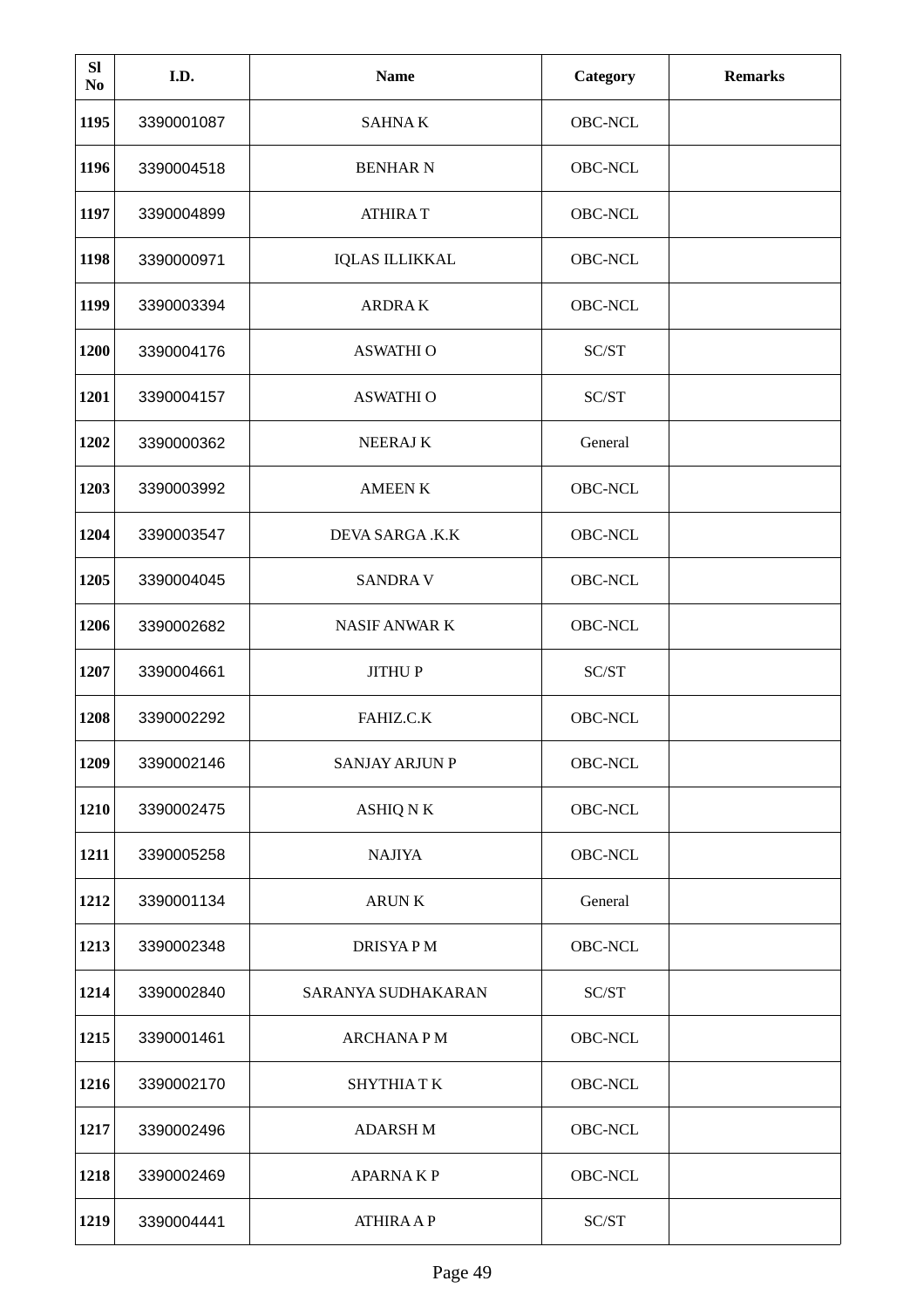| <b>SI</b><br>No | I.D.       | <b>Name</b>                 | Category       | <b>Remarks</b> |
|-----------------|------------|-----------------------------|----------------|----------------|
| 1220            | 3390002914 | <b>ANASWARANATH N</b>       | General        |                |
| 1221            | 3390002987 | <b>BHUVANA. M</b>           | General        |                |
| 1222            | 3390000696 | <b>ASWATHI C</b>            | SC/ST          |                |
| 1223            | 3390000365 | MUHAMMED ASHAR C            | OBC-NCL        |                |
| 1224            | 3390001473 | <b>NEELIMA.C</b>            | SC/ST          |                |
| 1225            | 3390003162 | <b>ABDUL HASEEB M</b>       | OBC-NCL        |                |
| 1226            | 3390003480 | <b>ASWATHY TT</b>           | SC/ST          |                |
| 1227            | 3390000280 | <b>ANJITHAH</b>             | General        |                |
| 1228            | 3390004761 | NISHIN MK                   | SC/ST          |                |
| 1229            | 3390000203 | <b>SREESHMAV</b>            | OBC-NCL        |                |
| 1230            | 3390000077 | AKHILA.O.K                  | <b>OBC-NCL</b> |                |
| 1231            | 3390000567 | <b>SAHADPT</b>              | OBC-NCL        |                |
| 1232            | 3390004246 | <b>SAJNAKM</b>              | SC/ST          |                |
| 1233            | 3390003387 | NUSHATH.V                   | General        |                |
| 1234            | 3390000638 | <b>JINESH A</b>             | OBC-NCL        |                |
| 1235            | 3390001079 | AISWARYA VIKRAM M P         | SC/ST          |                |
| 1236            | 3390000179 | <b>MARWAN ABDURAHIMAN P</b> | OBC-NCL        |                |
| 1237            | 3390001524 | SHIGA K                     | OBC-NCL        |                |
| 1238            | 3390003259 | VYSHNAV M                   | OBC-NCL        |                |
| 1239            | 3390004756 | <b>AMRUTHAP</b>             | SC/ST          |                |
| 1240            | 3390005106 | <b>SILPAV</b>               | OBC-NCL        |                |
| 1241            | 3390004256 | <b>ASWANIP</b>              | SC/ST          |                |
| 1242            | 3390004103 | SREELAKSHMI K R             | General        |                |
| 1243            | 3390003899 | <b>FATHIMA FASLEENA P</b>   | OBC-NCL        |                |
| 1244            | 3390000867 | SOUMYAMOL A                 | OBC-NCL        |                |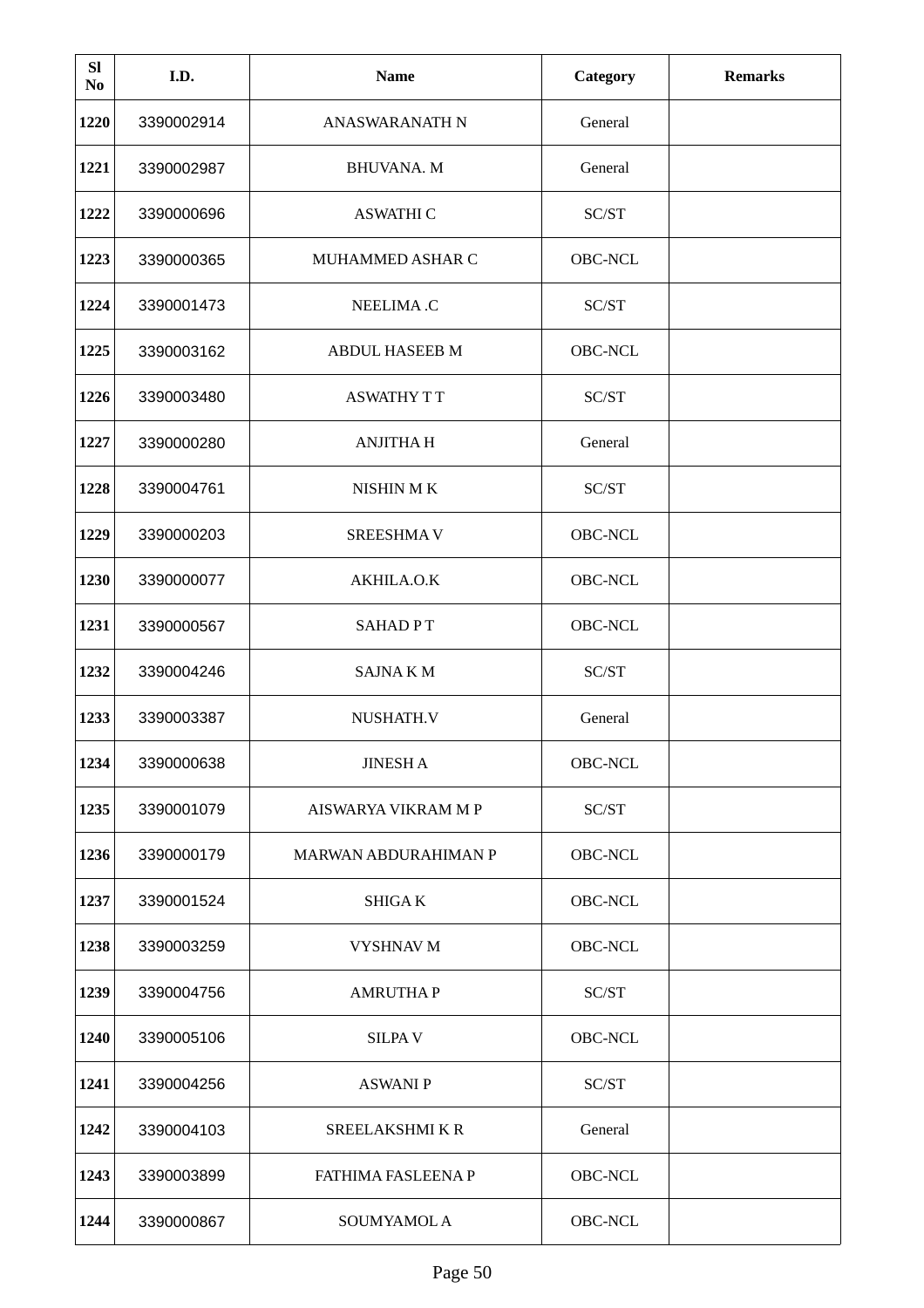| <b>SI</b><br>No | I.D.       | <b>Name</b>            | <b>Category</b>                                                   | <b>Remarks</b> |
|-----------------|------------|------------------------|-------------------------------------------------------------------|----------------|
| 1245            | 3390003345 | SREELAKSHMI M          | General                                                           |                |
| 1246            | 3390000073 | <b>SREETHUS</b>        | General                                                           |                |
| 1247            | 3390002529 | <b>SALINI M</b>        | $\ensuremath{\mathsf{SC}}\xspace/\ensuremath{\mathsf{ST}}\xspace$ |                |
| 1248            | 3390003423 | <b>NABEEL K</b>        | OBC-NCL                                                           |                |
| 1249            | 3390002826 | <b>VISHNUP</b>         | OBC-NCL                                                           |                |
| 1250            | 3390004068 | SHIJITH P              | OBC-NCL                                                           |                |
| 1251            | 3390002264 | <b>ANASWARA K</b>      | SC/ST                                                             |                |
| 1252            | 3390004180 | <b>FARISHA FARBI N</b> | OBC-NCL                                                           |                |
| 1253            | 3390001124 | <b>VYSHNAT</b>         | OBC-NCL                                                           |                |
| 1254            | 3390001316 | FATHIMA THESNI P       | OBC-NCL                                                           |                |
| 1255            | 3390002902 | <b>RAKESH M</b>        | SC/ST                                                             |                |
| 1256            | 3390003327 | SREEPTHY.G             | General                                                           |                |
| 1257            | 3390001307 | <b>DARWISH T</b>       | OBC-NCL                                                           |                |
| 1258            | 3390003623 | <b>JEESHMAN</b>        | SC/ST                                                             |                |
| 1259            | 3390001370 | <b>MEGHAA</b>          | OBC-NCL                                                           |                |
| 1260            | 3390001683 | <b>MIDHILAK</b>        | OBC-NCL                                                           |                |
| 1261            | 3390004555 | MUNSHID C              | OBC-NCL                                                           |                |
| 1262            | 3390005056 | <b>VINITHAA</b>        | OBC-NCL                                                           |                |
| 1263            | 3390004842 | AMEER SUHAIL T         | OBC-NCL                                                           |                |
| 1264            | 3390000256 | THASNI MAJEED K T      | OBC-NCL                                                           |                |
| 1265            | 3390004819 | JISHNU C P             | SC/ST                                                             |                |
| 1266            | 3390001343 | ATHULYA. K             | General                                                           |                |
| 1267            | 3390000286 | <b>ANILAT</b>          | General                                                           |                |
| 1268            | 3390001886 | <b>SARATH P</b>        | General                                                           |                |
| 1269            | 3390004604 | <b>ANJALIK</b>         | OBC-NCL                                                           |                |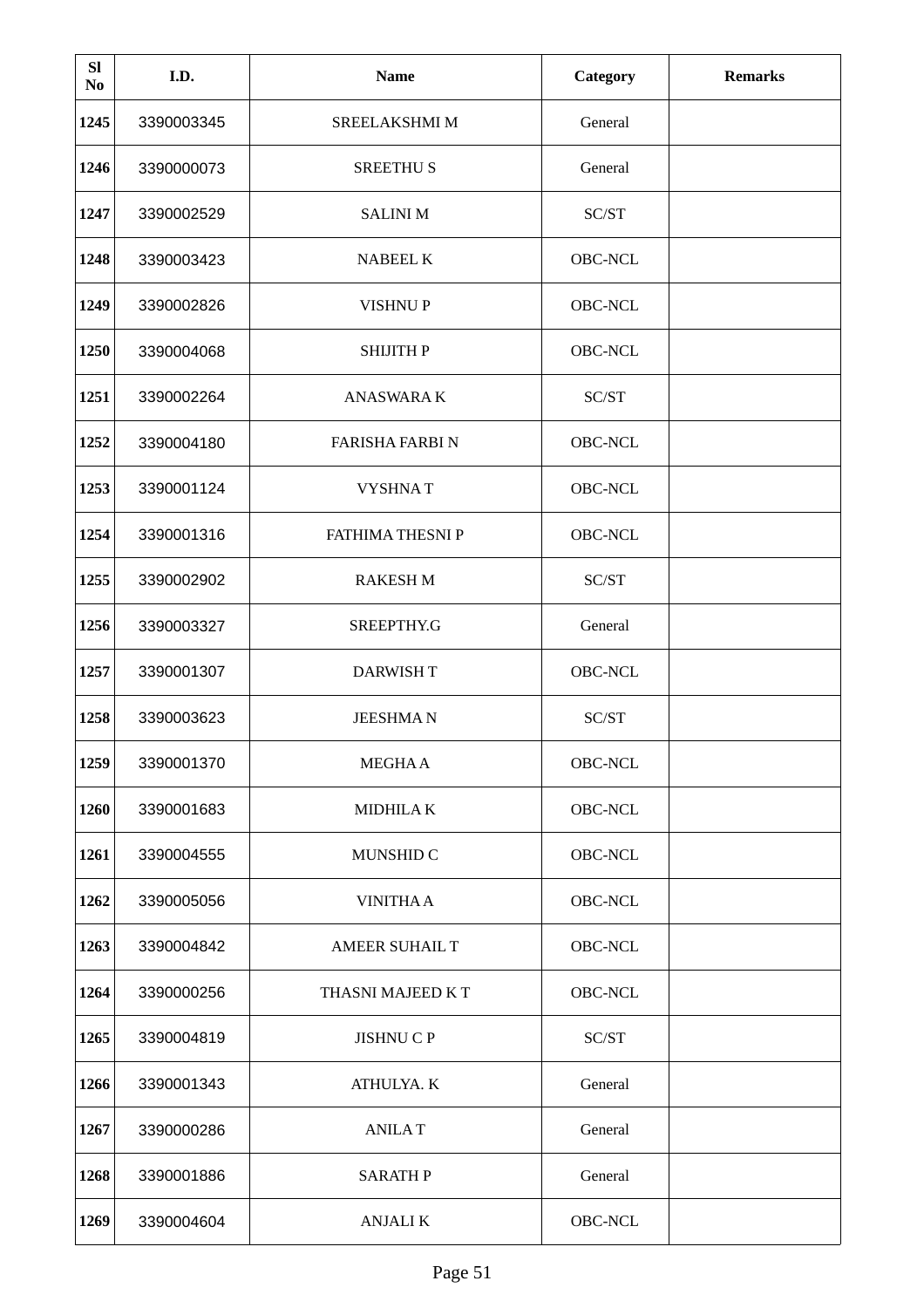| <b>SI</b><br>No | I.D.       | <b>Name</b>            | Category       | <b>Remarks</b> |
|-----------------|------------|------------------------|----------------|----------------|
| 1270            | 3390004450 | FADEELATH. P.P         | OBC-NCL        |                |
| 1271            | 3390003962 | MUHAMMED SIRAJUDHEEN V | OBC-NCL        |                |
| 1272            | 3390004034 | <b>VYSHNAP</b>         | OBC-NCL        |                |
| 1273            | 3390000458 | <b>ATHIRAP</b>         | General        |                |
| 1274            | 3390004651 | DITHY PRABHA C         | SC/ST          |                |
| 1275            | 3390000929 | <b>GOPIKA V P</b>      | OBC-NCL        |                |
| 1276            | 3390002144 | <b>JISHIDA ME</b>      | OBC-NCL        |                |
| 1277            | 3390002381 | MEGHA. M               | SC/ST          |                |
| 1278            | 3390000998 | <b>SIKHAP</b>          | <b>OBC-NCL</b> |                |
| 1279            | 3390000159 | <b>SILPAC</b>          | OBC-NCL        |                |
| 1280            | 3390002458 | SOORYA C               | General        |                |
| 1281            | 3390000693 | <b>ABDUL BASITH AT</b> | OBC-NCL        |                |
| 1282            | 3390002262 | HARITHA. K             | General        |                |
| 1283            | 3390004304 | NEETHU T               | SC/ST          |                |
| 1284            | 3390004808 | VAISHNAV C             | General        |                |
| 1285            | 3390001425 | <b>SHANA SHRIN O P</b> | OBC-NCL        |                |
| 1286            | 3390002336 | <b>DIVYA TP</b>        | OBC-NCL        |                |
| 1287            | 3390005189 | <b>JAMSHEER K</b>      | OBC-NCL        |                |
| 1288            | 3390004693 | <b>NINU V BABU</b>     | General        |                |
| 1289            | 3390004512 | NITHISHAP              | SC/ST          |                |
| 1290            | 3390000936 | MUHAMMED JAISAL K      | OBC-NCL        |                |
| 1291            | 3390000085 | <b>RAMYASREE P</b>     | General        |                |
| 1292            | 3390005002 | <b>FASNAP</b>          | OBC-NCL        |                |
| 1293            | 3390000313 | MUHAMMED SHABEER T     | OBC-NCL        |                |
| 1294            | 3390002350 | <b>JINUSHAV</b>        | SC/ST          |                |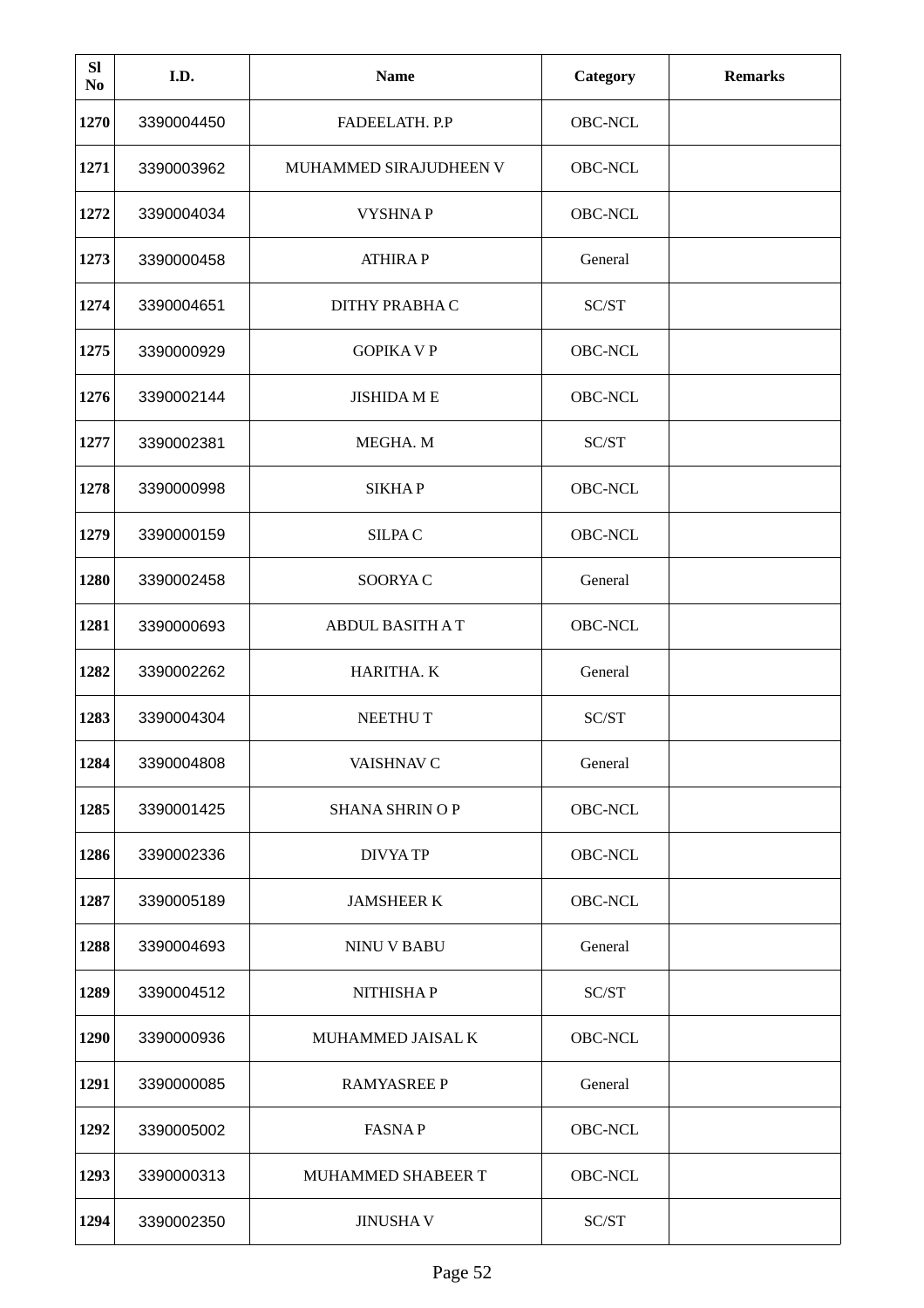| <b>SI</b><br>No | I.D.       | <b>Name</b>              | Category       | <b>Remarks</b> |
|-----------------|------------|--------------------------|----------------|----------------|
| 1295            | 3390004056 | <b>JUMANA ASEEN K</b>    | OBC-NCL        |                |
| 1296            | 3390002641 | <b>AMBILI M</b>          | OBC-NCL        |                |
| 1297            | 3390002275 | JISHMA JAYAPRAKASAN M    | OBC-NCL        |                |
| 1298            | 3390000279 | <b>MUHAMMED DANISH K</b> | <b>OBC-NCL</b> |                |
| 1299            | 3390004815 | <b>SNEHA SURESH E</b>    | OBC-NCL        |                |
| 1300            | 3390005006 | DHANYASREE K P           | OBC-NCL        |                |
| 1301            | 3390001350 | <b>SARANYAK</b>          | SC/ST          |                |
| 1302            | 3390002890 | <b>SHAHANAS K</b>        | OBC-NCL        |                |
| 1303            | 3390004077 | <b>AKHILASREE N</b>      | SC/ST          |                |
| 1304            | 3390002473 | VIDYA K                  | General        |                |
| 1305            | 3390005071 | <b>ABDUL BASITH P</b>    | <b>OBC-NCL</b> |                |
| 1306            | 3390001472 | <b>MANEESHAC</b>         | SC/ST          |                |
| 1307            | 3390002074 | <b>HARSHADK</b>          | OBC-NCL        |                |
| 1308            | 3390004158 | <b>SHAHNA NASREEN T</b>  | OBC-NCL        |                |
| 1309            | 3390005274 | <b>ANUSHATP</b>          | OBC-NCL        |                |
| 1310            | 3390001553 | THANSEEH.A.P             | OBC-NCL        |                |
| 1311            | 3390002100 | <b>NASIRAM</b>           | OBC-NCL        |                |
| 1312            | 3390004415 | SHAMEEMA.V               | OBC-NCL        |                |
| 1313            | 3390000889 | <b>AMRATH AHMED</b>      | OBC-NCL        |                |
| 1314            | 3390002460 | <b>SREEYAP</b>           | OBC-NCL        |                |
| 1315            | 3390001673 | MUHAMMAD JABIR. K        | OBC-NCL        |                |
| 1316            | 3390004738 | <b>JISHNUKP</b>          | General        |                |
| 1317            | 3390000572 | NASLA M                  | OBC-NCL        |                |
| 1318            | 3390003059 | AHALLIA MANI NAIR        | General        |                |
| 1319            | 3390004739 | VISHNU C                 | OBC-NCL        |                |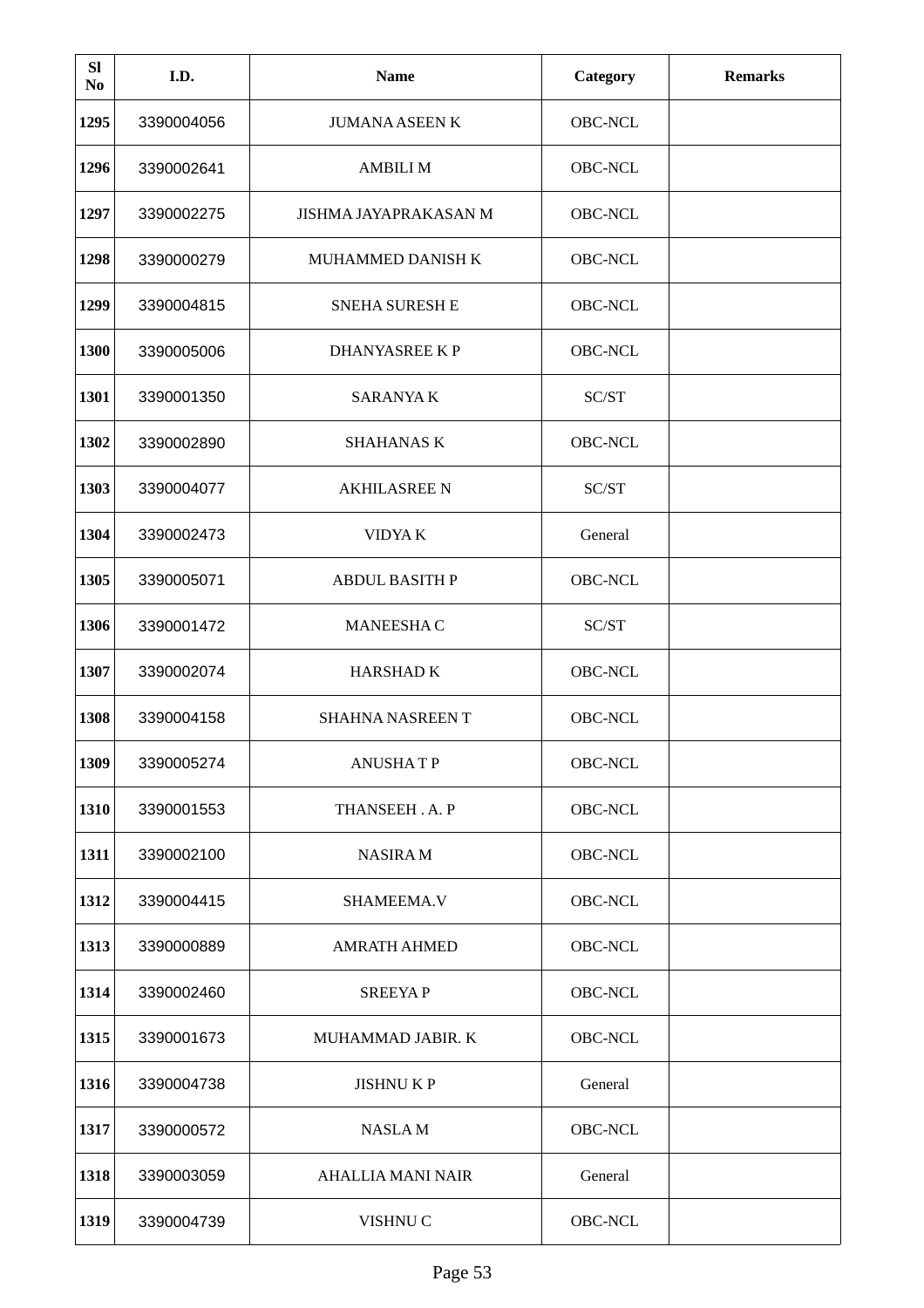| <b>SI</b><br>No | I.D.       | <b>Name</b>             | <b>Category</b> | <b>Remarks</b> |
|-----------------|------------|-------------------------|-----------------|----------------|
| 1320            | 3390002416 | SREEJIL. K              | OBC-NCL         |                |
| 1321            | 3390003780 | <b>HARI K K</b>         | General         |                |
| 1322            | 3390004500 | <b>AKSHAYA K P</b>      | SC/ST           |                |
| 1323            | 3390005236 | HADIYA MINNA P E        | OBC-NCL         |                |
| 1324            | 3390002269 | <b>NIMISHAE</b>         | OBC-NCL         |                |
| 1325            | 3390003888 | <b>ABHIJITH A</b>       | OBC-NCL         |                |
| 1326            | 3390001762 | <b>ANJALI M</b>         | General         |                |
| 1327            | 3390001634 | <b>ATHIRA B S</b>       | General         |                |
| 1328            | 3390002090 | MUHAMMED ASIF. C.K      | OBC-NCL         |                |
| 1329            | 3390005244 | MUHAMMED SHAHADAD.T.P   | OBC-NCL         |                |
| 1330            | 3390002126 | MOHAMMED MUSTHAFA. K    | <b>OBC-NCL</b>  |                |
| 1331            | 3390002316 | <b>ASWATHI K P</b>      | General         |                |
| 1332            | 3390001317 | <b>FASALUL FARISA K</b> | OBC-NCL         |                |
| 1333            | 3390003601 | ABHIRAMI .E.R           | OBC-NCL         |                |
| 1334            | 3390004202 | YASMIN C                | General         |                |
| 1335            | 3390001604 | MOHAMED SUFAID AP       | OBC-NCL         |                |
| 1336            | 3390002559 | <b>SREESHMAM</b>        | OBC-NCL         |                |
| 1337            | 3390003087 | NASLA.P                 | OBC-NCL         |                |
| 1338            | 3390001269 | DHANUSREE. V            | OBC-NCL         |                |
| 1339            | 3390004467 | <b>ALWIN ROY</b>        | General         |                |
| 1340            | 3390004573 | <b>AISWARYAK</b>        | OBC-NCL         |                |
| 1341            | 3390000843 | NASEEB MOIDEENKUTTY.M   | OBC-NCL         |                |
| 1342            | 3390001009 | <b>ATHIRA V P</b>       | SC/ST           |                |
| 1343            | 3390003228 | <b>IHSAN N K</b>        | OBC-NCL         |                |
| 1344            | 3390002103 | REVATHI. M              | OBC-NCL         |                |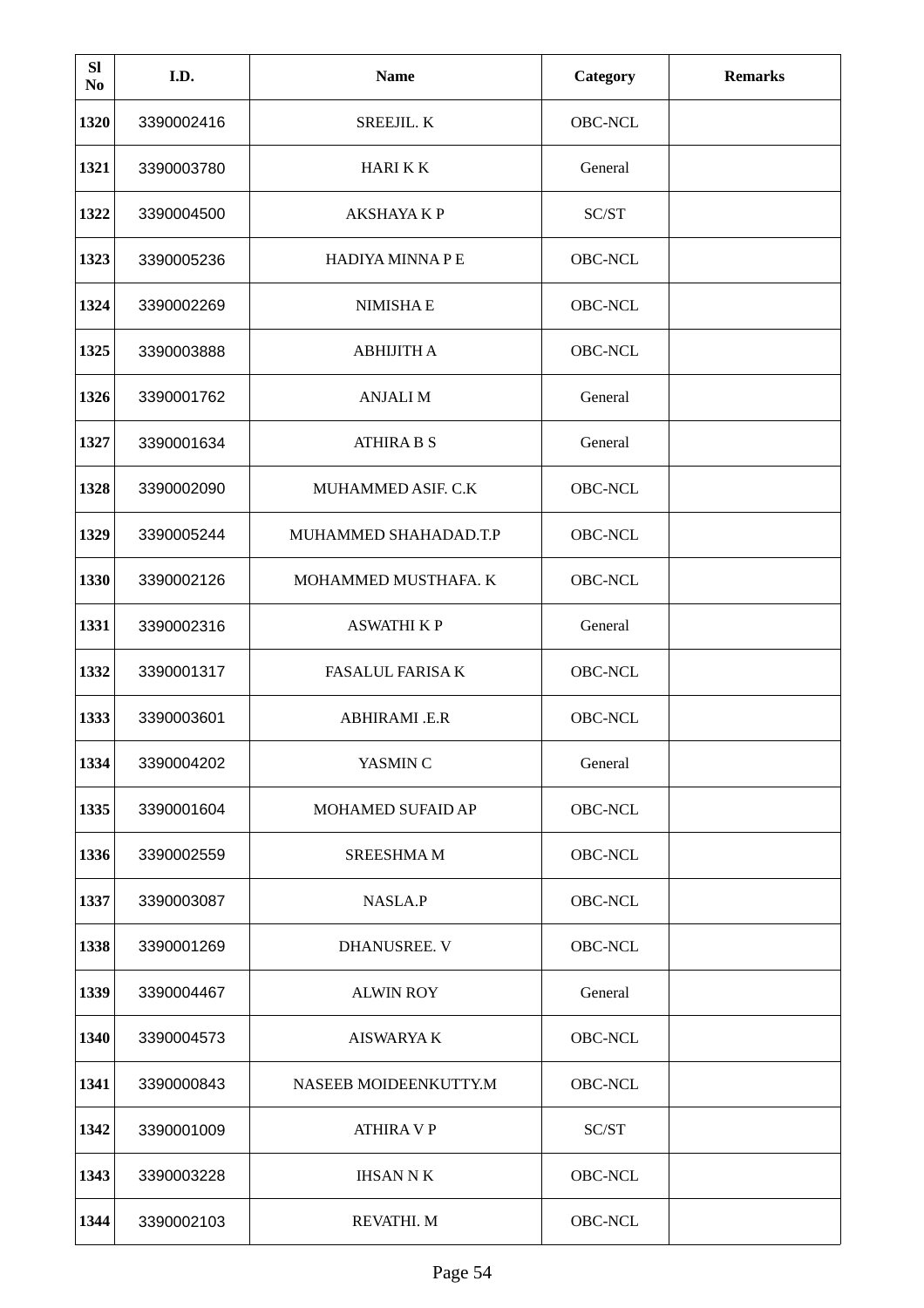| <b>SI</b><br>No | I.D.       | <b>Name</b>               | <b>Category</b> | <b>Remarks</b> |
|-----------------|------------|---------------------------|-----------------|----------------|
| 1345            | 3390001659 | <b>JITHINKK</b>           | OBC-NCL         |                |
| 1346            | 3390001266 | <b>ABHISHEK K</b>         | OBC-NCL         |                |
| 1347            | 3390001433 | VISHNU HAREESH P          | General         |                |
| 1348            | 3390003276 | <b>VIDHYAT</b>            | General         |                |
| 1349            | 3390001353 | <b>SAJEERAP</b>           | OBC-NCL         |                |
| 1350            | 3390004731 | FATHIMATHU FASNA.A        | OBC-NCL         |                |
| 1351            | 3390004618 | <b>HASBANA BINSY .K.V</b> | OBC-NCL         |                |
| 1352            | 3390002570 | <b>NAMITHAR</b>           | General         |                |
| 1353            | 3390004581 | DITHY PRABHA C            | SC/ST           |                |
| 1354            | 3390000057 | <b>HARITHATM</b>          | SC/ST           |                |
| 1355            | 3390002000 | <b>SHAHNAS N K</b>        | <b>OBC-NCL</b>  |                |
| 1356            | 3390003066 | <b>ABITH VP</b>           | SC/ST           |                |
| 1357            | 3390003530 | <b>SAJUNNISA MP</b>       | OBC-NCL         |                |
| 1358            | 3390000262 | <b>HUSVATHUNISA P</b>     | OBC-NCL         |                |
| 1359            | 3390003219 | MUHAMMED SHAFI K N        | OBC-NCL         |                |
| 1360            | 3390000483 | <b>ANJANAKK</b>           | OBC-NCL         |                |
| 1361            | 3390005217 | <b>FATHIMA O</b>          | OBC-NCL         |                |
| 1362            | 3390001034 | NITHYA C                  | OBC-NCL         |                |
| 1363            | 3390002828 | <b>HIMAT</b>              | OBC-NCL         |                |
| 1364            | 3390000979 | THANSEEH SALAM AV         | OBC-NCL         |                |
| 1365            | 3390001338 | <b>ASWIN C V</b>          | OBC-NCL         |                |
| 1366            | 3390002433 | MEGHA C K                 | OBC-NCL         |                |
| 1367            | 3390004488 | <b>RIJINAP</b>            | SC/ST           |                |
| 1368            | 3390000665 | SREELAKSHMI K P           | General         |                |
| 1369            | 3390003439 | <b>SAURAV S P</b>         | OBC-NCL         |                |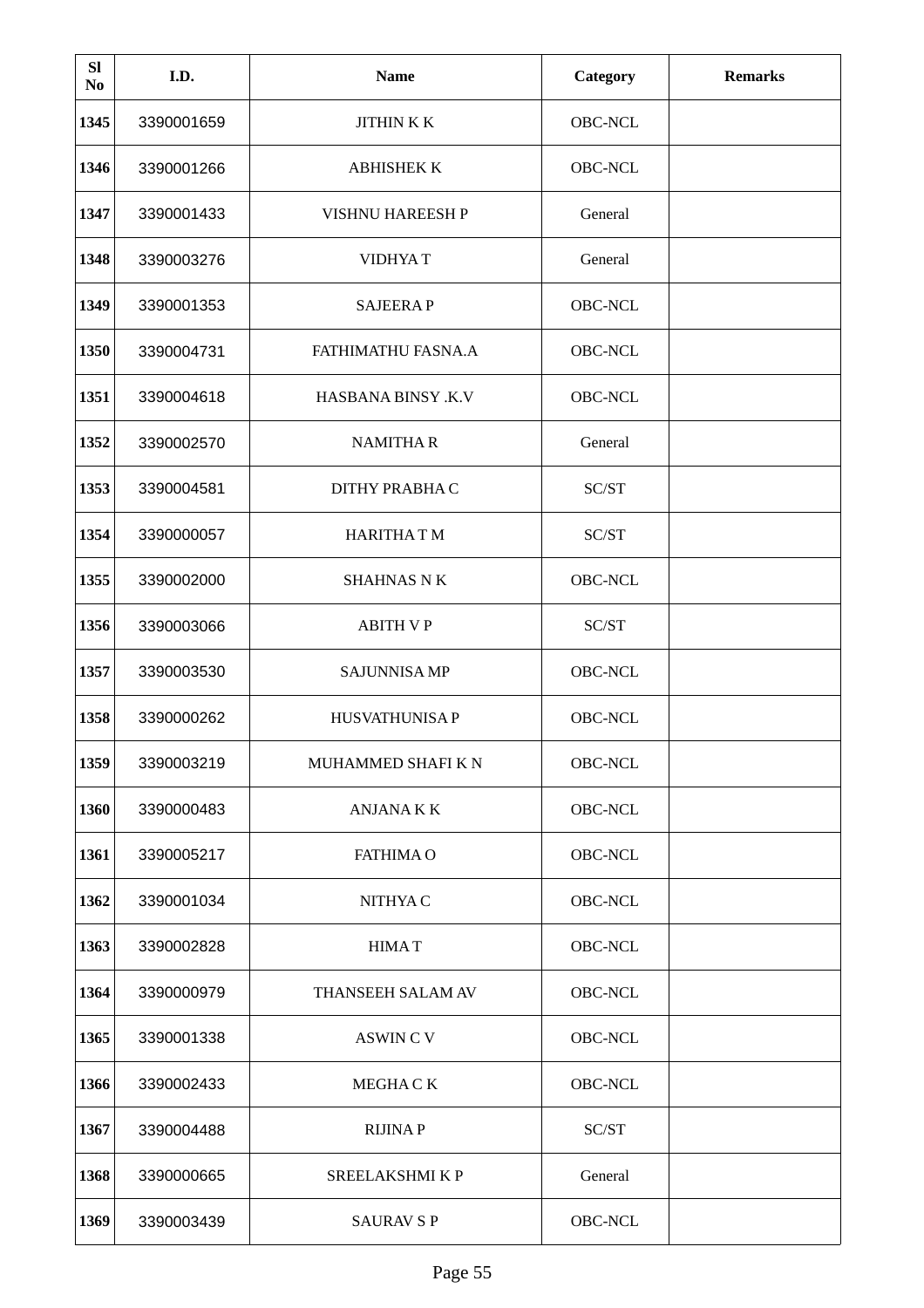| <b>SI</b><br>No | I.D.       | <b>Name</b>              | Category       | <b>Remarks</b> |
|-----------------|------------|--------------------------|----------------|----------------|
| 1370            | 3390001391 | NIBIN C                  | OBC-NCL        |                |
| 1371            | 3390004017 | <b>JISHAVP</b>           | OBC-NCL        |                |
| 1372            | 3390000160 | <b>ANCHUV</b>            | SC/ST          |                |
| 1373            | 3390002052 | <b>APARNAT</b>           | OBC-NCL        |                |
| 1374            | 3390003722 | VARNA DAVIDSON K         | OBC-NCL        |                |
| 1375            | 3390001395 | <b>ATHULYAP</b>          | General        |                |
| 1376            | 3390000915 | <b>MUHAMMED RAMEES U</b> | OBC-NCL        |                |
| 1377            | 3390000384 | <b>THAMANNATP</b>        | OBC-NCL        |                |
| 1378            | 3390001435 | <b>SYAMILY V</b>         | <b>OBC-NCL</b> |                |
| 1379            | 3390002223 | <b>ATHIRAT</b>           | OBC-NCL        |                |
| 1380            | 3390002488 | <b>NAJLA FASINA T</b>    | <b>OBC-NCL</b> |                |
| 1381            | 3390002715 | SREESHMA. C. P           | OBC-NCL        |                |
| 1382            | 3390000987 | NUHMAN ACRAM T P         | OBC-NCL        |                |
| 1383            | 3390001216 | <b>AMRITHAN</b>          | OBC-NCL        |                |
| 1384            | 3390004274 | <b>SARANYA PK</b>        | SC/ST          |                |
| 1385            | 3390005204 | MUHAMMED SALAH CM        | OBC-NCL        |                |
| 1386            | 3390005161 | MUHAMMED SALAH CM        | OBC-NCL        |                |
| 1387            | 3390002092 | <b>AKHISHAP</b>          | SC/ST          |                |
| 1388            | 3390002134 | <b>ASHAMOL C</b>         | SC/ST          |                |
| 1389            | 3390003789 | <b>UBIN M</b>            | SC/ST          |                |
| 1390            | 3390004978 | MUHAMMED NASEEF PT       | OBC-NCL        |                |
| 1391            | 3390004979 | MRIDULA. E               | SC/ST          |                |
| 1392            | 3390004016 | SHAHANA SITHARA PT       | OBC-NCL        |                |
| 1393            | 3390000165 | <b>AJAYJITH T</b>        | General        |                |
| 1394            | 3390002203 | <b>MAJIDHAPE</b>         | OBC-NCL        |                |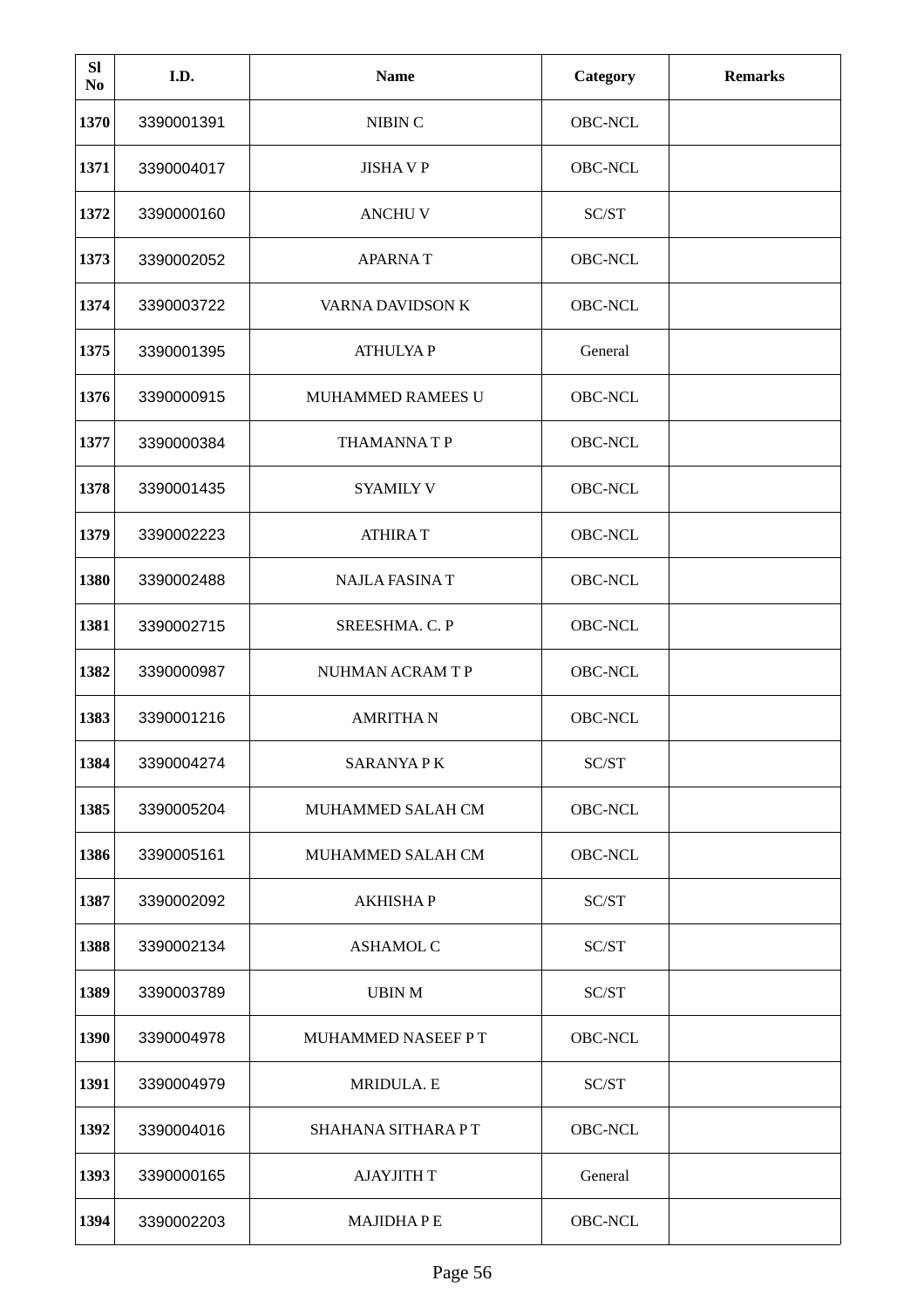| <b>SI</b><br>No | I.D.       | <b>Name</b>             | <b>Category</b> | <b>Remarks</b> |
|-----------------|------------|-------------------------|-----------------|----------------|
| 1395            | 3390002365 | <b>CHITHRAM</b>         | OBC-NCL         |                |
| 1396            | 3390004435 | <b>SUNUK</b>            | OBC-NCL         |                |
| 1397            | 3390003083 | <b>MUHAMMED YASIR P</b> | OBC-NCL         |                |
| 1398            | 3390002884 | <b>NASEERAK</b>         | OBC-NCL         |                |
| 1399            | 3390001196 | <b>ANJANAC</b>          | General         |                |
| 1400            | 3390003763 | <b>SHAMEEM RASIK</b>    | OBC-NCL         |                |
| 1401            | 3390004099 | <b>SAFANA A</b>         | OBC-NCL         |                |
| 1402            | 3390001687 | <b>MUBASSIRAP</b>       | OBC-NCL         |                |
| 1403            | 3390004463 | <b>NAJIYA NASRIN K</b>  | <b>OBC-NCL</b>  |                |
| 1404            | 3390002517 | <b>ANUSREE MK</b>       | General         |                |
| 1405            | 3390002290 | BHAGYA LAKSHMI. T       | <b>OBC-NCL</b>  |                |
| 1406            | 3390003898 | HASEEB.P                | OBC-NCL         |                |
| 1407            | 3390002599 | ANJALIDAS. K            | General         |                |
| 1408            | 3390004449 | <b>SAFAKT</b>           | OBC-NCL         |                |
| 1409            | 3390001518 | <b>AISWARYAP</b>        | OBC-NCL         |                |
| 1410            | 3390004253 | SHIVAPRIYA P            | SC/ST           |                |
| 1411            | 3390003733 | <b>ATHIRAP</b>          | OBC-NCL         |                |
| 1412            | 3390005137 | <b>APARNAVC</b>         | General         |                |
| 1413            | 3390002603 | <b>BHAGYASREE P</b>     | General         |                |
| 1414            | 3390000776 | SHYAMLAL K              | General         |                |
| 1415            | 3390002528 | MUHAMMAD IRFAN K T      | OBC-NCL         |                |
| 1416            | 3390002025 | <b>ASWANTH V C</b>      | OBC-NCL         |                |
| 1417            | 3390000498 | ASWANI.V                | OBC-NCL         |                |
| 1418            | 3390005270 | UMMU SALMA AP           | OBC-NCL         |                |
| 1419            | 3390004185 | <b>ANAGHAR</b>          | SC/ST           |                |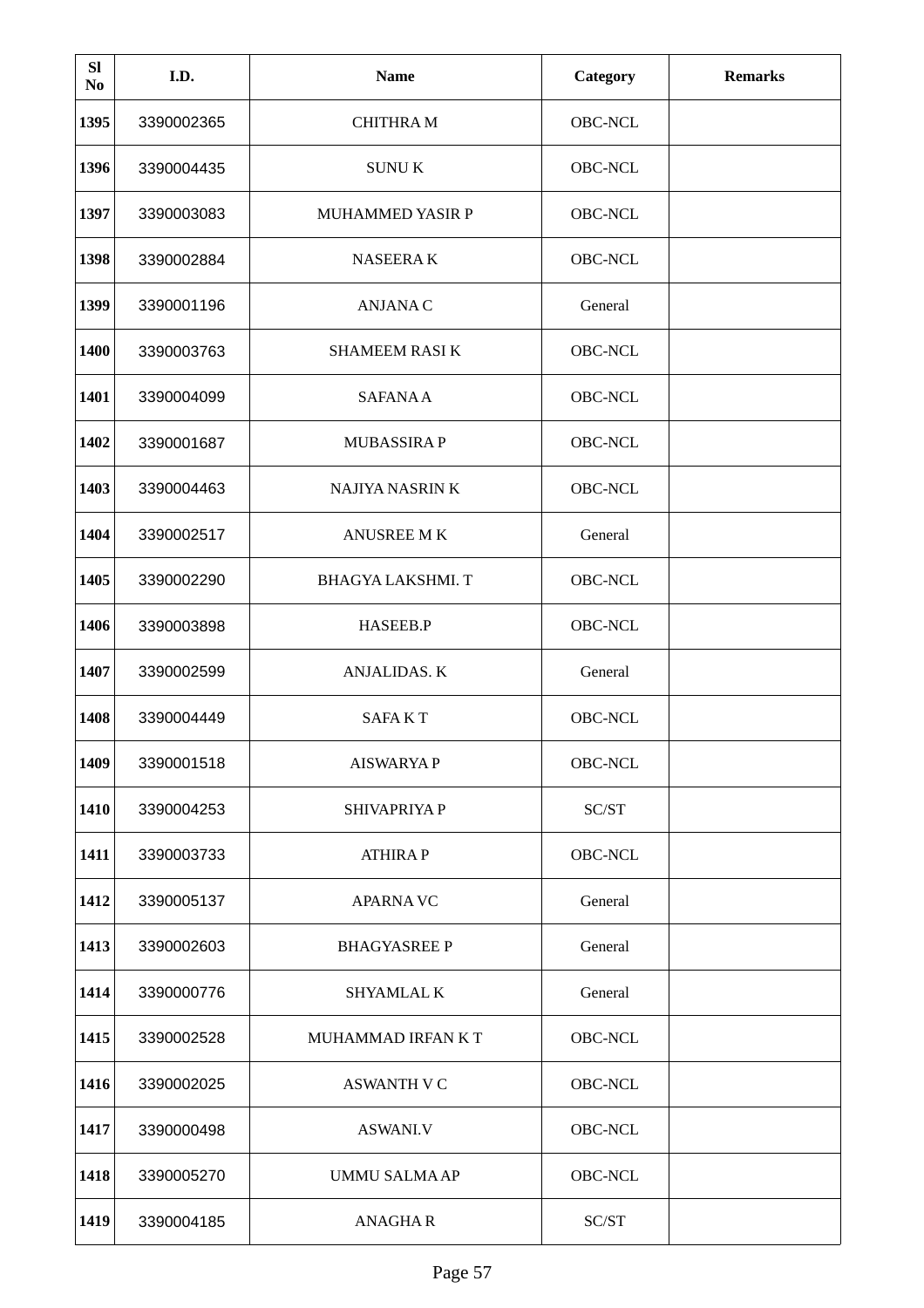| <b>SI</b><br>No | I.D.       | <b>Name</b>            | <b>Category</b> | <b>Remarks</b> |
|-----------------|------------|------------------------|-----------------|----------------|
| 1420            | 3390004177 | <b>JEESHMAER</b>       | SC/ST           |                |
| 1421            | 3390000647 | MUHAMMED SHAHAL TP     | OBC-NCL         |                |
| 1422            | 3390004382 | <b>HARSHAT</b>         | OBC-NCL         |                |
| 1423            | 3390001861 | <b>SARATH V</b>        | OBC-NCL         |                |
| 1424            | 3390001217 | <b>SHOBIKAT</b>        | OBC-NCL         |                |
| 1425            | 3390001243 | AJMAL RIZUVAN.T.K      | OBC-NCL         |                |
| 1426            | 3390004748 | SHILPA C               | General         |                |
| 1427            | 3390003935 | NEETHU V               | OBC-NCL         |                |
| 1428            | 3390005008 | <b>VIDYAK</b>          | SC/ST           |                |
| 1429            | 3390005166 | <b>SHAHANAKK</b>       | OBC-NCL         |                |
| 1430            | 3390004807 | NIMISHAKE              | OBC-NCL         |                |
| 1431            | 3390002373 | MUMTHAS.P.C            | OBC-NCL         |                |
| 1432            | 3390001486 | ROOPITHA.M             | SC/ST           |                |
| 1433            | 3390002623 | FATHIMA THAMANNA K K   | OBC-NCL         |                |
| 1434            | 3390000056 | <b>JYOTHIKAT</b>       | OBC-NCL         |                |
| 1435            | 3390004360 | <b>HAMNA HANAN P P</b> | OBC-NCL         |                |
| 1436            | 3390005190 | <b>SRUTHIK</b>         | OBC-NCL         |                |
| 1437            | 3390002527 | <b>ARSHADK</b>         | OBC-NCL         |                |
| 1438            | 3390002757 | PRAJWAL SURESH         | General         |                |
| 1439            | 3390004916 | <b>MUFEEDAA</b>        | OBC-NCL         |                |
| 1440            | 3390002700 | MIDHLAJ .M             | OBC-NCL         |                |
| 1441            | 3390005019 | <b>ARDRAK</b>          | OBC-NCL         |                |
| 1442            | 3390002727 | MUHAMMED SAJID ALI     | OBC-NCL         |                |
| 1443            | 3390000421 | <b>GANIYA PK</b>       | OBC-NCL         |                |
| 1444            | 3390001489 | MAJIDHA THASLI P       | OBC-NCL         |                |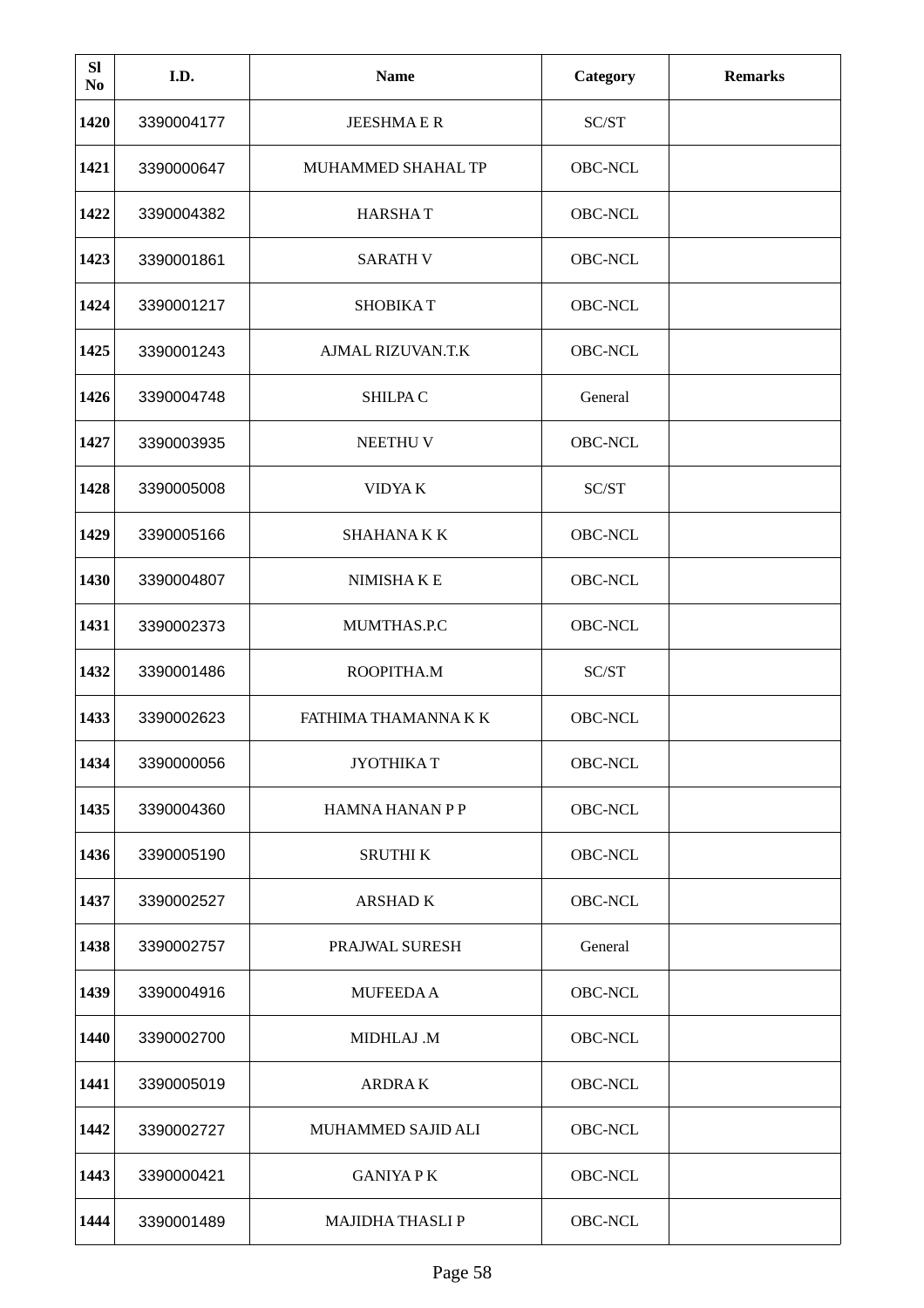| <b>SI</b><br>N <sub>0</sub> | I.D.       | <b>Name</b>               | <b>Category</b> | <b>Remarks</b> |
|-----------------------------|------------|---------------------------|-----------------|----------------|
| 1445                        | 3390001498 | <b>NITHYAE</b>            | General         |                |
| 1446                        | 3390002303 | <b>RESHNAKP</b>           | OBC-NCL         |                |
| 1447                        | 3390003993 | <b>SHIJINA V P</b>        | OBC-NCL         |                |
| 1448                        | 3390003782 | <b>FARSANA FATHIMA. K</b> | OBC-NCL         |                |
| 1449                        | 3390004760 | <b>JISHNUM</b>            | General         |                |
| 1450                        | 3390004714 | <b>ANJANAK</b>            | OBC-NCL         |                |
| 1451                        | 3390002405 | <b>ANANDP</b>             | General         |                |
| 1452                        | 3390004960 | AMJADHA SHERINE.K.P       | OBC-NCL         |                |
| 1453                        | 3390002506 | <b>AMRUTHAK</b>           | OBC-NCL         |                |
| 1454                        | 3390000928 | <b>ANUSREE.V</b>          | OBC-NCL         |                |
| 1455                        | 3390002656 | <b>ATHULYA K</b>          | <b>OBC-NCL</b>  |                |
| 1456                        | 3390002693 | VISHNU V                  | OBC-NCL         |                |
| 1457                        | 3390001308 | <b>RANJITH P</b>          | OBC-NCL         |                |
| 1458                        | 3390002390 | SRUTHI KRISHNA P          | OBC-NCL         |                |
| 1459                        | 3390000858 | <b>SARANYAAP</b>          | OBC-NCL         |                |
| 1460                        | 3390000974 | <b>AKSHAYAP</b>           | General         |                |
| 1461                        | 3390000169 | <b>SHIJNAC</b>            | OBC-NCL         |                |
| 1462                        | 3390002166 | <b>ANSIF MUBARACK M</b>   | OBC-NCL         |                |
| 1463                        | 3390000842 | JYOTHIKRISHNA.N.C         | General         |                |
| 1464                        | 3390002746 | <b>MUHAMMED ASHRAF P</b>  | OBC-NCL         |                |
| 1465                        | 3390002822 | MUHAMMED ASHRAF P         | OBC-NCL         |                |
| 1466                        | 3390002650 | NETHRA MURALI E           | SC/ST           |                |
| 1467                        | 3390002399 | MUHAMMED AJHAD M          | OBC-NCL         |                |
| 1468                        | 3390002842 | <b>GEETHUKRISHNAK</b>     | General         |                |
| 1469                        | 3390002613 | <b>ATHIRA V P</b>         | OBC-NCL         |                |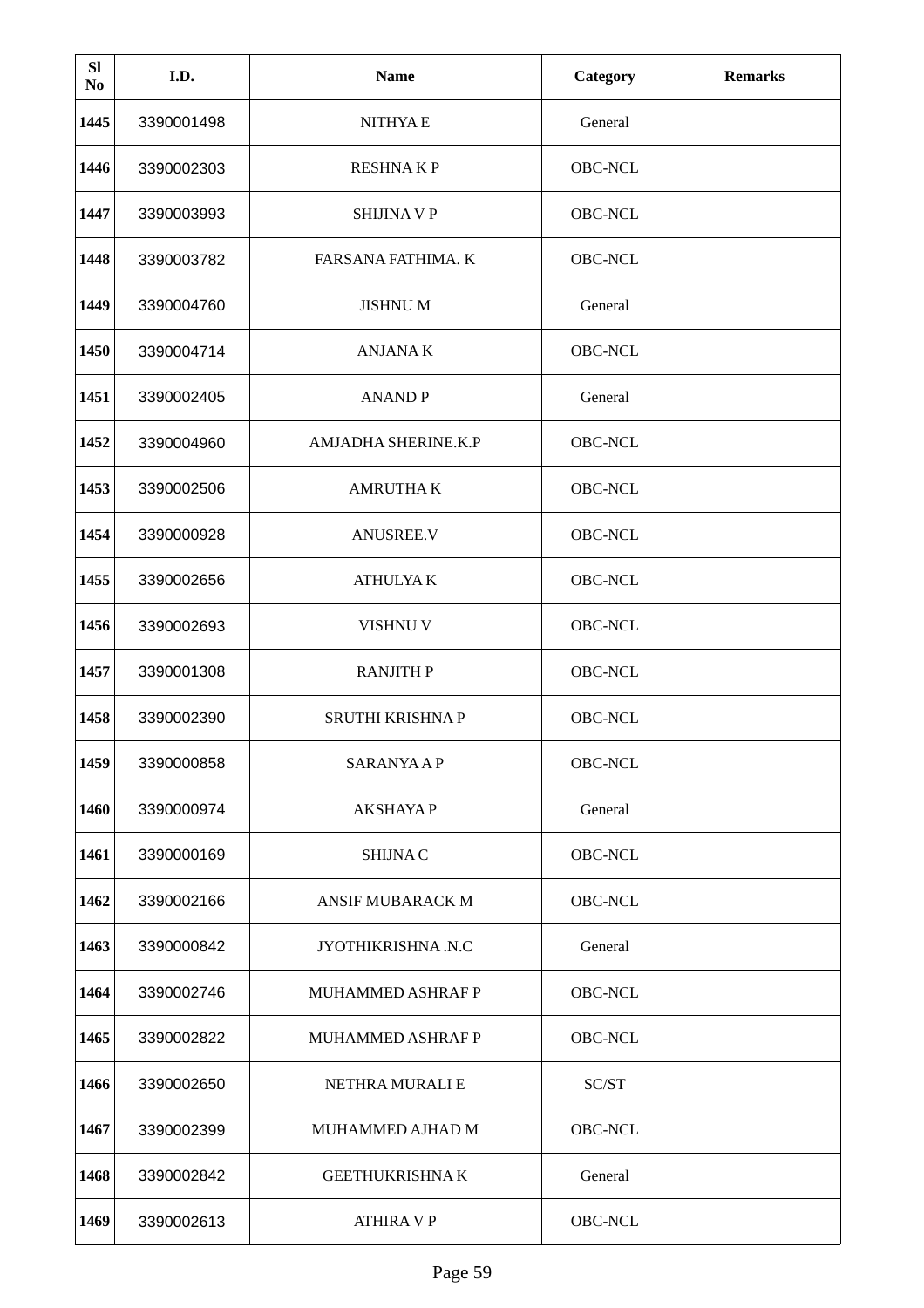| <b>SI</b><br>N <sub>0</sub> | I.D.       | <b>Name</b>                  | <b>Category</b> | <b>Remarks</b> |
|-----------------------------|------------|------------------------------|-----------------|----------------|
| 1470                        | 3390002548 | <b>ANUSHIRAP</b>             | OBC-NCL         |                |
| 1471                        | 3390004367 | <b>SREERAGKP</b>             | SC/ST           |                |
| 1472                        | 3390004932 | AKSHAYA A                    | General         |                |
| 1473                        | 3390003501 | <b>ASWIN MP</b>              | SC/ST           |                |
| 1474                        | 3390000402 | <b>VRINDAK</b>               | <b>OBC-NCL</b>  |                |
| 1475                        | 3390004096 | <b>MUHSINAP</b>              | OBC-NCL         |                |
| 1476                        | 3390000553 | <b>SREEJITH P</b>            | OBC-NCL         |                |
| 1477                        | 3390003232 | <b>MUHAMMED FASAL N P</b>    | OBC-NCL         |                |
| 1478                        | 3390002792 | <b>SHIBIN KM</b>             | SC/ST           |                |
| 1479                        | 3390001385 | <b>MUHAMMED THANSEEF M P</b> | OBC-NCL         |                |
| 1480                        | 3390002124 | <b>DEVIKAK</b>               | <b>OBC-NCL</b>  |                |
| 1481                        | 3390004997 | AMJAS IBIN MUHAMMED C T      | OBC-NCL         |                |
| 1482                        | 3390002734 | <b>ATHULYA A</b>             | OBC-NCL         |                |
| 1483                        | 3390001420 | <b>AYSHA MUHMIN K</b>        | OBC-NCL         |                |
| 1484                        | 3390004302 | <b>RAGISHMAU</b>             | OBC-NCL         |                |
| 1485                        | 3390003380 | <b>JAZEEL TK</b>             | OBC-NCL         |                |
| 1486                        | 3390004446 | SHAHANA SHERIN P             | OBC-NCL         |                |
| 1487                        | 3390002721 | <b>APARNAP</b>               | OBC-NCL         |                |
| 1488                        | 3390004565 | MUHAMMAD SAJAD KK            | OBC-NCL         |                |
| 1489                        | 3390004554 | <b>SHAFNAP</b>               | OBC-NCL         |                |
| 1490                        | 3390002985 | MIDHUNA. T. P                | OBC-NCL         |                |
| 1491                        | 3390003973 | AKSHAYA PRABHEESH            | OBC-NCL         |                |
| 1492                        | 3390003415 | <b>SHIMINA</b>               | OBC-NCL         |                |
| 1493                        | 3390002550 | <b>JISHNAK</b>               | OBC-NCL         |                |
| 1494                        | 3390002279 | NAVYA V P                    | General         |                |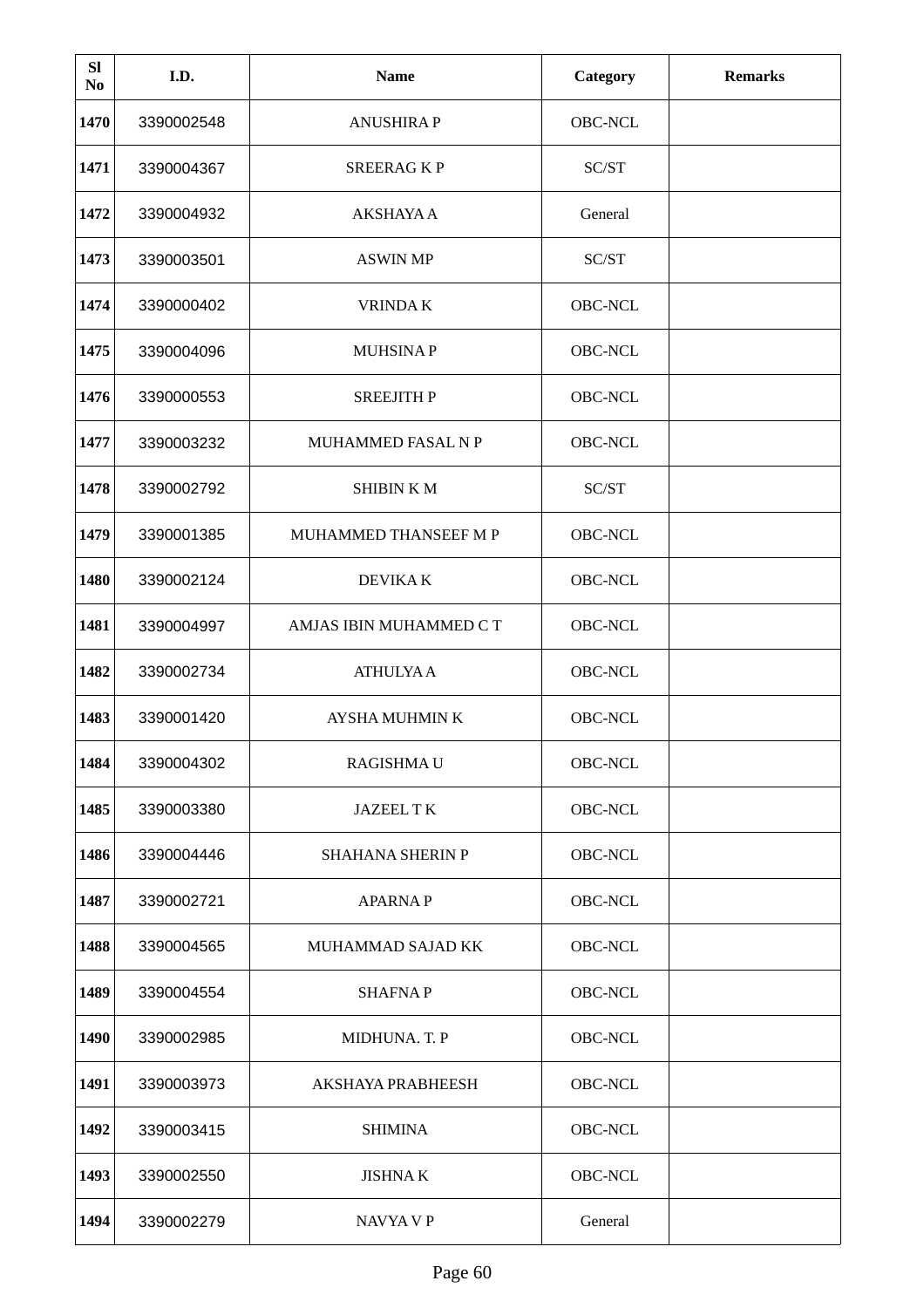| <b>SI</b><br>No | I.D.       | <b>Name</b>          | <b>Category</b> | <b>Remarks</b> |
|-----------------|------------|----------------------|-----------------|----------------|
| 1495            | 3390004985 | <b>LAKSHMI C</b>     | OBC-NCL         |                |
| 1496            | 3390001701 | <b>ASHITHA V</b>     | OBC-NCL         |                |
| 1497            | 3390002732 | NAYANA C M           | OBC-NCL         |                |
| 1498            | 3390000687 | <b>SREEPRIYAKP</b>   | General         |                |
| 1499            | 3390002200 | <b>AMRITHAK</b>      | OBC-NCL         |                |
| 1500            | 3390001324 | ADEEB.KK             | OBC-NCL         |                |
| 1501            | 3390003375 | FATHIMA FITHA. M     | OBC-NCL         |                |
| 1502            | 3390001750 | MUHAMMAD SAHADAD     | OBC-NCL         |                |
| 1503            | 3390001533 | FATHIMA RINSHA A N   | <b>OBC-NCL</b>  |                |
| 1504            | 3390000925 | <b>VYSAKHT</b>       | General         |                |
| 1505            | 3390002829 | HIBA LATHEEF M       | <b>OBC-NCL</b>  |                |
| 1506            | 3390004803 | ANAGHA.C             | General         |                |
| 1507            | 3390002817 | <b>GILNA. VP</b>     | OBC-NCL         |                |
| 1508            | 3390000792 | MURSHIDA K           | OBC-NCL         |                |
| 1509            | 3390004744 | NIBIN BABU V         | General         |                |
| 1510            | 3390004311 | ANAGHA A K           | OBC-NCL         |                |
| 1511            | 3390003723 | MOHAMMED THOYYUB CT  | OBC-NCL         |                |
| 1512            | 3390000862 | MOHAMMED SHAHEEM.V.P | OBC-NCL         |                |
| 1513            | 3390000712 | <b>AKSHAY TV</b>     | OBC-NCL         |                |
| 1514            | 3390004376 | SHADHA. PE           | OBC-NCL         |                |
| 1515            | 3390001444 | HAHOONA KT           | OBC-NCL         |                |
| 1516            | 3390000865 | <b>MEENAP</b>        | General         |                |
| 1517            | 3390002358 | LUBABA M             | OBC-NCL         |                |
| 1518            | 3390002860 | <b>HARITHAM</b>      | OBC-NCL         |                |
| 1519            | 3390002685 | NIBRASUL HAQUE. K.P  | OBC-NCL         |                |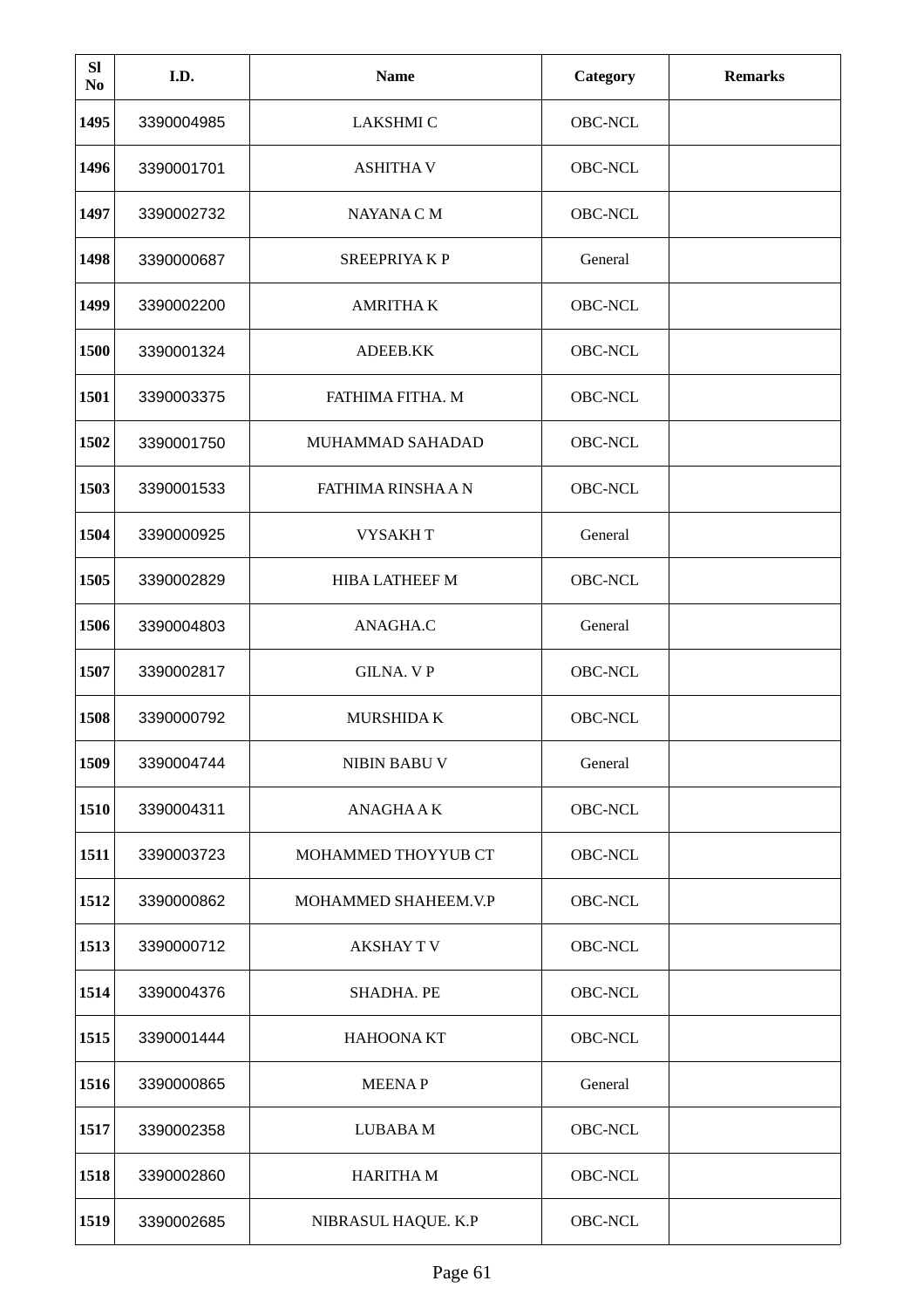| <b>SI</b><br>No | I.D.       | <b>Name</b>            | Category       | <b>Remarks</b> |
|-----------------|------------|------------------------|----------------|----------------|
| 1520            | 3390001715 | ABOOBACKER SIDHEEQUE   | OBC-NCL        |                |
| 1521            | 3390002627 | NAYANA K               | OBC-NCL        |                |
| 1522            | 3390004537 | <b>ISMAIL V K</b>      | OBC-NCL        |                |
| 1523            | 3390002585 | NASLA. KP              | General        |                |
| 1524            | 3390004412 | VISHAKH K V            | General        |                |
| 1525            | 3390002624 | JISHNU RAJ. K. P       | SC/ST          |                |
| 1526            | 3390002252 | <b>ASWANI MP</b>       | SC/ST          |                |
| 1527            | 3390002121 | <b>ANUSHAV</b>         | OBC-NCL        |                |
| 1528            | 3390001179 | <b>ADITHYAP</b>        | OBC-NCL        |                |
| 1529            | 3390002676 | <b>VARSHAAP</b>        | SC/ST          |                |
| 1530            | 3390000958 | <b>SHARAFUNNISA K</b>  | <b>OBC-NCL</b> |                |
| 1531            | 3390000177 | <b>JINUV</b>           | SC/ST          |                |
| 1532            | 3390004832 | MOHAMMED UNAIS PT      | OBC-NCL        |                |
| 1533            | 3390004300 | <b>REVEENAP</b>        | OBC-NCL        |                |
| 1534            | 3390002596 | ARUN RAMACHANDRAN, K.P | General        |                |
| 1535            | 3390000563 | <b>BABY FARSANA.K</b>  | OBC-NCL        |                |
| 1536            | 3390002331 | <b>AKHIL RAJ. V</b>    | OBC-NCL        |                |
| 1537            | 3390002344 | PARVATHY. R            | General        |                |
| 1538            | 3390001632 | <b>ARDRAU</b>          | OBC-NCL        |                |
| 1539            | 3390002327 | <b>GEETHU A</b>        | OBC-NCL        |                |
| 1540            | 3390003023 | ANUPRIYA. K.N          | OBC-NCL        |                |
| 1541            | 3390004005 | SHAMEEMA NARGIS K      | OBC-NCL        |                |
| 1542            | 3390002250 | VARSHAKM               | SC/ST          |                |
| 1543            | 3390004371 | <b>JIBIN N P</b>       | OBC-NCL        |                |
| 1544            | 3390002297 | SOHNI K                | SC/ST          |                |